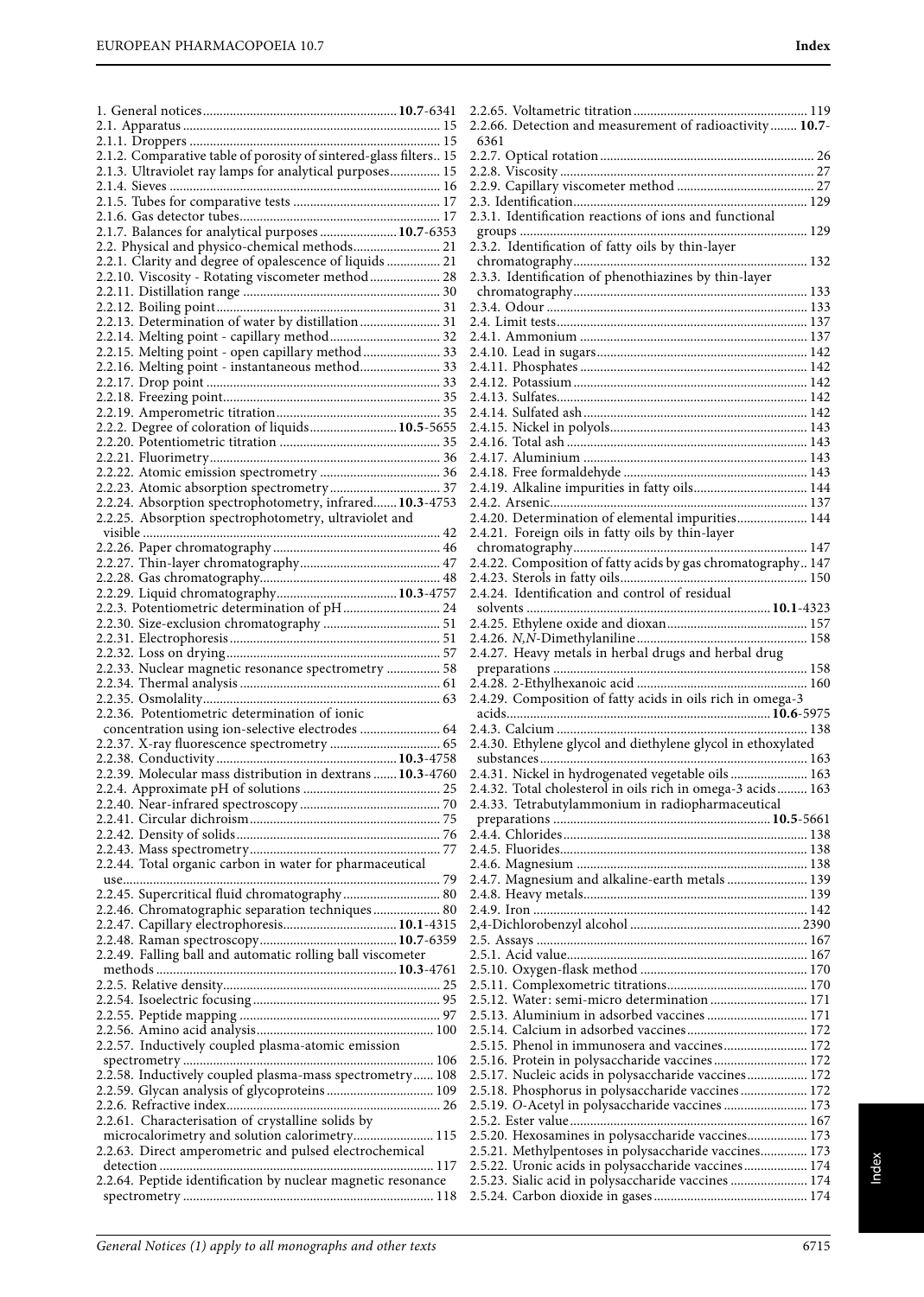| 2.5.26. Nitrogen monoxide and nitrogen dioxide in gases 176                                                     |
|-----------------------------------------------------------------------------------------------------------------|
|                                                                                                                 |
|                                                                                                                 |
|                                                                                                                 |
|                                                                                                                 |
|                                                                                                                 |
|                                                                                                                 |
| 2.5.31. Ribose in polysaccharide vaccines 177                                                                   |
|                                                                                                                 |
|                                                                                                                 |
| 2.5.34. Acetic acid in synthetic peptides 181                                                                   |
|                                                                                                                 |
|                                                                                                                 |
| 2.5.37. Methyl, ethyl and isopropyl methanesulfonate in                                                         |
|                                                                                                                 |
|                                                                                                                 |
| 2.5.38. Methyl, ethyl and isopropyl methanesulfonate in active                                                  |
|                                                                                                                 |
| 2.5.39. Methanesulfonyl chloride in methanesulfonic                                                             |
|                                                                                                                 |
|                                                                                                                 |
| 2.5.40. Methyl, ethyl and isopropyl toluenesulfonate in active                                                  |
|                                                                                                                 |
|                                                                                                                 |
| 2.5.41. Methyl, ethyl and isopropyl benzenesulfonate in active                                                  |
|                                                                                                                 |
| 2.5.42. N-Nitrosamines in active substances 10.6-5979                                                           |
|                                                                                                                 |
|                                                                                                                 |
|                                                                                                                 |
|                                                                                                                 |
| 2.5.8. Determination of primary aromatic amino-                                                                 |
|                                                                                                                 |
| 2.5.9. Determination of nitrogen by sulfuric acid                                                               |
|                                                                                                                 |
|                                                                                                                 |
|                                                                                                                 |
|                                                                                                                 |
|                                                                                                                 |
|                                                                                                                 |
|                                                                                                                 |
| 2.6.12. Microbiological examination of non-sterile products:                                                    |
|                                                                                                                 |
|                                                                                                                 |
| 2.6.13. Microbiological examination of non-sterile products:                                                    |
| test for specified micro-organisms  10.3-4769                                                                   |
|                                                                                                                 |
|                                                                                                                 |
| 2.6.16. Tests for extraneous agents in viral vaccines for human                                                 |
|                                                                                                                 |
|                                                                                                                 |
| 2.6.17. Test for anticomplementary activity of                                                                  |
|                                                                                                                 |
| 2.6.18. Test for neurovirulence of live virus vaccines  218                                                     |
|                                                                                                                 |
| 2.6.20. Anti-A and anti-B haemagglutinins  218                                                                  |
| 2.6.21. Nucleic acid amplification techniques 219                                                               |
|                                                                                                                 |
| 2.6.26. Test for anti-D antibodies in human immunoglobu-                                                        |
|                                                                                                                 |
|                                                                                                                 |
| 2.6.27. Microbiological examination of cell-based                                                               |
|                                                                                                                 |
|                                                                                                                 |
| 2.6.31. Microbiological examination of herbal medicinal                                                         |
| products for oral use and extracts used in their                                                                |
|                                                                                                                 |
|                                                                                                                 |
| 2.6.32. Test for bacterial endotoxins using recombinant                                                         |
|                                                                                                                 |
|                                                                                                                 |
|                                                                                                                 |
| 2.6.35. Quantification and characterisation of residual                                                         |
|                                                                                                                 |
| 2.6.36. Microbiological examination of live biotherapeutic                                                      |
|                                                                                                                 |
| products: tests for enumeration of microbial                                                                    |
|                                                                                                                 |
| 2.6.37. Principles for the detection of extraneous viruses in                                                   |
| immunological veterinary medicinal products using culture                                                       |
|                                                                                                                 |
| 2.6.38. Microbiological examination of live biotherapeutic<br>products: tests for specified micro-organisms 255 |

| 2.7.10. Assay of human coagulation factor VII  280                                                  |
|-----------------------------------------------------------------------------------------------------|
| 2.7.11. Assay of human coagulation factor IX  281                                                   |
| 2.7.12. Assay of heparin in coagulation factors  281                                                |
| 2.7.13. Assay of human anti-D immunoglobulin 282                                                    |
| 2.7.14. Assay of hepatitis A vaccine 10.3-4781<br>2.7.15. Assay of hepatitis B vaccine (rDNA)  285  |
|                                                                                                     |
| 2.7.16. Assay of pertussis vaccine (acellular)  286<br>2.7.17. Assay of human antithrombin III  288 |
| 2.7.18. Assay of human coagulation factor II  288                                                   |
| 2.7.19. Assay of human coagulation factor X 289                                                     |
| 2.7.2. Microbiological assay of antibiotics 262                                                     |
| 2.7.20. In vivo assay of poliomyelitis vaccine (inactivated) 289                                    |
| 2.7.21. Assay of human von Willebrand factor 290                                                    |
| 2.7.22. Assay of human coagulation factor XI 291                                                    |
| 2.7.23. Numeration of CD34/CD45+ cells in haematopoietic                                            |
|                                                                                                     |
|                                                                                                     |
| 2.7.25. Assay of human plasmin inhibitor 295                                                        |
| 2.7.27. Flocculation value (Lf) of diphtheria and tetanus toxins                                    |
|                                                                                                     |
| 2.7.28. Colony-forming cell assay for human                                                         |
|                                                                                                     |
| 2.7.29. Nucleated cell count and viability 297                                                      |
|                                                                                                     |
|                                                                                                     |
| 2.7.32. Assay of human a-1-proteinase inhibitor  300                                                |
| 2.7.34. Assay of human C1-esterase inhibitor  301                                                   |
| 2.7.35. Immunonephelometry for vaccine component                                                    |
|                                                                                                     |
| 2.7.4. Assay of human coagulation factor VIII  268                                                  |
|                                                                                                     |
| 2.7.6. Assay of diphtheria vaccine (adsorbed)  269                                                  |
|                                                                                                     |
| 2.7.7. Assay of pertussis vaccine (whole cell) 274                                                  |
| 2.7.8. Assay of tetanus vaccine (adsorbed) 275                                                      |
| 2.7.9. Test for Fc function of immunoglobulin 279                                                   |
|                                                                                                     |
| 2.8.1. Ash insoluble in hydrochloric acid 305                                                       |
| 2.8.10. Solubility in alcohol of essential oils 306                                                 |
| 2.8.11. Assay of 1,8-cineole in essential oils 307                                                  |
|                                                                                                     |
|                                                                                                     |
|                                                                                                     |
|                                                                                                     |
|                                                                                                     |
|                                                                                                     |
| 2.8.18. Determination of aflatoxin $B_1$ in herbal drugs 311                                        |
| 2.8.20. Herbal drugs: sampling and sample preparation  313                                          |
| 2.8.21. Test for aristolochic acids in herbal drugs 314                                             |
| 2.8.22. Determination of ochratoxin A in herbal drugs 316                                           |
| 2.8.23. Microscopic examination of herbal drugs  317                                                |
|                                                                                                     |
| 2.8.25. High-performance thin-layer chromatography of                                               |
| herbal drugs and herbal drug preparations  318                                                      |
| 2.8.26. Contaminant pyrrolizidine alkaloids 10.6-5986                                               |
|                                                                                                     |
|                                                                                                     |
|                                                                                                     |
|                                                                                                     |
| 2.8.7. Fatty oils and resinified essential oils in essential                                        |
|                                                                                                     |
|                                                                                                     |
| 2.8.9. Residue on evaporation of essential oils  306                                                |
| 2.9. Pharmaceutical technical procedures 323                                                        |
| 2.9.1. Disintegration of tablets and capsules 10.6-5995                                             |
|                                                                                                     |
| 2.9.11. Test for methanol and 2-propanol  342                                                       |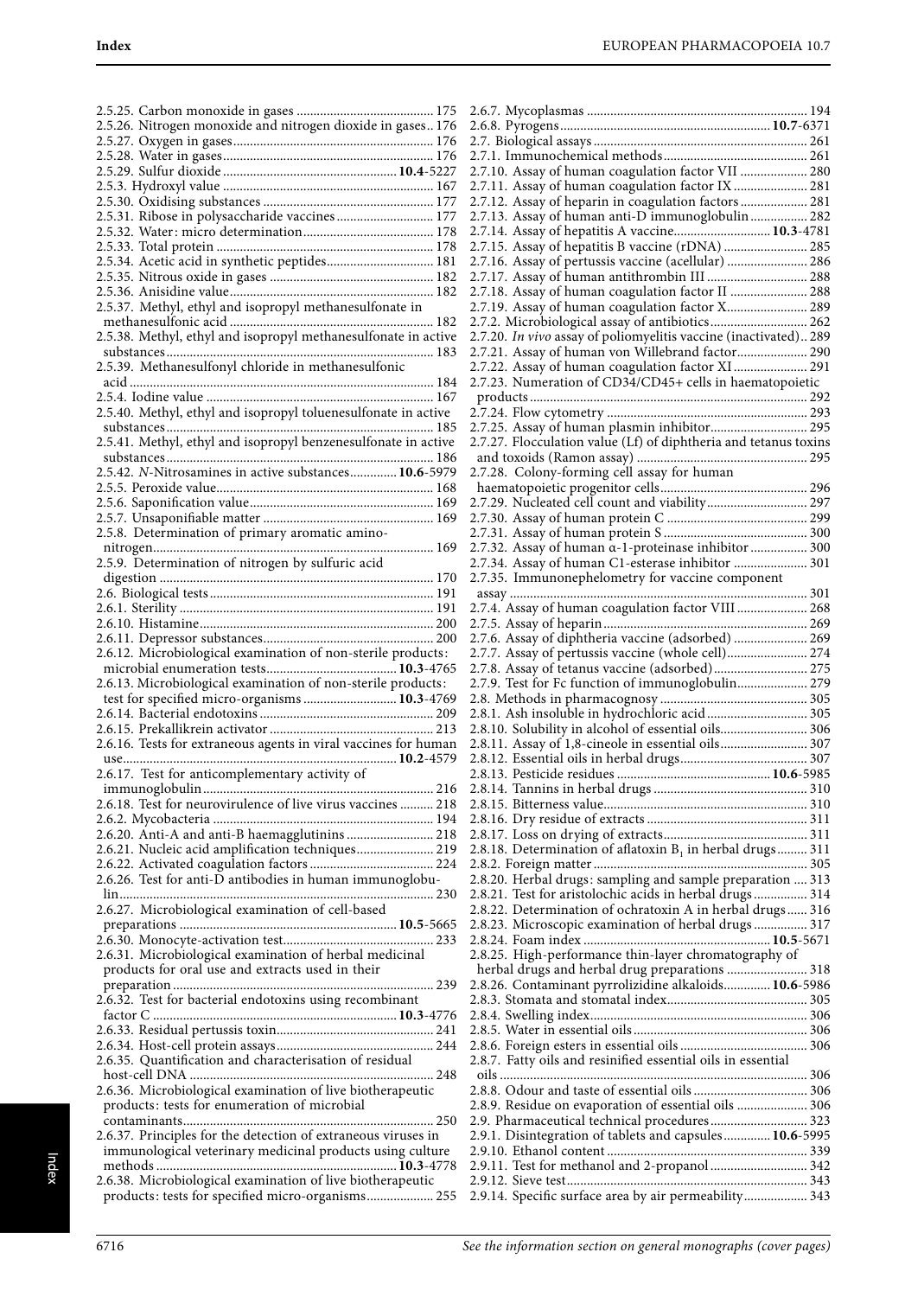| 2.9.17. Test for extractable volume of parenteral                                                                       |
|-------------------------------------------------------------------------------------------------------------------------|
| 2.9.18. Preparations for inhalation: aerodynamic assessment                                                             |
| 2.9.19. Particulate contamination: sub-visible                                                                          |
|                                                                                                                         |
| 2.9.2. Disintegration of suppositories and pessaries  325                                                               |
| 2.9.20. Particulate contamination: visible particles  362<br>2.9.22. Softening time determination of lipophilic         |
|                                                                                                                         |
| 2.9.23. Gas pycnometric density of solids  364                                                                          |
| 2.9.25. Dissolution test for medicated chewing gums  365                                                                |
| 2.9.26. Specific surface area by gas adsorption 369<br>2.9.27. Uniformity and accuracy of delivered doses from          |
|                                                                                                                         |
|                                                                                                                         |
| 2.9.3. Dissolution test for solid dosage forms 326                                                                      |
| 2.9.31. Particle size analysis by laser light diffraction 373                                                           |
| 2.9.32. Porosity and pore-size distribution of solids by                                                                |
| 2.9.33. Characterisation of crystalline and partially crystalline                                                       |
| solids by X-ray powder diffraction (XRPD) 10.6-5998                                                                     |
|                                                                                                                         |
| 2.9.34. Bulk density and tapped density of powders 384                                                                  |
|                                                                                                                         |
|                                                                                                                         |
| 2.9.38. Particle-size distribution estimation by analytical                                                             |
|                                                                                                                         |
| 2.9.39. Water-solid interactions: determination of                                                                      |
| sorption-desorption isotherms and of water activity 394                                                                 |
| 2.9.4. Dissolution test for patches 10.5-5675                                                                           |
|                                                                                                                         |
| 2.9.41. Friability of granules and spheroids  400                                                                       |
| 2.9.42. Dissolution test for lipophilic solid dosage forms  401                                                         |
|                                                                                                                         |
| 2.9.44. Preparations for nebulisation: characterisation 404                                                             |
| 2.9.45. Wettability of porous solids including powders 406                                                              |
| 2.9.47. Demonstration of uniformity of dosage units using                                                               |
|                                                                                                                         |
|                                                                                                                         |
|                                                                                                                         |
| 2.9.49. Powder flow properties by shear cell methods 411                                                                |
| 2.9.5. Uniformity of mass of single-dose preparations 335                                                               |
| 2.9.52. Scanning electron microscopy  414                                                                               |
| 2.9.53. Particulate contamination: sub-visible particles in                                                             |
| non-injectable liquid preparations  10.6-6002                                                                           |
| 2.9.6. Uniformity of content of single-dose preparations 336                                                            |
|                                                                                                                         |
|                                                                                                                         |
| 2.9.9. Measurement of consistency by penetrometry  337                                                                  |
| 3.1. Materials used for the manufacture of containers  423<br>3.1.1. Materials for containers for human blood and blood |
|                                                                                                                         |
| 3.1.10. Materials based on non-plasticised poly(vinyl chloride)                                                         |
| for containers for non-injectable, aqueous solutions 437                                                                |
| 3.1.11. Materials based on non-plasticised poly(vinyl<br>chloride) for containers for solid dosage forms for oral       |
|                                                                                                                         |
| 3.1.1.1. Materials based on plasticised poly(vinyl chloride)                                                            |
| for containers for human blood and blood components (see                                                                |
|                                                                                                                         |
| 3.1.1.2. Materials based on plasticised poly(vinyl chloride) for                                                        |
| tubing used in sets for the transfusion of blood and blood                                                              |
|                                                                                                                         |
| 3.1.14. Materials based on plasticised poly(vinyl chloride)                                                             |
| for containers for aqueous solutions for intravenous                                                                    |
|                                                                                                                         |
| 3.1.15. Polyethylene terephthalate for containers for                                                                   |
|                                                                                                                         |
|                                                                                                                         |
| 3.1.4. Polyethylene without additives for containers for<br>parenteral preparations and for ophthalmic preparations 426 |

| 3.1.5. Polyethylene with additives for containers for parenteral                                                                                                                                                                                      |
|-------------------------------------------------------------------------------------------------------------------------------------------------------------------------------------------------------------------------------------------------------|
| preparations and for ophthalmic preparations 427                                                                                                                                                                                                      |
| 3.1.6. Polypropylene for containers and closures for parenteral                                                                                                                                                                                       |
| preparations and ophthalmic preparations 431                                                                                                                                                                                                          |
| 3.1.7. Poly(ethylene - vinyl acetate) for containers and tubing<br>for total parenteral nutrition preparations 434                                                                                                                                    |
|                                                                                                                                                                                                                                                       |
| 3.1.9. Silicone elastomer for closures and tubing 436                                                                                                                                                                                                 |
|                                                                                                                                                                                                                                                       |
| 3.2.1. Glass containers for pharmaceutical use 453                                                                                                                                                                                                    |
| 3.2.2. Plastic containers and closures for pharmaceutical                                                                                                                                                                                             |
|                                                                                                                                                                                                                                                       |
| 3.2.2.1. Plastic containers for aqueous solutions for                                                                                                                                                                                                 |
| 3.2.3. Sterile plastic containers for human blood and blood                                                                                                                                                                                           |
|                                                                                                                                                                                                                                                       |
| 3.2.4. Empty sterile containers of plasticised poly(vinyl                                                                                                                                                                                             |
| chloride) for human blood and blood components (see                                                                                                                                                                                                   |
| 473                                                                                                                                                                                                                                                   |
| 3.2.5. Sterile containers of plasticised poly(vinyl chloride)<br>for human blood containing anticoagulant solution (see                                                                                                                               |
|                                                                                                                                                                                                                                                       |
| 3.2.6. Sets for the transfusion of blood and blood components                                                                                                                                                                                         |
| . 475                                                                                                                                                                                                                                                 |
| 3.2.8. Sterile single-use plastic syringes (see 3.3.8.)  10.3-4792                                                                                                                                                                                    |
| 3.2.9. Rubber closures for containers for aqueous                                                                                                                                                                                                     |
| parenteral preparations, for powders and for                                                                                                                                                                                                          |
| 3.3. Containers for human blood and blood components, and                                                                                                                                                                                             |
| materials used in their manufacture; transfusion sets and                                                                                                                                                                                             |
| materials used in their manufacture; syringes 463                                                                                                                                                                                                     |
| 3.3.1. Materials for containers for human blood and blood                                                                                                                                                                                             |
|                                                                                                                                                                                                                                                       |
| 3.3.2. Materials based on plasticised poly(vinyl chloride) for                                                                                                                                                                                        |
| containers for human blood and blood components 465                                                                                                                                                                                                   |
| 3.3.3. Materials based on plasticised poly(vinyl chloride) for                                                                                                                                                                                        |
| tubing used in sets for the transfusion of blood and blood                                                                                                                                                                                            |
| 3.3.4. Sterile plastic containers for human blood and blood                                                                                                                                                                                           |
|                                                                                                                                                                                                                                                       |
|                                                                                                                                                                                                                                                       |
| 3.3.5. Empty sterile containers of plasticised poly(vinyl                                                                                                                                                                                             |
| chloride) for human blood and blood components 473                                                                                                                                                                                                    |
| 3.3.6. Sterile containers of plasticised poly(vinyl chloride) for                                                                                                                                                                                     |
| human blood containing anticoagulant solution  474                                                                                                                                                                                                    |
| 3.3.7. Sets for the transfusion of blood and blood                                                                                                                                                                                                    |
|                                                                                                                                                                                                                                                       |
| 3.3.8. Sterile single-use plastic syringes 10.3-4792                                                                                                                                                                                                  |
| 3-O-Desacyl-4'-monophosphoryl lipid A 2355                                                                                                                                                                                                            |
| 4.1. Reagents, standard solutions, buffer solutions10.7-6375                                                                                                                                                                                          |
|                                                                                                                                                                                                                                                       |
| 4.1.2. Standard solutions for limit tests  10.7-6496                                                                                                                                                                                                  |
|                                                                                                                                                                                                                                                       |
|                                                                                                                                                                                                                                                       |
| 4.2.1. Primary standards for volumetric solutions 10.7-6506                                                                                                                                                                                           |
|                                                                                                                                                                                                                                                       |
|                                                                                                                                                                                                                                                       |
| 5.10. Control of impurities in substances for pharmaceutical                                                                                                                                                                                          |
|                                                                                                                                                                                                                                                       |
| 5.11. Characters section in monographs 10.7-6531                                                                                                                                                                                                      |
| 5.1.1. Methods of preparation of sterile products  619<br>5.1.10. Guidelines for using the test for bacterial                                                                                                                                         |
|                                                                                                                                                                                                                                                       |
|                                                                                                                                                                                                                                                       |
| 5.1.11. Determination of bactericidal, fungicidal or yeasticidal<br>activity of antiseptic medicinal products 643                                                                                                                                     |
|                                                                                                                                                                                                                                                       |
|                                                                                                                                                                                                                                                       |
|                                                                                                                                                                                                                                                       |
|                                                                                                                                                                                                                                                       |
| 5.1.12. Depyrogenation of items used in the production of<br>5.1.2. Biological indicators and related microbial preparations<br>5.1.3. Efficacy of antimicrobial preservation  10.7-6513<br>5.14. Gene transfer medicinal products for human use  779 |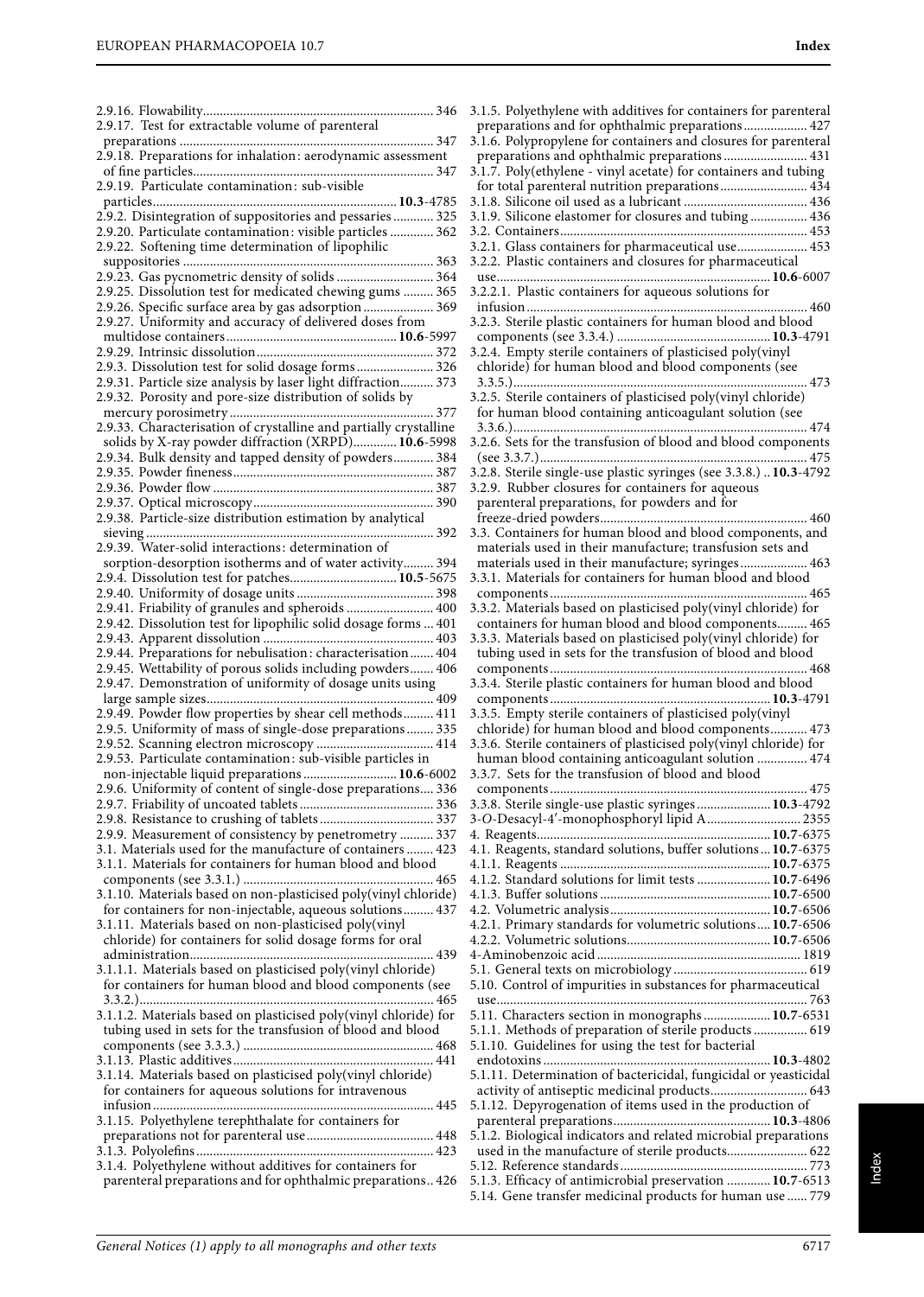| 5.1.4. Microbiological quality of non-sterile pharmaceutical                                                  |  |
|---------------------------------------------------------------------------------------------------------------|--|
| preparations and substances for pharmaceutical                                                                |  |
| $ 10.3 - 4801$<br>use                                                                                         |  |
| 5.1.5. Application of the $F$ concepts to heat sterilisation                                                  |  |
|                                                                                                               |  |
|                                                                                                               |  |
| 5.1.6. Alternative methods for control of microbiological                                                     |  |
|                                                                                                               |  |
|                                                                                                               |  |
| 5.17. Recommendations on methods for dosage forms                                                             |  |
|                                                                                                               |  |
| 5.17.1. Recommendations on dissolution testing 801                                                            |  |
| 5.17.2. Recommendations on testing of particulate                                                             |  |
| contamination: visible particles 10.3-4809                                                                    |  |
| 5.18. Methods of pretreatment for preparing traditional                                                       |  |
| Chinese drugs: general information  10.5-5685                                                                 |  |
| 5.1.8. Microbiological quality of herbal medicinal products for                                               |  |
| oral use and extracts used in their preparation  638<br>5.19. Extemporaneous preparation of radiopharmaceuti- |  |
| cals<br>10.7-6535                                                                                             |  |
| 5.1.9. Guidelines for using the test for sterility 639                                                        |  |
| 5.2. General texts on biological products 647                                                                 |  |
|                                                                                                               |  |
| 5.21. Chemometric methods applied to analytical data  819                                                     |  |
| 5.2.1. Terminology used in monographs on biological                                                           |  |
| 647                                                                                                           |  |
| 5.2.11. Carrier proteins for the production of conjugated                                                     |  |
| 5.2.12. Raw materials of biological origin for the production                                                 |  |
| of cell-based and gene therapy medicinal products 675                                                         |  |
| 5.2.13. Healthy chicken flocks for the production of inactivated                                              |  |
|                                                                                                               |  |
|                                                                                                               |  |
|                                                                                                               |  |
| 5.2.2. Chicken flocks free from specified pathogens for the                                                   |  |
| production and quality control of vaccines 647<br>5.22. Names of herbal drugs used in traditional Chinese     |  |
|                                                                                                               |  |
| 5.2.3. Cell substrates for the production of vaccines for human                                               |  |
|                                                                                                               |  |
| 5.23. Monographs on herbal drug extracts (information                                                         |  |
| 843                                                                                                           |  |
| 5.2.4. Cell cultures for the production of vaccines for                                                       |  |
|                                                                                                               |  |
|                                                                                                               |  |
| 5.2.5. Management of extraneous agents in immunological                                                       |  |
| 5.25. Process analytical technology 10.4-5371                                                                 |  |
| 5.2.6. Evaluation of safety of veterinary vaccines and                                                        |  |
|                                                                                                               |  |
| 5.2.7. Evaluation of efficacy of veterinary vaccines and                                                      |  |
|                                                                                                               |  |
| 5.2.8. Minimising the risk of transmitting animal spongiform                                                  |  |
| encephalopathy agents via human and veterinary medicinal                                                      |  |
|                                                                                                               |  |
| 5.28. Multivariate statistical process control 10.4-5377                                                      |  |
| 5.2.9. Evaluation of safety of each batch of immunosera for                                                   |  |
| 5.3. Statistical analysis of results of biological assays and                                                 |  |
|                                                                                                               |  |
| 5.30. Monographs on essential oils (information                                                               |  |
|                                                                                                               |  |
|                                                                                                               |  |
|                                                                                                               |  |
|                                                                                                               |  |
| 5.7. Table of physical characteristics of radionuclides                                                       |  |
| mentioned in the European Pharmacopoeia  745<br>5.8. Pharmacopoeial harmonisation  10.6-6017                  |  |
|                                                                                                               |  |
|                                                                                                               |  |

| A                                                                |  |
|------------------------------------------------------------------|--|
|                                                                  |  |
|                                                                  |  |
|                                                                  |  |
| Absorption spectrophotometry, infrared (2.2.24.) 10.3-4753       |  |
| Absorption spectrophotometry, ultraviolet and visible            |  |
|                                                                  |  |
|                                                                  |  |
|                                                                  |  |
|                                                                  |  |
|                                                                  |  |
| Accuracy and uniformity of delivered doses from multidose        |  |
|                                                                  |  |
|                                                                  |  |
|                                                                  |  |
|                                                                  |  |
|                                                                  |  |
|                                                                  |  |
|                                                                  |  |
|                                                                  |  |
| Acetic acid in synthetic peptides (2.5.34.) 181                  |  |
|                                                                  |  |
|                                                                  |  |
|                                                                  |  |
|                                                                  |  |
| Acetylene intermix (1 per cent) in nitrogen 1752                 |  |
|                                                                  |  |
|                                                                  |  |
|                                                                  |  |
|                                                                  |  |
|                                                                  |  |
| Acidum picrinicum for homoeopathic preparations  1698            |  |
| Acidum succinicum for homoeopathic preparations  1698            |  |
|                                                                  |  |
| Actinobacillosis vaccine (inactivated), porcine  1139            |  |
|                                                                  |  |
|                                                                  |  |
| Active substances - N-nitrosamines in (2.5.42.)  10.6-5979       |  |
|                                                                  |  |
|                                                                  |  |
|                                                                  |  |
| Adenovirus vaccine (inactivated), canine 1079                    |  |
| Adenovirus vaccine (live), canine 10.2-4637                      |  |
|                                                                  |  |
| Adonis vernalis for homoeopathic preparations  10.1-4369         |  |
|                                                                  |  |
|                                                                  |  |
| Adsorption, gas, specific surface area by (2.9.26.) 369          |  |
| Aerodynamic assessment of fine particles in preparations for     |  |
|                                                                  |  |
| Aflatoxin $B_1$ in herbal drugs, determination of (2.8.18.)  311 |  |
|                                                                  |  |
| Agaricus phalloides for homoeopathic preparations 1699           |  |
|                                                                  |  |
|                                                                  |  |
|                                                                  |  |
|                                                                  |  |
|                                                                  |  |
|                                                                  |  |
|                                                                  |  |
|                                                                  |  |
|                                                                  |  |
|                                                                  |  |
|                                                                  |  |
|                                                                  |  |
|                                                                  |  |
|                                                                  |  |
|                                                                  |  |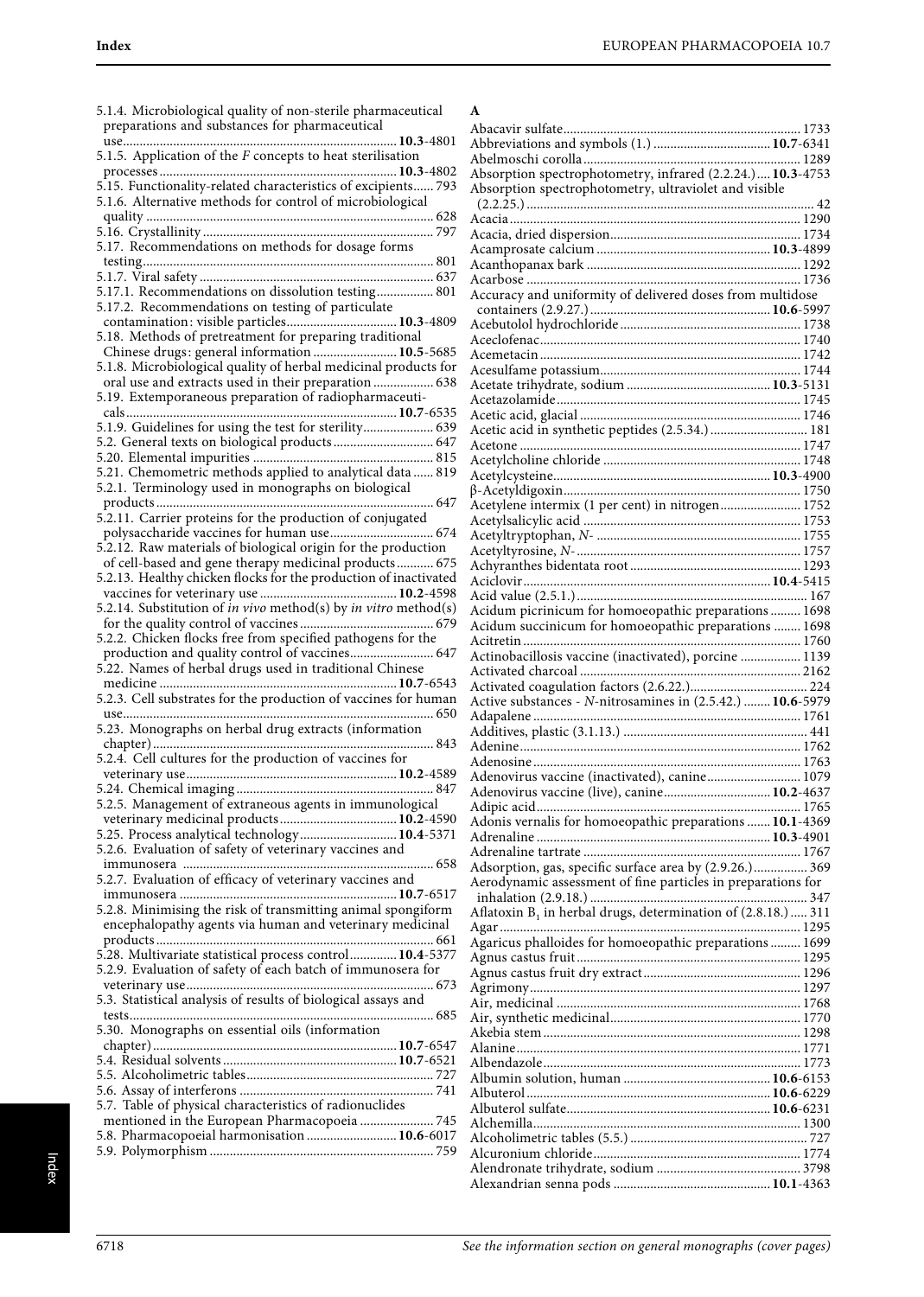| Alfentanil hydrochloride hydrate  10.3-4903                                                                   |  |
|---------------------------------------------------------------------------------------------------------------|--|
|                                                                                                               |  |
|                                                                                                               |  |
|                                                                                                               |  |
| Alkaline impurities in fatty oils (2.4.19.)  144<br>Alkaline-earth metals and magnesium (2.4.7.) 139          |  |
| Alkaloids, contaminant pyrrolizidine (2.8.26.)  10.6-5986                                                     |  |
|                                                                                                               |  |
|                                                                                                               |  |
| Allergen products, animal epithelia and outgrowths for 1854<br>Allergen products, Hymenoptera venoms for 2908 |  |
|                                                                                                               |  |
|                                                                                                               |  |
|                                                                                                               |  |
| Allium sativum for homoeopathic preparations  1701                                                            |  |
|                                                                                                               |  |
|                                                                                                               |  |
|                                                                                                               |  |
|                                                                                                               |  |
|                                                                                                               |  |
|                                                                                                               |  |
|                                                                                                               |  |
|                                                                                                               |  |
|                                                                                                               |  |
|                                                                                                               |  |
|                                                                                                               |  |
|                                                                                                               |  |
|                                                                                                               |  |
| Alternative methods for control of microbiological quality                                                    |  |
|                                                                                                               |  |
|                                                                                                               |  |
|                                                                                                               |  |
|                                                                                                               |  |
| Aluminium hydroxide, hydrated, for adsorption 1798                                                            |  |
| Aluminium in adsorbed vaccines (2.5.13.) 171                                                                  |  |
|                                                                                                               |  |
|                                                                                                               |  |
| Aluminium phosphate, hydrated 10.4-5417                                                                       |  |
|                                                                                                               |  |
|                                                                                                               |  |
|                                                                                                               |  |
|                                                                                                               |  |
|                                                                                                               |  |
|                                                                                                               |  |
|                                                                                                               |  |
|                                                                                                               |  |
|                                                                                                               |  |
|                                                                                                               |  |
| Amiloride hydrochloride dihydrate  10.4-5417                                                                  |  |
|                                                                                                               |  |
|                                                                                                               |  |
|                                                                                                               |  |
|                                                                                                               |  |
|                                                                                                               |  |
|                                                                                                               |  |
|                                                                                                               |  |
|                                                                                                               |  |
| Aminosalicylate dihydrate, sodium 10.4-5561                                                                   |  |

| Ammonium carbonicum for homoeopathic prepara-                                                                                                                                                                                                                                            |  |
|------------------------------------------------------------------------------------------------------------------------------------------------------------------------------------------------------------------------------------------------------------------------------------------|--|
|                                                                                                                                                                                                                                                                                          |  |
|                                                                                                                                                                                                                                                                                          |  |
|                                                                                                                                                                                                                                                                                          |  |
|                                                                                                                                                                                                                                                                                          |  |
|                                                                                                                                                                                                                                                                                          |  |
|                                                                                                                                                                                                                                                                                          |  |
|                                                                                                                                                                                                                                                                                          |  |
|                                                                                                                                                                                                                                                                                          |  |
| Amperometric detection, direct, and pulsed electrochemical                                                                                                                                                                                                                               |  |
|                                                                                                                                                                                                                                                                                          |  |
|                                                                                                                                                                                                                                                                                          |  |
|                                                                                                                                                                                                                                                                                          |  |
|                                                                                                                                                                                                                                                                                          |  |
|                                                                                                                                                                                                                                                                                          |  |
| Amprolium hydrochloride for veterinary use 10.3-4906                                                                                                                                                                                                                                     |  |
|                                                                                                                                                                                                                                                                                          |  |
| Anacardium for homoeopathic preparations 10.5-5749                                                                                                                                                                                                                                       |  |
| Anaemia vaccine (live), chicken, infectious  10.2-4655                                                                                                                                                                                                                                   |  |
|                                                                                                                                                                                                                                                                                          |  |
|                                                                                                                                                                                                                                                                                          |  |
| Analytical sieving, particle-size distribution estimation by                                                                                                                                                                                                                             |  |
| Anamirta cocculus for homoeopathic preparations  1708                                                                                                                                                                                                                                    |  |
|                                                                                                                                                                                                                                                                                          |  |
|                                                                                                                                                                                                                                                                                          |  |
| Anemarrhena asphodeloides rhizome  1307                                                                                                                                                                                                                                                  |  |
|                                                                                                                                                                                                                                                                                          |  |
|                                                                                                                                                                                                                                                                                          |  |
|                                                                                                                                                                                                                                                                                          |  |
| Animal anti-T lymphocyte immunoglobulin for human                                                                                                                                                                                                                                        |  |
|                                                                                                                                                                                                                                                                                          |  |
|                                                                                                                                                                                                                                                                                          |  |
| Animal epithelia and outgrowths for allergen products 1854                                                                                                                                                                                                                               |  |
| Animal immunosera for human use  10.4-5385                                                                                                                                                                                                                                               |  |
| Animal spongiform encephalopathies, products with risk of                                                                                                                                                                                                                                |  |
|                                                                                                                                                                                                                                                                                          |  |
| Animal spongiform encephalopathy agents, minimising the                                                                                                                                                                                                                                  |  |
|                                                                                                                                                                                                                                                                                          |  |
| risk of transmitting via human and veterinary medicinal                                                                                                                                                                                                                                  |  |
|                                                                                                                                                                                                                                                                                          |  |
|                                                                                                                                                                                                                                                                                          |  |
|                                                                                                                                                                                                                                                                                          |  |
| Anthrax spore vaccine (live) for veterinary use 1055                                                                                                                                                                                                                                     |  |
|                                                                                                                                                                                                                                                                                          |  |
| Anthrax vaccine for human use (adsorbed, prepared from                                                                                                                                                                                                                                   |  |
|                                                                                                                                                                                                                                                                                          |  |
| Antibiotics, microbiological assay of (2.7.2.)  262<br>Antibodies (anti-D) in human immunoglobulin, test for                                                                                                                                                                             |  |
|                                                                                                                                                                                                                                                                                          |  |
|                                                                                                                                                                                                                                                                                          |  |
| Antibodies for human use, monoclonal  878<br>Anticoagulant and preservative solutions for human blood                                                                                                                                                                                    |  |
| Anticomplementary activity of immunoglobulin (2.6.17.) 216                                                                                                                                                                                                                               |  |
| Anti-D antibodies in human immunoglobulin, test for                                                                                                                                                                                                                                      |  |
|                                                                                                                                                                                                                                                                                          |  |
| Anti-D immunoglobulin for intravenous administration,                                                                                                                                                                                                                                    |  |
|                                                                                                                                                                                                                                                                                          |  |
|                                                                                                                                                                                                                                                                                          |  |
|                                                                                                                                                                                                                                                                                          |  |
|                                                                                                                                                                                                                                                                                          |  |
| Anti-D immunoglobulin, human  10.7-6661<br>Anti-D immunoglobulin, human, assay of (2.7.13.)  282<br>Antimicrobial preservation, efficacy of (5.1.3.)  10.7-6513<br>Antiseptic medicinal products, determination of bactericidal,<br>fungicidal or yeasticidal activity of (5.1.11.)  643 |  |
|                                                                                                                                                                                                                                                                                          |  |
|                                                                                                                                                                                                                                                                                          |  |
| Anti-T lymphocyte immunoglobulin for human use,                                                                                                                                                                                                                                          |  |

Ammonio methacrylate copolymer (type B) ...................... 1831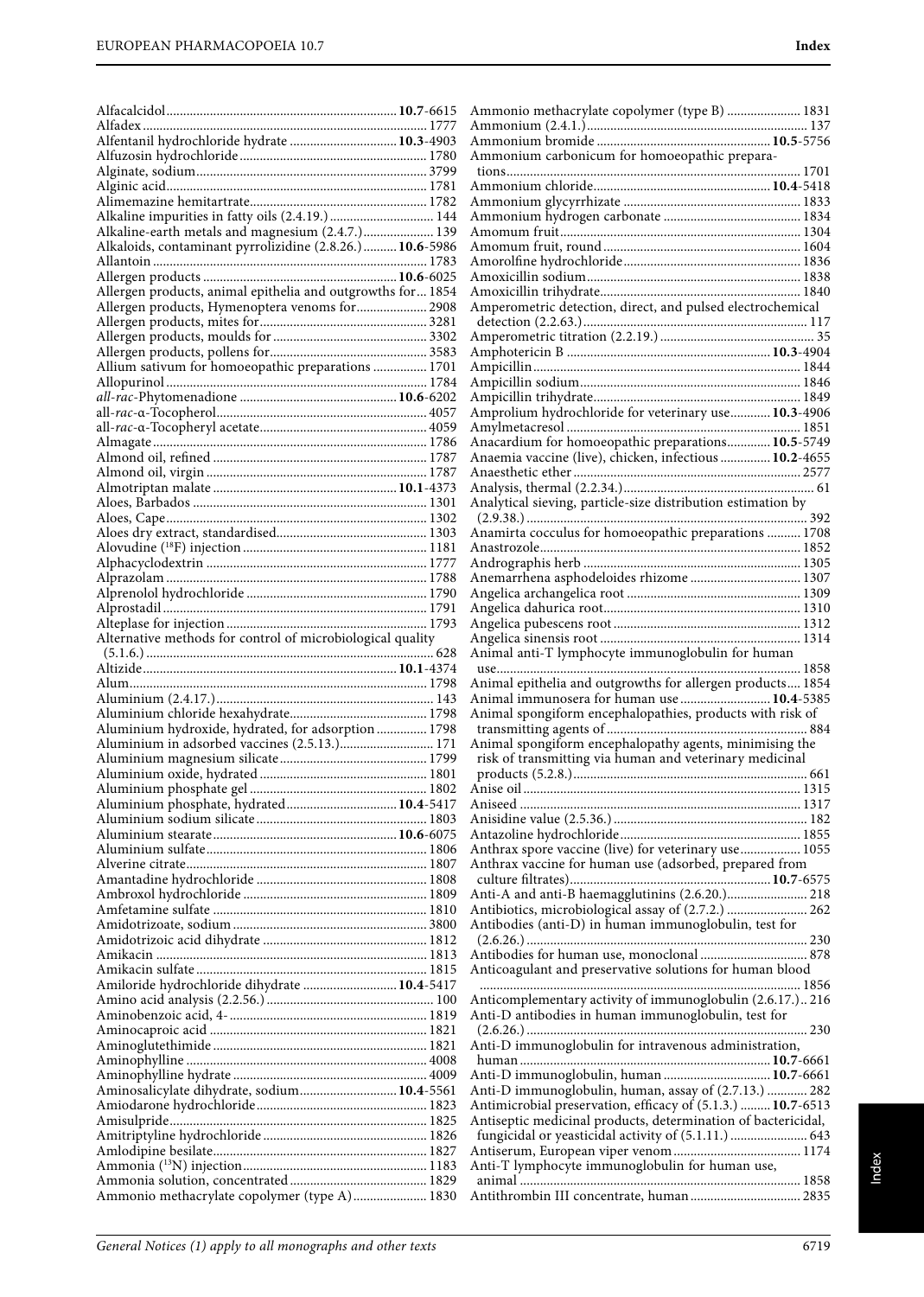| Antithrombin III, human, assay of (2.7.17.)  288                |  |
|-----------------------------------------------------------------|--|
|                                                                 |  |
| Apomorphine hydrochloride hemihydrate  1862                     |  |
|                                                                 |  |
|                                                                 |  |
| Application of the $F$ concepts to heat sterilisation processes |  |
|                                                                 |  |
|                                                                 |  |
|                                                                 |  |
|                                                                 |  |
|                                                                 |  |
| Aprotinin concentrated solution  10.7-6618                      |  |
|                                                                 |  |
|                                                                 |  |
|                                                                 |  |
|                                                                 |  |
|                                                                 |  |
|                                                                 |  |
|                                                                 |  |
| Aristolochic acids in herbal drugs, test for (2.8.21)  314      |  |
|                                                                 |  |
|                                                                 |  |
|                                                                 |  |
| Arsenicum album for homoeopathic preparations 1704              |  |
| Arsenious trioxide for homoeopathic preparations 1704           |  |
|                                                                 |  |
|                                                                 |  |
|                                                                 |  |
|                                                                 |  |
|                                                                 |  |
|                                                                 |  |
|                                                                 |  |
| Ash insoluble in hydrochloric acid (2.8.1.)  305                |  |
|                                                                 |  |
|                                                                 |  |
|                                                                 |  |
|                                                                 |  |
|                                                                 |  |
|                                                                 |  |
|                                                                 |  |
|                                                                 |  |
| Assay of 1,8-cineole in essential oils (2.8.11.)  307           |  |
| Assay of diphtheria vaccine (adsorbed) (2.7.6.) 269             |  |
|                                                                 |  |
| Assay of heparin in coagulation factors (2.7.12.)  281          |  |
| Assay of hepatitis A vaccine (2.7.14.)  10.3-4781               |  |
| Assay of hepatitis B vaccine (rDNA) (2.7.15.) 285               |  |
| Assay of human a-1-proteinase inhibitor (2.7.32.)  300          |  |
| Assay of human anti-D immunoglobulin (2.7.13.)  282             |  |
|                                                                 |  |
| Assay of human C1-esterase inhibitor (2.7.34.) 301              |  |
| Assay of human coagulation factor II (2.7.18.) 288              |  |
| Assay of human coagulation factor IX (2.7.11.)  281             |  |
| Assay of human coagulation factor VII (2.7.10.) 280             |  |
| Assay of human coagulation factor VIII (2.7.4.)  268            |  |
| Assay of human coagulation factor X (2.7.19.)  289              |  |
| Assay of human coagulation factor XI (2.7.22.)  291             |  |
| Assay of human plasmin inhibitor (2.7.25.) 295                  |  |
|                                                                 |  |
|                                                                 |  |
| Assay of human von Willebrand factor (2.7.21.) 290              |  |
|                                                                 |  |
| Assay of pertussis vaccine (acellular) (2.7.16.) 286            |  |
| Assay of pertussis vaccine (whole cell) (2.7.7.) 274            |  |
| Assay of poliomyelitis vaccine (inactivated), in vivo           |  |
|                                                                 |  |
| Assay of tetanus vaccine (adsorbed) (2.7.8.)  275               |  |
|                                                                 |  |
|                                                                 |  |
|                                                                 |  |
|                                                                 |  |
|                                                                 |  |
|                                                                 |  |
| Atomic emission spectrometry, inductively coupled plasma-       |  |

| Aujeszky's disease vaccine (inactivated) for pigs  10.2-4619 |  |
|--------------------------------------------------------------|--|
| Aujeszky's disease vaccine (live) for pigs for parenteral    |  |
|                                                              |  |
|                                                              |  |
| Aurum chloratum natronatum for homoeopathic                  |  |
|                                                              |  |
| Automatic rolling ball and falling ball viscometer methods   |  |
|                                                              |  |
| Avian infectious bronchitis vaccine (inactivated) 10.2-4622  |  |
| Avian infectious bronchitis vaccine (live) 10.5-5717         |  |
| Avian infectious bursal disease vaccine (inactivated) 10.2-  |  |
| 4625                                                         |  |
| Avian infectious bursal disease vaccine (live) 10.2-4627     |  |
| Avian infectious encephalomyelitis vaccine (live) 10.2-4628  |  |
| Avian infectious laryngotracheitis vaccine (live) 10.2-4630  |  |
| Avian paramyxovirus I (Newcastle disease) vaccine            |  |
| <b>10.2</b> -4660                                            |  |
| Avian paramyxovirus 1 (Newcastle disease) vaccine            |  |
| 10.2-4661                                                    |  |
| Avian paramyxovirus 3 vaccine (inactivated) for              |  |
|                                                              |  |
| Avian tuberculin purified protein derivative 4119            |  |
| Avian viral tenosynovitis vaccine (live)  10.2-4632          |  |
|                                                              |  |
|                                                              |  |
|                                                              |  |
|                                                              |  |

### **B**

| B19 virus (B19V), validation of nucleic acid amplification     |  |
|----------------------------------------------------------------|--|
| techniques for the quantification of B19V DNA in plasma        |  |
|                                                                |  |
|                                                                |  |
|                                                                |  |
|                                                                |  |
|                                                                |  |
|                                                                |  |
| Bacterial endotoxins, guidelines for using the test for        |  |
|                                                                |  |
| Bacterial endotoxins using recombinant factor C, test for      |  |
|                                                                |  |
| Bactericidal, fungicidal or yeasticidal activity of antiseptic |  |
| medicinal products, determination of (5.1.11.) 643             |  |
|                                                                |  |
| Balances for analytical purposes (2.1.7.)  10.7-6353           |  |
|                                                                |  |
|                                                                |  |
|                                                                |  |
| Barium chloratum for homoeopathic preparations  1705           |  |
| Barium chloride dihydrate for homoeopathic                     |  |
|                                                                |  |
|                                                                |  |
| Basic butylated methacrylate copolymer 1925                    |  |
|                                                                |  |
|                                                                |  |
|                                                                |  |
|                                                                |  |
| Beclometasone dipropionate monohydrate 1929                    |  |
|                                                                |  |
|                                                                |  |
|                                                                |  |
| Belladonna for homoeopathic preparations 1705                  |  |
|                                                                |  |
|                                                                |  |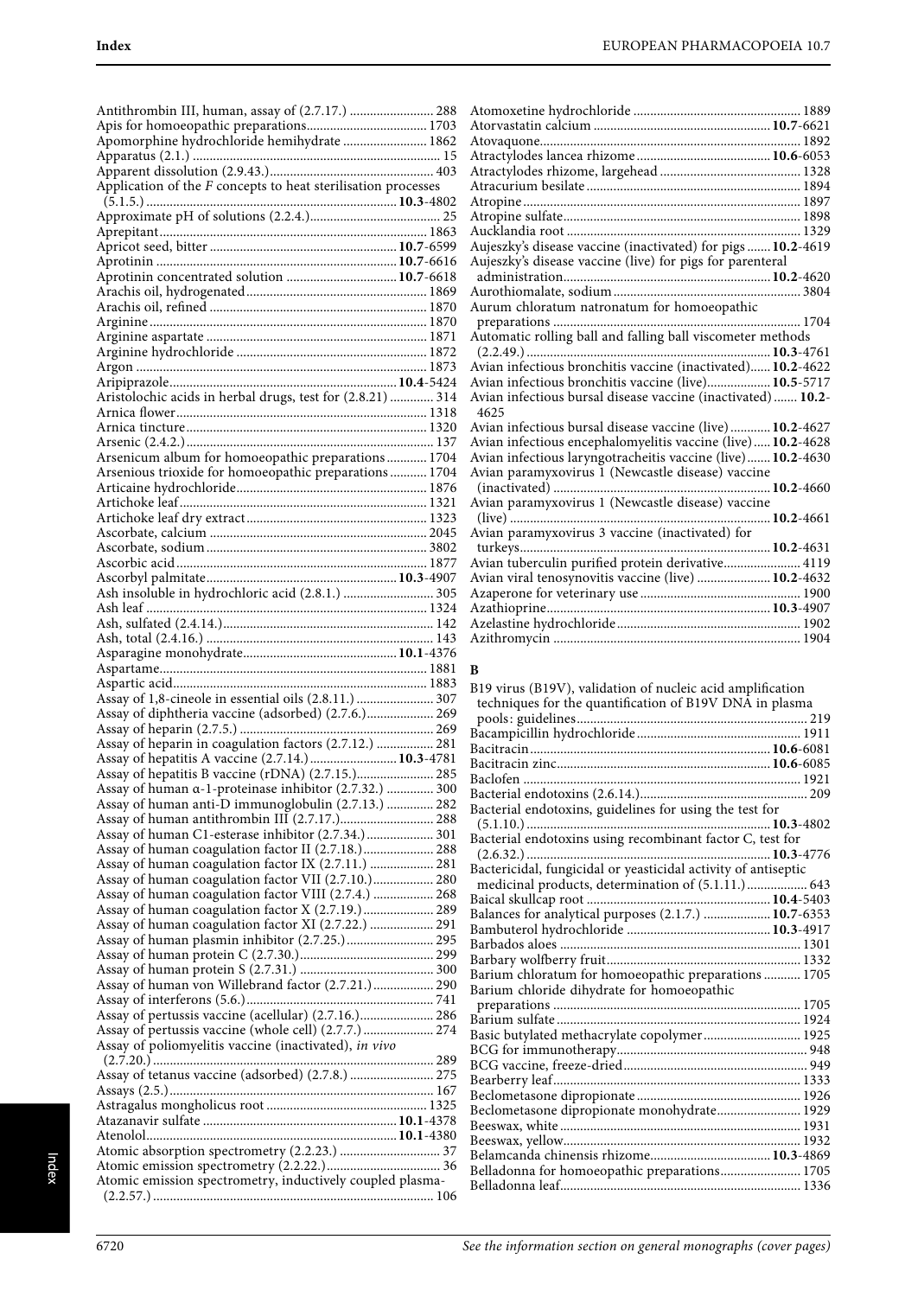| Belladonna leaf dry extract, standardised  1337                  |
|------------------------------------------------------------------|
| Belladonna leaf tincture, standardised 1338                      |
|                                                                  |
|                                                                  |
|                                                                  |
|                                                                  |
|                                                                  |
| Benzalkonium chloride solution 10.4-5434                         |
| Benzathine benzylpenicillin tetrahydrate 1951                    |
| Benzathine penicillin G tetrahydrate  1951                       |
|                                                                  |
|                                                                  |
|                                                                  |
| Benzenesulfonate (methyl, ethyl and isopropyl) in active         |
|                                                                  |
|                                                                  |
|                                                                  |
|                                                                  |
|                                                                  |
|                                                                  |
|                                                                  |
|                                                                  |
|                                                                  |
|                                                                  |
| Benzylpenicillin (benzathine) tetrahydrate 1951                  |
|                                                                  |
|                                                                  |
|                                                                  |
|                                                                  |
| Betacyclodextrin, poly(hydroxypropyl) ether  2901                |
| Betacyclodextrin, sodium 4-sulfonatobutyl ether  10.3-5143       |
|                                                                  |
|                                                                  |
|                                                                  |
|                                                                  |
|                                                                  |
|                                                                  |
| Betamethasone sodium phosphate 10.5-5769                         |
|                                                                  |
|                                                                  |
| Betiatide for radiopharmaceutical preparations  10.3-4863        |
|                                                                  |
|                                                                  |
|                                                                  |
| Bilberry fruit dry extract, fresh, refined and standardised 1442 |
|                                                                  |
| Biological assays and tests, statistical analysis of results of  |
|                                                                  |
| Biological indicators and related microbial preparations used    |
| in the manufacture of sterile products (5.1.2.)  622             |
| Biological products, general texts on (5.2.)  647                |
| Biological products, terminology used in monographs on           |
|                                                                  |
| Biotherapeutic products for human use, live 876                  |
| Biotherapeutic products (live), microbiological examination of   |
| (tests for enumeration of microbial contaminants) (2.6.36.)      |
| Biotherapeutic products (live), microbiological examination      |
| of (tests for specified micro-organisms) (2.6.38.) 255           |
|                                                                  |
|                                                                  |
|                                                                  |
|                                                                  |

| Bitter-orange-epicarp and mesocarp tincture 1353                                                                   |
|--------------------------------------------------------------------------------------------------------------------|
|                                                                                                                    |
|                                                                                                                    |
|                                                                                                                    |
|                                                                                                                    |
|                                                                                                                    |
| Blood and blood components, human, empty sterile containers                                                        |
| Blood and blood components, human, materials based                                                                 |
| on plasticised poly(vinyl chloride) for containers for                                                             |
|                                                                                                                    |
| Blood and blood components, human, materials for containers                                                        |
|                                                                                                                    |
| Blood and blood components, human, sterile plastic                                                                 |
|                                                                                                                    |
| Blood and blood components, materials based on plasticised                                                         |
| poly(vinyl chloride) for tubing used in sets for the transfusion                                                   |
|                                                                                                                    |
| Blood and blood components, sets for the transfusion of                                                            |
|                                                                                                                    |
| Blood containing anticoagulant solution, human, sterile                                                            |
| containers of plasticised poly(vinyl chloride) for (3.3.6.) 474                                                    |
| Blood, human anticoagulant and preservative solutions                                                              |
|                                                                                                                    |
|                                                                                                                    |
|                                                                                                                    |
|                                                                                                                    |
|                                                                                                                    |
|                                                                                                                    |
|                                                                                                                    |
|                                                                                                                    |
|                                                                                                                    |
|                                                                                                                    |
| Bordetella bronchiseptica vaccine (live) for dogs 1070                                                             |
|                                                                                                                    |
|                                                                                                                    |
|                                                                                                                    |
|                                                                                                                    |
| Bovine leptospirosis vaccine (inactivated)  1071                                                                   |
| Bovine parainfluenza virus vaccine (live) 10.2-4633<br>Bovine respiratory syncytial virus vaccine (live) 10.2-4634 |
| Bovine rhinotracheitis vaccine (inactivated), infectious  1120                                                     |
| Bovine rhinotracheitis vaccine (live), infectious  10.2-4654                                                       |
|                                                                                                                    |
| Bovine tuberculin purified protein derivative 4120                                                                 |
| Bovine viral diarrhoea vaccine (inactivated)  1075                                                                 |
|                                                                                                                    |
|                                                                                                                    |
|                                                                                                                    |
|                                                                                                                    |
|                                                                                                                    |
|                                                                                                                    |
|                                                                                                                    |
| Bronchitis vaccine (inactivated), infectious, avian  10.2-4622                                                     |
| Bronchitis vaccine (live), infectious, avian  10.5-5717                                                            |
|                                                                                                                    |
| Brucellosis vaccine (live) (Brucella melitensis Rev. 1 strain) for                                                 |
|                                                                                                                    |
|                                                                                                                    |
| Buccal tablets and sublingual tablets 10.3-4828                                                                    |
|                                                                                                                    |
|                                                                                                                    |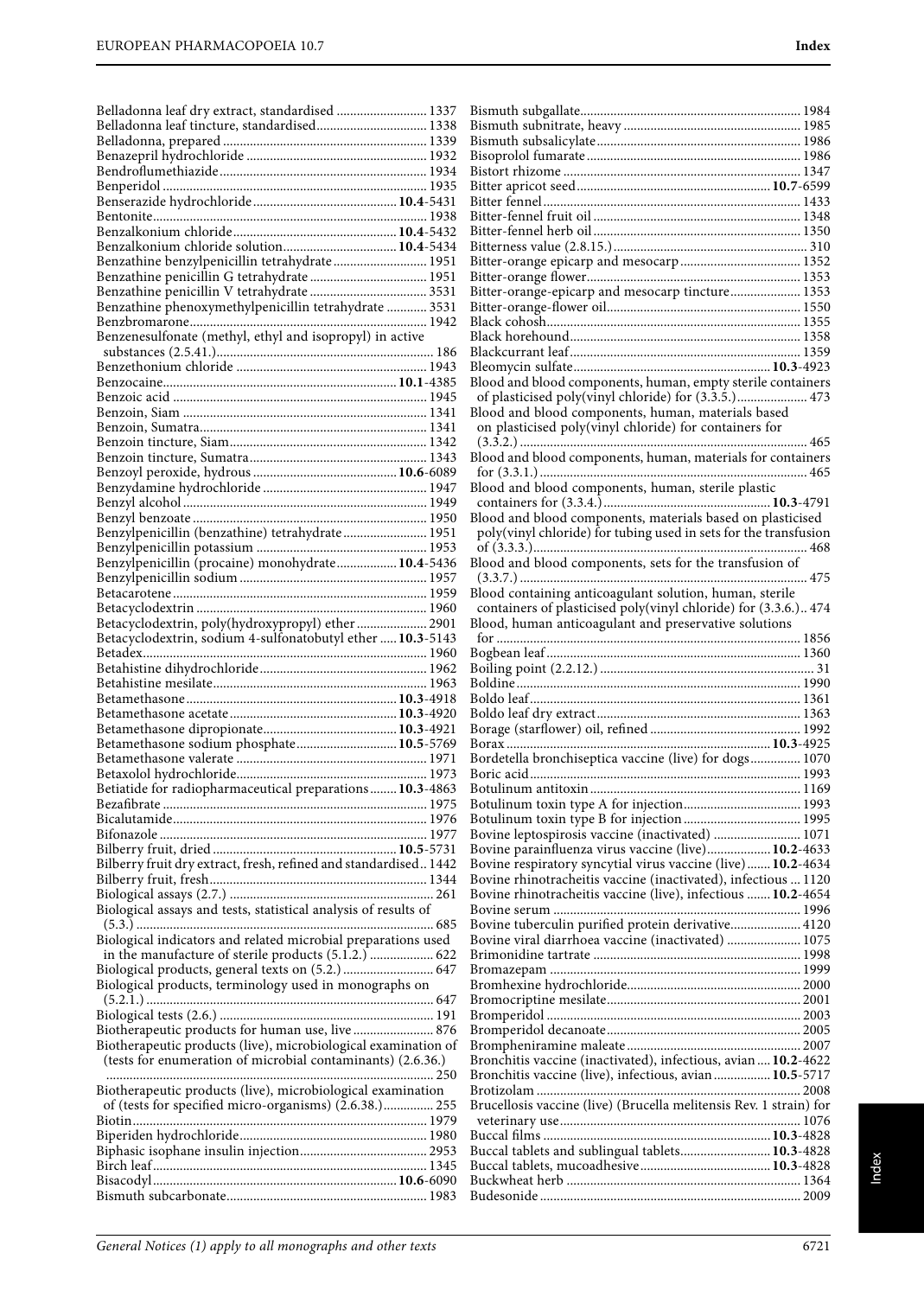| Bulk density and tapped density of powders (2.9.34.)  384  |  |
|------------------------------------------------------------|--|
|                                                            |  |
|                                                            |  |
|                                                            |  |
|                                                            |  |
|                                                            |  |
| Bursal disease vaccine (inactivated), infectious,          |  |
|                                                            |  |
| Bursal disease vaccine (live), infectious, avian 10.2-4627 |  |
|                                                            |  |
|                                                            |  |
|                                                            |  |
|                                                            |  |
|                                                            |  |
| Butylated methacrylate copolymer, basic 1925               |  |
|                                                            |  |
|                                                            |  |

# **C**

| Cadmium sulfate hydrate for homoeopathic prepara-                                                                      |  |
|------------------------------------------------------------------------------------------------------------------------|--|
|                                                                                                                        |  |
| Cadmium sulfuricum for homoeopathic preparations 1707                                                                  |  |
|                                                                                                                        |  |
|                                                                                                                        |  |
|                                                                                                                        |  |
|                                                                                                                        |  |
|                                                                                                                        |  |
|                                                                                                                        |  |
|                                                                                                                        |  |
|                                                                                                                        |  |
|                                                                                                                        |  |
|                                                                                                                        |  |
|                                                                                                                        |  |
|                                                                                                                        |  |
|                                                                                                                        |  |
|                                                                                                                        |  |
|                                                                                                                        |  |
|                                                                                                                        |  |
| Calcium fluoratum for homoeopathic preparations  1707                                                                  |  |
|                                                                                                                        |  |
|                                                                                                                        |  |
|                                                                                                                        |  |
|                                                                                                                        |  |
|                                                                                                                        |  |
|                                                                                                                        |  |
|                                                                                                                        |  |
|                                                                                                                        |  |
|                                                                                                                        |  |
|                                                                                                                        |  |
|                                                                                                                        |  |
|                                                                                                                        |  |
| Calcium iodatum for homoeopathic preparations 1708                                                                     |  |
| Calcium iodide tetrahydrate for homoeopathic                                                                           |  |
|                                                                                                                        |  |
|                                                                                                                        |  |
|                                                                                                                        |  |
|                                                                                                                        |  |
|                                                                                                                        |  |
|                                                                                                                        |  |
|                                                                                                                        |  |
|                                                                                                                        |  |
| Calcium pentetate (sodium) hydrate for radiopharmaceutical                                                             |  |
|                                                                                                                        |  |
|                                                                                                                        |  |
|                                                                                                                        |  |
|                                                                                                                        |  |
|                                                                                                                        |  |
| Calf coronavirus diarrhoea vaccine (inactivated) 10.2-4635<br>Calf rotavirus diarrhoea vaccine (inactivated) 10.2-4636 |  |

| Calicivirosis vaccine (inactivated), feline  1106           |  |
|-------------------------------------------------------------|--|
| Calicivirosis vaccine (live), feline  10.2-4650             |  |
|                                                             |  |
|                                                             |  |
| Canine adenovirus vaccine (inactivated) 1079                |  |
| Canine adenovirus vaccine (live) 10.2-4637                  |  |
| Canine distemper vaccine (live)  10.2-4639                  |  |
| Canine leptospirosis vaccine (inactivated)  1082            |  |
| Canine parainfluenza virus vaccine (live)  10.2-4640        |  |
| Canine parvovirosis vaccine (inactivated) 1085              |  |
| Canine parvovirosis vaccine (live) 10.5-5718                |  |
|                                                             |  |
|                                                             |  |
|                                                             |  |
| Capillary electrophoresis (2.2.47.)  10.1-4315              |  |
|                                                             |  |
|                                                             |  |
|                                                             |  |
|                                                             |  |
| Capsicum oleoresin, refined and standardised  1373          |  |
|                                                             |  |
|                                                             |  |
|                                                             |  |
| Capsules and tablets, disintegration of (2.9.1.)  10.6-5995 |  |
|                                                             |  |
|                                                             |  |
|                                                             |  |
|                                                             |  |
|                                                             |  |
|                                                             |  |
|                                                             |  |
|                                                             |  |
|                                                             |  |
|                                                             |  |
|                                                             |  |
|                                                             |  |
|                                                             |  |
|                                                             |  |
|                                                             |  |
|                                                             |  |
|                                                             |  |
|                                                             |  |
|                                                             |  |
|                                                             |  |
|                                                             |  |
|                                                             |  |
| Carbon monoxide intermix (5 per cent) in nitrogen  2089     |  |
|                                                             |  |
|                                                             |  |
|                                                             |  |
|                                                             |  |
|                                                             |  |
| Carboxymethylcellulose sodium, cross-linked  10.6-6113      |  |
| Carboxymethylcellulose sodium, low-substituted 2094         |  |
|                                                             |  |
|                                                             |  |
|                                                             |  |
| Carmellose sodium and microcrystalline cellulose 3269       |  |
|                                                             |  |
|                                                             |  |
|                                                             |  |
|                                                             |  |
|                                                             |  |
|                                                             |  |
| Carrier proteins for the production of conjugated           |  |
| polysaccharide vaccines for human use (5.2.11.)  674        |  |
|                                                             |  |
|                                                             |  |
|                                                             |  |
|                                                             |  |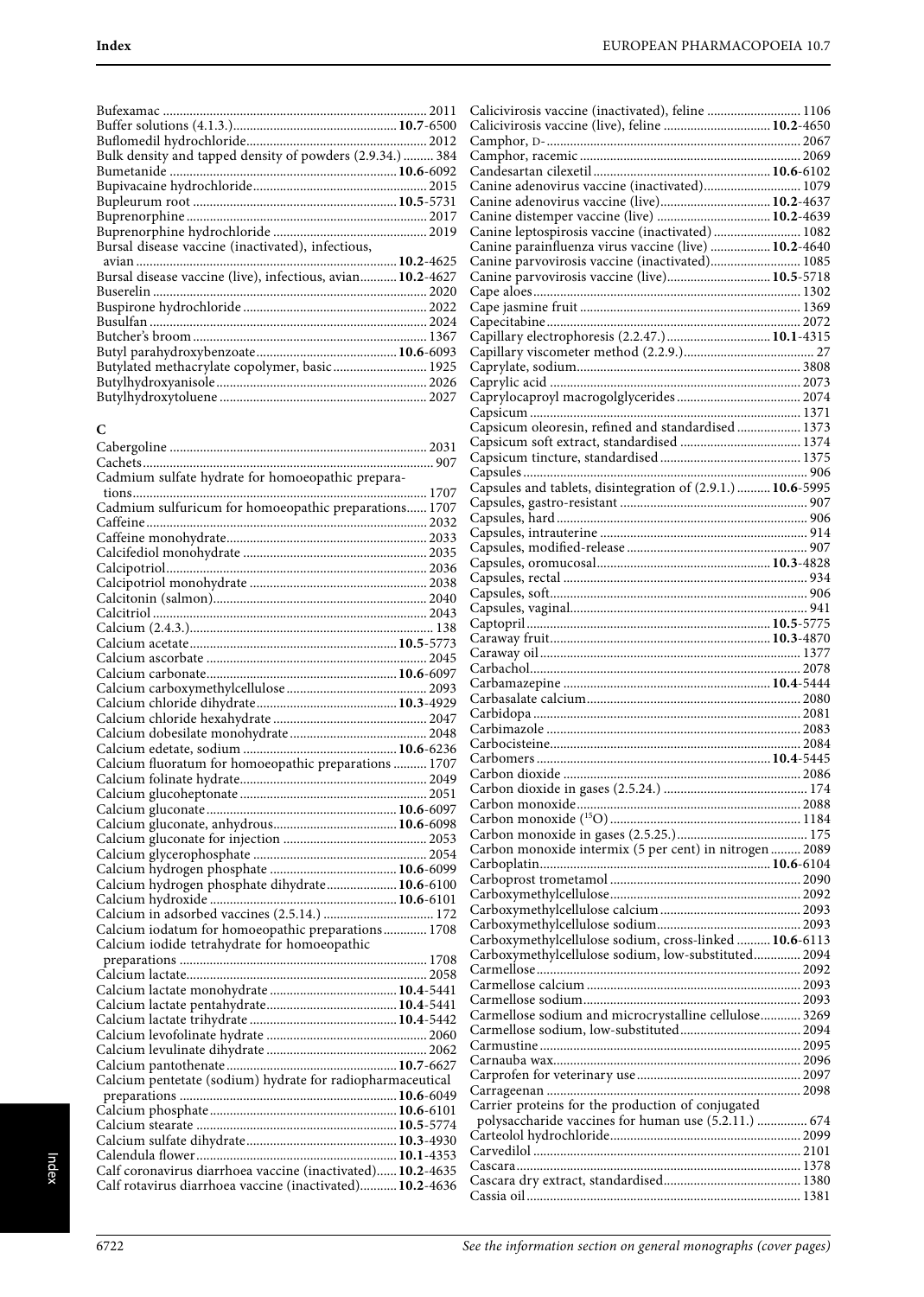|                                                                  | Chemical precursors for radiopharmaceutical                     |
|------------------------------------------------------------------|-----------------------------------------------------------------|
|                                                                  |                                                                 |
|                                                                  | Chemometric methods applied to analytical data (5.21.)  819     |
| Catgut, sterile, in distributor for veterinary use  1281         |                                                                 |
|                                                                  |                                                                 |
| CD34/CD45+ cells in haematopoietic products, numeration          | Chewing gums, medicated, dissolution test for (2.9.25.) 365     |
|                                                                  | Chicken anaemia vaccine (live), infectious  10.2-4655           |
|                                                                  | Chicken flocks free from specified pathogens for the            |
|                                                                  | production and quality control of vaccines (5.2.2.)  647        |
|                                                                  |                                                                 |
|                                                                  |                                                                 |
|                                                                  | Chlamydiosis vaccine (inactivated), feline  1108                |
|                                                                  |                                                                 |
|                                                                  |                                                                 |
| Cefepime dihydrochloride monohydrate  2117                       |                                                                 |
|                                                                  |                                                                 |
|                                                                  |                                                                 |
|                                                                  |                                                                 |
|                                                                  |                                                                 |
|                                                                  |                                                                 |
|                                                                  |                                                                 |
|                                                                  |                                                                 |
|                                                                  |                                                                 |
| Ceftazidime pentahydrate with sodium carbonate for               |                                                                 |
|                                                                  |                                                                 |
|                                                                  |                                                                 |
|                                                                  |                                                                 |
|                                                                  |                                                                 |
|                                                                  |                                                                 |
|                                                                  |                                                                 |
| Cell count and viability, nucleated (2.7.29.) 297                |                                                                 |
| Cell cultures for the production of vaccines for veterinary use  |                                                                 |
|                                                                  |                                                                 |
| Cell substrates for the production of vaccines for human use     |                                                                 |
|                                                                  | Chlortetracycline hydrochloride 10.1-4390                       |
| Cell-based and gene therapy medicinal products, raw materials    |                                                                 |
| of biological origin for the production of (5.2.12.)  675        | Cholecalciferol concentrate (oily form) 10.6-6110               |
| Cell-based preparations, microbiological examination of          | Cholecalciferol concentrate (powder form) 2198                  |
|                                                                  |                                                                 |
|                                                                  |                                                                 |
|                                                                  |                                                                 |
|                                                                  |                                                                 |
|                                                                  | Cholesterol in oils rich in omega-3 acids, total (2.4.32.)  163 |
| Cellulose (microcrystalline) and carmellose sodium 3269          |                                                                 |
|                                                                  | Chromatographic separation techniques (2.2.46.)  80             |
|                                                                  |                                                                 |
|                                                                  |                                                                 |
|                                                                  |                                                                 |
| Cetostearyl alcohol (type A), emulsifying  2156                  |                                                                 |
| Cetostearyl alcohol (type B), emulsifying 2157                   | Chromatography, supercritical fluid (2.2.45.) 80                |
|                                                                  |                                                                 |
|                                                                  |                                                                 |
|                                                                  |                                                                 |
|                                                                  |                                                                 |
|                                                                  |                                                                 |
|                                                                  |                                                                 |
|                                                                  |                                                                 |
|                                                                  |                                                                 |
| CFC assay for human haematopoietic progenitor cells              |                                                                 |
|                                                                  |                                                                 |
|                                                                  |                                                                 |
| Characterisation of crystalline and partially crystalline solids |                                                                 |
| by X-ray powder diffraction (XRPD) (2.9.33.) <b>10.6</b> -5998   | Cinchona liquid extract, standardised  1389                     |
| Characterisation of crystalline solids by microcalorimetry and   |                                                                 |
|                                                                  | Cineole in essential oils, 1,8-, assay of (2.8.11.)  307        |
| Characterisation of preparations for nebulisation (2.9.44.) 404  |                                                                 |
| Characters section in monographs (5.11.)  10.7-6531              |                                                                 |
|                                                                  |                                                                 |

| Cholesterol in oils rich in omega-3 acids, total (2.4.32.)  163 |      |
|-----------------------------------------------------------------|------|
|                                                                 |      |
|                                                                 |      |
| Chromatographic separation techniques (2.2.46.)  80             |      |
|                                                                 |      |
|                                                                 |      |
|                                                                 |      |
|                                                                 |      |
| Chromatography, supercritical fluid (2.2.45.) 80                |      |
|                                                                 |      |
|                                                                 |      |
|                                                                 |      |
|                                                                 |      |
|                                                                 |      |
|                                                                 |      |
|                                                                 |      |
|                                                                 |      |
|                                                                 |      |
|                                                                 |      |
|                                                                 |      |
|                                                                 |      |
|                                                                 |      |
| Cinchona liquid extract, standardised  1389                     |      |
|                                                                 |      |
| Cineole in essential oils, 1,8-, assay of (2.8.11.)  307        |      |
|                                                                 |      |
|                                                                 |      |
|                                                                 |      |
|                                                                 |      |
|                                                                 | 6723 |
|                                                                 |      |
|                                                                 |      |
|                                                                 |      |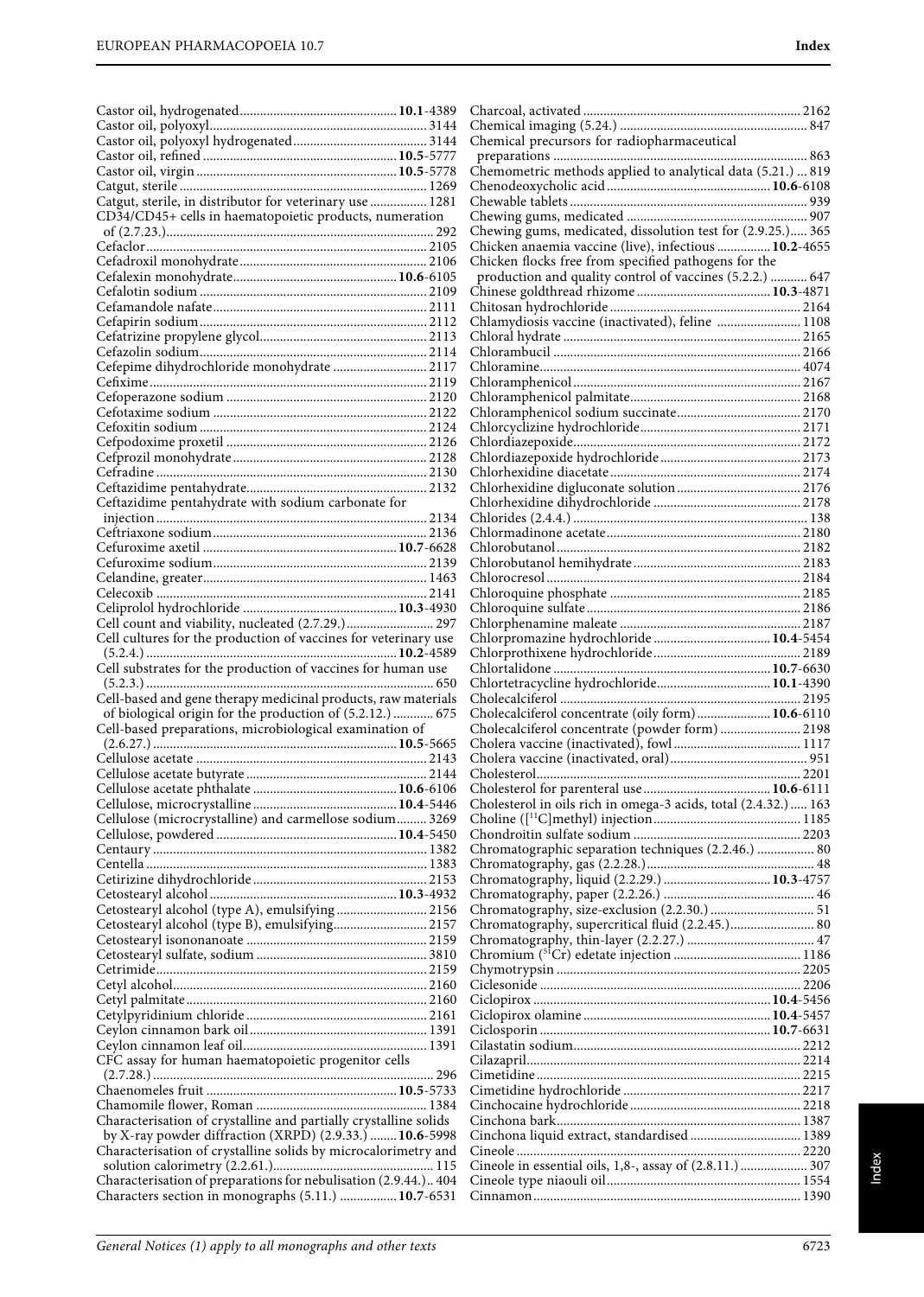|                                                              | ( |
|--------------------------------------------------------------|---|
|                                                              | ( |
|                                                              | ( |
|                                                              | ( |
|                                                              | ( |
|                                                              | ( |
|                                                              |   |
|                                                              | C |
|                                                              | ( |
|                                                              | ( |
|                                                              | ( |
|                                                              | ( |
|                                                              | ( |
|                                                              |   |
|                                                              | ( |
|                                                              | ( |
|                                                              | ( |
|                                                              | ( |
| Clarity and degree of opalescence of liquids (2.2.1.) 21     | ( |
|                                                              | ( |
| Classical swine-fever vaccine (live, prepared in cell        |   |
|                                                              | ( |
|                                                              |   |
|                                                              | ( |
|                                                              | ( |
|                                                              | ( |
|                                                              | ( |
|                                                              | ( |
|                                                              | ( |
|                                                              | ( |
|                                                              |   |
|                                                              | ( |
|                                                              | ( |
|                                                              | ( |
|                                                              | ( |
|                                                              | ( |
|                                                              | ( |
|                                                              | ( |
|                                                              |   |
|                                                              | ( |
|                                                              | ( |
|                                                              | ( |
|                                                              | ( |
|                                                              | ( |
|                                                              |   |
|                                                              | ( |
|                                                              |   |
|                                                              | ( |
| Clorazepate, dipotassium monohydrate  10.6-6124              | ( |
| Closantel sodium dihydrate for veterinary use 2272           | ( |
| Clostridium botulinum vaccine for veterinary use  1087       | ( |
| Clostridium chauvoei vaccine for veterinary use  1088        |   |
| Clostridium novyi (type B) vaccine for veterinary use 1088   | ( |
| Clostridium perfringens vaccine for veterinary use 1090      | ( |
| Clostridium septicum vaccine for veterinary use 1092         |   |
|                                                              |   |
| Closures and containers for parenteral preparations and      | ( |
| ophthalmic preparations, polypropylene for (3.1.6.)  431     |   |
| Closures and containers for pharmaceutical use, plastic      | ( |
|                                                              |   |
| Closures and tubing, silicone elastomer for (3.1.9.) 436     | ( |
| Closures for containers for aqueous parenteral preparations, |   |
| for powders and for freeze-dried powders, rubber             |   |
|                                                              | ( |
|                                                              |   |
|                                                              | ( |
|                                                              |   |
|                                                              | ( |
|                                                              | ( |
|                                                              | ( |
| Coagulation factor II, human, assay of (2.7.18.) 288         | ( |
|                                                              | ( |
|                                                              |   |
| Coagulation factor IX, human, assay of (2.7.11.)  281        | C |
| Coagulation factor IX (rDNA) concentrated solution,          | ( |
|                                                              |   |
| Coagulation factor IX (rDNA) powder for solution for         | C |
|                                                              |   |
|                                                              | ( |
| Coagulation factor VII, human, assay of (2.7.10.) 280        |   |
|                                                              |   |
| Coagulation factor VIIa (rDNA) concentrated solution,        |   |
|                                                              |   |

| Coagulation factor VIII, human, assay of (2.7.4.)  268                                                                                                                                                                                                                                                                            |  |
|-----------------------------------------------------------------------------------------------------------------------------------------------------------------------------------------------------------------------------------------------------------------------------------------------------------------------------------|--|
| Coagulation factor VIII (rDNA), human  2845                                                                                                                                                                                                                                                                                       |  |
| Coagulation factor X, assay of (2.7.19.)  289                                                                                                                                                                                                                                                                                     |  |
|                                                                                                                                                                                                                                                                                                                                   |  |
| Coagulation factor XI, human, assay of (2.7.22.)  291                                                                                                                                                                                                                                                                             |  |
|                                                                                                                                                                                                                                                                                                                                   |  |
| Coagulation factors, assay of heparin (2.7.12.) 281                                                                                                                                                                                                                                                                               |  |
|                                                                                                                                                                                                                                                                                                                                   |  |
|                                                                                                                                                                                                                                                                                                                                   |  |
|                                                                                                                                                                                                                                                                                                                                   |  |
| Coccidiosis vaccine (live) for chickens  10.2-4642                                                                                                                                                                                                                                                                                |  |
| Cocculus for homoeopathic preparations  1708                                                                                                                                                                                                                                                                                      |  |
|                                                                                                                                                                                                                                                                                                                                   |  |
|                                                                                                                                                                                                                                                                                                                                   |  |
|                                                                                                                                                                                                                                                                                                                                   |  |
| Codeine hydrochloride dihydrate 10.5-5786                                                                                                                                                                                                                                                                                         |  |
| Codeine phosphate hemihydrate 10.5-5790                                                                                                                                                                                                                                                                                           |  |
|                                                                                                                                                                                                                                                                                                                                   |  |
| Codeine phosphate sesquihydrate  10.5-5792                                                                                                                                                                                                                                                                                        |  |
|                                                                                                                                                                                                                                                                                                                                   |  |
|                                                                                                                                                                                                                                                                                                                                   |  |
|                                                                                                                                                                                                                                                                                                                                   |  |
|                                                                                                                                                                                                                                                                                                                                   |  |
|                                                                                                                                                                                                                                                                                                                                   |  |
|                                                                                                                                                                                                                                                                                                                                   |  |
|                                                                                                                                                                                                                                                                                                                                   |  |
| Cold-water vibriosis vaccine (inactivated) for salmonids1163                                                                                                                                                                                                                                                                      |  |
|                                                                                                                                                                                                                                                                                                                                   |  |
| Colibacillosis vaccine (inactivated), neonatal piglet  1132                                                                                                                                                                                                                                                                       |  |
| Colibacillosis vaccine (inactivated), neonatal ruminant 1133                                                                                                                                                                                                                                                                      |  |
|                                                                                                                                                                                                                                                                                                                                   |  |
|                                                                                                                                                                                                                                                                                                                                   |  |
|                                                                                                                                                                                                                                                                                                                                   |  |
|                                                                                                                                                                                                                                                                                                                                   |  |
|                                                                                                                                                                                                                                                                                                                                   |  |
|                                                                                                                                                                                                                                                                                                                                   |  |
|                                                                                                                                                                                                                                                                                                                                   |  |
|                                                                                                                                                                                                                                                                                                                                   |  |
|                                                                                                                                                                                                                                                                                                                                   |  |
| Colony-forming cell assay for human haematopoietic                                                                                                                                                                                                                                                                                |  |
|                                                                                                                                                                                                                                                                                                                                   |  |
|                                                                                                                                                                                                                                                                                                                                   |  |
|                                                                                                                                                                                                                                                                                                                                   |  |
| Common stinging nettle for homoeopathic preparations 1728                                                                                                                                                                                                                                                                         |  |
| Comparative table of porosity of sintered-glass filters                                                                                                                                                                                                                                                                           |  |
|                                                                                                                                                                                                                                                                                                                                   |  |
|                                                                                                                                                                                                                                                                                                                                   |  |
|                                                                                                                                                                                                                                                                                                                                   |  |
|                                                                                                                                                                                                                                                                                                                                   |  |
|                                                                                                                                                                                                                                                                                                                                   |  |
|                                                                                                                                                                                                                                                                                                                                   |  |
|                                                                                                                                                                                                                                                                                                                                   |  |
|                                                                                                                                                                                                                                                                                                                                   |  |
|                                                                                                                                                                                                                                                                                                                                   |  |
|                                                                                                                                                                                                                                                                                                                                   |  |
|                                                                                                                                                                                                                                                                                                                                   |  |
|                                                                                                                                                                                                                                                                                                                                   |  |
|                                                                                                                                                                                                                                                                                                                                   |  |
|                                                                                                                                                                                                                                                                                                                                   |  |
| Composition of fatty acids by gas chromatography<br>Composition of fatty acids in oils rich in omega-3 acids<br>Concentrated solutions for haemodialysis  2798<br>Concentrated solutions for haemofiltration and<br>Concentrates for injections or infusions 10.5-5703<br>Concentrates for intravesical solutions, suspensions or |  |
|                                                                                                                                                                                                                                                                                                                                   |  |
| Coneflower root, narrow-leaved 10.5-5736                                                                                                                                                                                                                                                                                          |  |
|                                                                                                                                                                                                                                                                                                                                   |  |
|                                                                                                                                                                                                                                                                                                                                   |  |
| Conjugated polysaccharide vaccines for human use, carrier                                                                                                                                                                                                                                                                         |  |
|                                                                                                                                                                                                                                                                                                                                   |  |
|                                                                                                                                                                                                                                                                                                                                   |  |
| Consistency by penetrometry, measurement of (2.9.9.) 337                                                                                                                                                                                                                                                                          |  |
| Containers and closures for parenteral preparations and                                                                                                                                                                                                                                                                           |  |
| ophthalmic preparations, polypropylene for (3.1.6.)  431                                                                                                                                                                                                                                                                          |  |
| Containers and closures for pharmaceutical use, plastic                                                                                                                                                                                                                                                                           |  |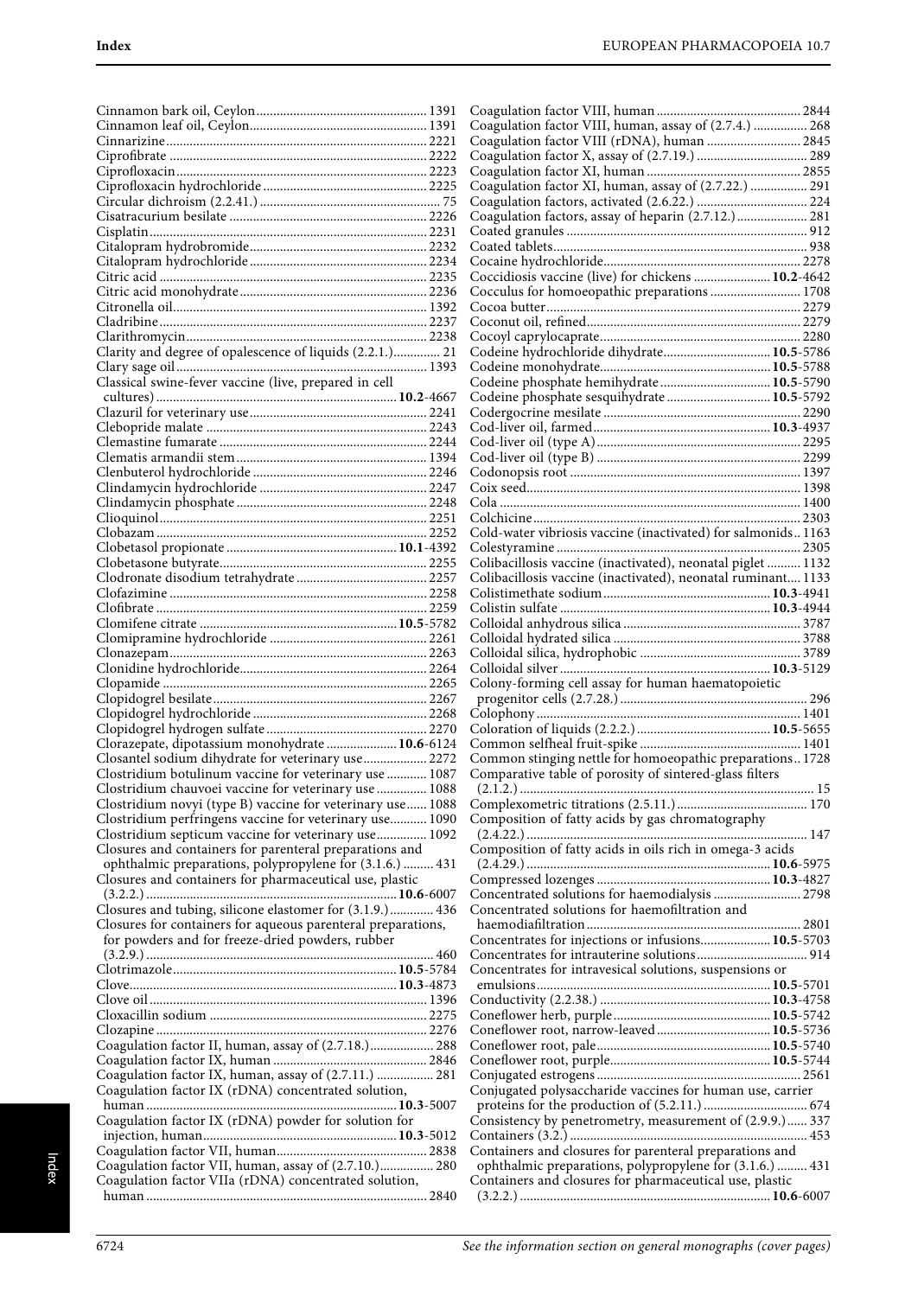| Containers and tubing for total parenteral nutrition<br>preparations, poly(ethylene - vinyl acetate) for (3.1.7.) 434<br>Containers for aqueous solutions for infusion, plastic |
|---------------------------------------------------------------------------------------------------------------------------------------------------------------------------------|
|                                                                                                                                                                                 |
|                                                                                                                                                                                 |
|                                                                                                                                                                                 |
| Containers for aqueous solutions for intravenous infusion,                                                                                                                      |
| materials based on, plasticised poly(vinyl chloride) for                                                                                                                        |
|                                                                                                                                                                                 |
| Containers for human blood and blood components, and                                                                                                                            |
| materials used in their manufacture; transfusion sets and                                                                                                                       |
| materials used in their manufacture; syringes (3.3.) 463                                                                                                                        |
| Containers for human blood and blood components, materials                                                                                                                      |
| based on plasticised poly(vinyl chloride) for (3.3.2.) 465                                                                                                                      |
| Containers for human blood and blood components, materials                                                                                                                      |
|                                                                                                                                                                                 |
| Containers for human blood and blood components, plastic,                                                                                                                       |
|                                                                                                                                                                                 |
|                                                                                                                                                                                 |
| Containers for non-injectable aqueous solutions, materials                                                                                                                      |
| based on non-plasticised poly(vinyl chloride) for                                                                                                                               |
| 437                                                                                                                                                                             |
| Containers for parenteral preparations and for ophthalmic                                                                                                                       |
| preparations, polyethylene with additives for (3.1.5.) 427                                                                                                                      |
| Containers for parenteral preparations and for ophthalmic                                                                                                                       |
| preparations, polyethylene without additives for (3.1.4.) 426                                                                                                                   |
| Containers for pharmaceutical use, glass (3.2.1.) 453                                                                                                                           |
| Containers for preparations not for parenteral use,                                                                                                                             |
|                                                                                                                                                                                 |
| Containers for solid dosage forms for oral administration,<br>materials based on non-plasticised poly(vinyl chloride) for                                                       |
|                                                                                                                                                                                 |
|                                                                                                                                                                                 |
|                                                                                                                                                                                 |
| Containers of plasticised poly(vinyl chloride) for human blood                                                                                                                  |
| and blood components, empty sterile (3.3.5.) 473                                                                                                                                |
| Containers of plasticised poly(vinyl chloride) for human blood                                                                                                                  |
| containing anticoagulant solution, sterile (3.3.6.) 474                                                                                                                         |
| Contaminant pyrrolizidine alkaloids (2.8.26.) 10.6-5986                                                                                                                         |
| Contamination, microbial: microbial enumeration tests                                                                                                                           |
| Contamination, microbial: microbial enumeration tests (live                                                                                                                     |
|                                                                                                                                                                                 |
| Contamination, microbial: test for specified micro-organisms                                                                                                                    |
|                                                                                                                                                                                 |
|                                                                                                                                                                                 |
|                                                                                                                                                                                 |
| Contamination, microbial: tests for specified micro-organisms                                                                                                                   |
|                                                                                                                                                                                 |
| Contamination, particulate, recommendations on testing of:                                                                                                                      |
|                                                                                                                                                                                 |
| Contamination, particulate: sub-visible particles                                                                                                                               |
| 10.3-4785                                                                                                                                                                       |
| Contamination, particulate: sub-visible particles in                                                                                                                            |
| non-injectable liquid preparations (2.9.53.) 10.6-6002                                                                                                                          |
| Content uniformity of single-dose preparations (2.9.6.)  336                                                                                                                    |
| Control of impurities in substances for pharmaceutical use                                                                                                                      |
|                                                                                                                                                                                 |
| Control of microbiological quality, alternative methods for                                                                                                                     |
|                                                                                                                                                                                 |
| Copolymer, basic butylated methacrylate  1925                                                                                                                                   |
| Copolymer, grafted, macrogol poly(vinyl alcohol)  3140                                                                                                                          |
| Copolymer, methacrylic acid - ethyl acrylate (1:1) 3214                                                                                                                         |
| Copolymer, methacrylic acid - ethyl acrylate (1:1) dispersion                                                                                                                   |
|                                                                                                                                                                                 |
| Copolymer, methacrylic acid - methyl methacrylate                                                                                                                               |
|                                                                                                                                                                                 |
| Copolymer, methacrylic acid - methyl methacrylate                                                                                                                               |
|                                                                                                                                                                                 |
| Copolymer (type A), ammonio methacrylate 1830                                                                                                                                   |
| Copolymer (type B), ammonio methacrylate  1831                                                                                                                                  |
|                                                                                                                                                                                 |
| Copper acetate monohydrate for homoeopathic                                                                                                                                     |
| Copper for homoeopathic preparations  1712                                                                                                                                      |
|                                                                                                                                                                                 |
|                                                                                                                                                                                 |
| Copper tetramibi tetrafluoroborate for radiopharmaceutical                                                                                                                      |

| Coronavirus diarrhoea vaccine (inactivated), calf  10.2-4635   |  |
|----------------------------------------------------------------|--|
|                                                                |  |
|                                                                |  |
|                                                                |  |
|                                                                |  |
|                                                                |  |
|                                                                |  |
|                                                                |  |
|                                                                |  |
| Crocus for homoeopathic preparations 1710                      |  |
|                                                                |  |
|                                                                |  |
|                                                                |  |
|                                                                |  |
| Crystalline and partially crystalline solids, characterisation |  |
| by X-ray powder diffraction (XRPD) of (2.9.33.) 10.6-5998      |  |
| Crystalline solids, characterisation by microcalorimetry and   |  |
|                                                                |  |
|                                                                |  |
| Cuprum aceticum for homoeopathic preparations 1711             |  |
| Cuprum metallicum for homoeopathic preparations 1712           |  |
| Cutaneous application, liquid preparations for  10.7-6571      |  |
|                                                                |  |
| Cutaneous application, semi-solid preparations for  10.5-5711  |  |
| Cutaneous application, veterinary liquid preparations for 941  |  |
|                                                                |  |
|                                                                |  |
|                                                                |  |
|                                                                |  |
|                                                                |  |
|                                                                |  |
|                                                                |  |
|                                                                |  |
|                                                                |  |
|                                                                |  |
|                                                                |  |
|                                                                |  |
|                                                                |  |
| Cyproheptadine hydrochloride 1.5-hydrate 10.4-5458             |  |
|                                                                |  |
|                                                                |  |
|                                                                |  |
|                                                                |  |
|                                                                |  |

## **D**

| Danaparoid sodium (Erratum, please see page xliii - Contents |  |
|--------------------------------------------------------------|--|
| of Supplement 10.5 - for more details)  10.5-5804a           |  |
|                                                              |  |
|                                                              |  |
|                                                              |  |
|                                                              |  |
|                                                              |  |
|                                                              |  |
|                                                              |  |
|                                                              |  |
|                                                              |  |
|                                                              |  |
|                                                              |  |
|                                                              |  |
| Degree of coloration of liquids (2.2.2.)  10.5-5655          |  |
| Dembrexine hydrochloride monohydrate for veterinary          |  |
|                                                              |  |
| Demeclocycline hydrochloride  10.1-4397                      |  |
| Demonstration of uniformity of dosage units using large      |  |
|                                                              |  |
| Density of powders, bulk density and tapped (2.9.34.) 384    |  |
|                                                              |  |
| Density of solids, gas pycnometric (2.9.23.) 364             |  |
|                                                              |  |
|                                                              |  |
|                                                              |  |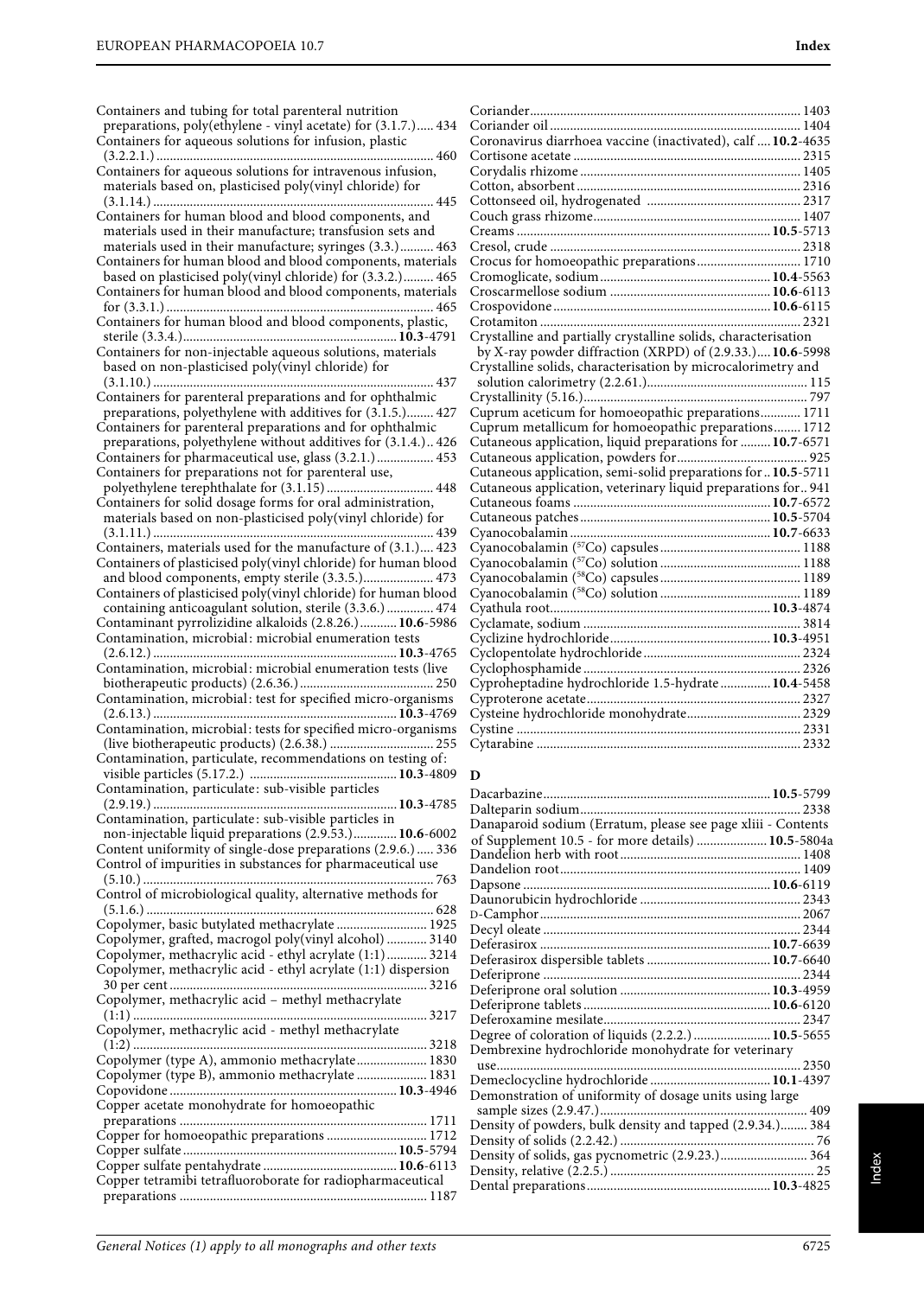|                                                                                                                                   | l |
|-----------------------------------------------------------------------------------------------------------------------------------|---|
|                                                                                                                                   | 1 |
| Depyrogenation of items used in the production of parenteral                                                                      |   |
|                                                                                                                                   |   |
|                                                                                                                                   |   |
| Desacyl-4'-monophosphoryl lipid A, 3-O- 2355                                                                                      |   |
|                                                                                                                                   |   |
|                                                                                                                                   |   |
|                                                                                                                                   |   |
|                                                                                                                                   |   |
|                                                                                                                                   |   |
|                                                                                                                                   |   |
| Detection and measurement of radioactivity                                                                                        |   |
|                                                                                                                                   |   |
| Detection, direct amperometric and pulsed electrochemical                                                                         |   |
|                                                                                                                                   |   |
|                                                                                                                                   |   |
| Determination of aflatoxin $B_1$ in herbal drugs (2.8.18.)  311                                                                   |   |
| Determination of bactericidal, fungicidal or yeasticidal activity                                                                 |   |
|                                                                                                                                   | 1 |
| Determination of elemental impurities (2.4.20.)  144                                                                              | ı |
| Determination of nitrogen by sulfuric acid digestion                                                                              |   |
|                                                                                                                                   |   |
| Determination of primary aromatic amino-nitrogen                                                                                  |   |
|                                                                                                                                   |   |
| Determination of water by distillation (2.2.13.)  31                                                                              | 1 |
| Detomidine hydrochloride for veterinary use  2364                                                                                 | I |
|                                                                                                                                   |   |
|                                                                                                                                   |   |
|                                                                                                                                   | I |
|                                                                                                                                   |   |
|                                                                                                                                   |   |
| Dexamethasone sodium phosphate 10.5-5800                                                                                          | I |
|                                                                                                                                   |   |
|                                                                                                                                   | 1 |
|                                                                                                                                   |   |
|                                                                                                                                   | l |
|                                                                                                                                   |   |
|                                                                                                                                   |   |
|                                                                                                                                   | 1 |
|                                                                                                                                   |   |
|                                                                                                                                   | I |
| Dextrans, molecular mass distribution in (2.2.39.) 10.3-4760                                                                      |   |
|                                                                                                                                   | I |
|                                                                                                                                   |   |
|                                                                                                                                   | l |
|                                                                                                                                   |   |
|                                                                                                                                   | I |
|                                                                                                                                   |   |
|                                                                                                                                   | I |
|                                                                                                                                   |   |
|                                                                                                                                   |   |
|                                                                                                                                   | I |
|                                                                                                                                   |   |
|                                                                                                                                   |   |
|                                                                                                                                   | I |
|                                                                                                                                   |   |
|                                                                                                                                   |   |
|                                                                                                                                   | I |
|                                                                                                                                   |   |
|                                                                                                                                   | I |
|                                                                                                                                   |   |
|                                                                                                                                   |   |
|                                                                                                                                   | I |
|                                                                                                                                   | I |
|                                                                                                                                   | I |
| Diethylene glycol and ethylene glycol in ethoxylated                                                                              | I |
|                                                                                                                                   | I |
|                                                                                                                                   | I |
|                                                                                                                                   | I |
|                                                                                                                                   | I |
| Diffraction, laser light, particle size analysis by (2.9.31.)  373<br>Difloxacin hydrochloride trihydrate for veterinary use 2407 | I |

| Digitalis for homoeopathic preparations 1712                                                                          |
|-----------------------------------------------------------------------------------------------------------------------|
|                                                                                                                       |
|                                                                                                                       |
|                                                                                                                       |
| Dihydralazine sulfate, hydrated  10.4-5465                                                                            |
|                                                                                                                       |
|                                                                                                                       |
| Dihydrostreptomycin sulfate for veterinary use  10.5-5803                                                             |
|                                                                                                                       |
|                                                                                                                       |
|                                                                                                                       |
|                                                                                                                       |
|                                                                                                                       |
|                                                                                                                       |
|                                                                                                                       |
|                                                                                                                       |
|                                                                                                                       |
|                                                                                                                       |
|                                                                                                                       |
|                                                                                                                       |
|                                                                                                                       |
|                                                                                                                       |
|                                                                                                                       |
|                                                                                                                       |
| Diphtheria and tetanus toxins and toxoids, flocculation value                                                         |
|                                                                                                                       |
| Diphtheria and tetanus vaccine (adsorbed)  10.3-4831                                                                  |
| Diphtheria and tetanus vaccine (adsorbed, reduced antigen(s)                                                          |
|                                                                                                                       |
|                                                                                                                       |
| Diphtheria, tetanus and hepatitis B (rDNA) vaccine                                                                    |
|                                                                                                                       |
|                                                                                                                       |
| Diphtheria, tetanus and pertussis (acellular, component)                                                              |
|                                                                                                                       |
| Diphtheria, tetanus and pertussis (acellular, component)                                                              |
| vaccine (adsorbed, reduced antigen(s) content) 10.3-4835                                                              |
| Diphtheria, tetanus and pertussis (whole cell) vaccine                                                                |
| Diphtheria, tetanus and poliomyelitis (inactivated) vaccine                                                           |
| (adsorbed, reduced antigen(s) content) 10.3-4838                                                                      |
| Diphtheria, tetanus, pertussis (acellular, component) and                                                             |
| haemophilus type b conjugate vaccine (adsorbed)10.3-4839                                                              |
| Diphtheria, tetanus, pertussis (acellular, component) and                                                             |
| hepatitis B (rDNA) vaccine (adsorbed)  10.3-4841                                                                      |
| Diphtheria, tetanus, pertussis (acellular, component) and                                                             |
| poliomyelitis (inactivated) vaccine (adsorbed) 10.3-4843<br>Diphtheria, tetanus, pertussis (acellular, component) and |
| poliomyelitis (inactivated) vaccine (adsorbed, reduced                                                                |
|                                                                                                                       |
| Diphtheria, tetanus, pertussis (acellular, component),                                                                |
| hepatitis B (rDNA), poliomyelitis (inactivated) and                                                                   |
| haemophilus type b conjugate vaccine (adsorbed)10.7-6576                                                              |
| Diphtheria, tetanus, pertussis (acellular, component),                                                                |
| poliomyelitis (inactivated) and haemophilus type b conjugate                                                          |
|                                                                                                                       |
| Diphtheria, tetanus, pertussis (whole cell) and poliomyelitis                                                         |
| (inactivated) vaccine (adsorbed)  10.3-4851<br>Diphtheria, tetanus, pertussis (whole cell), poliomyelitis             |
| (inactivated) and haemophilus type b conjugate vaccine                                                                |
|                                                                                                                       |
|                                                                                                                       |
| Diphtheria vaccine (adsorbed), assay of (2.7.6.) 269                                                                  |
| Diphtheria vaccine (adsorbed, reduced antigen content)  978                                                           |
|                                                                                                                       |
| Dipotassium clorazepate monohydrate  10.6-6124                                                                        |
|                                                                                                                       |
|                                                                                                                       |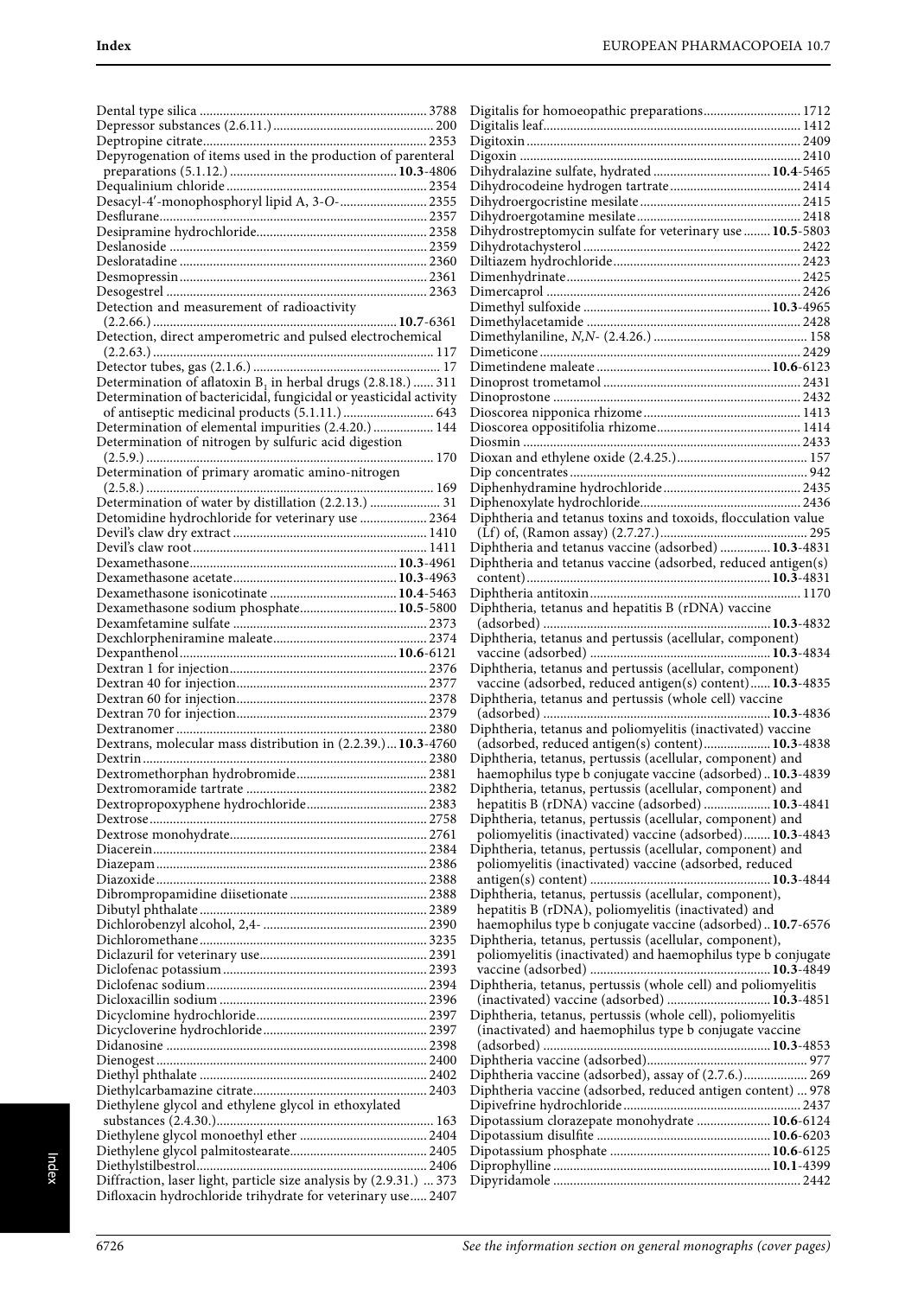|  | Direct amperometric and pulsed electrochemical detection |
|--|----------------------------------------------------------|
|--|----------------------------------------------------------|

| Disintegration of suppositories and pessaries (2.9.2.)  325      |  |
|------------------------------------------------------------------|--|
| Disintegration of tablets and capsules (2.9.1.)  10.6-5995       |  |
|                                                                  |  |
|                                                                  |  |
|                                                                  |  |
|                                                                  |  |
|                                                                  |  |
|                                                                  |  |
|                                                                  |  |
| Disodium phosphate dodecahydrate 10.6-6128                       |  |
|                                                                  |  |
|                                                                  |  |
|                                                                  |  |
|                                                                  |  |
|                                                                  |  |
| Dissolution test for lipophilic solid dosage forms (2.9.42.) 401 |  |
| Dissolution test for medicated chewing gums (2.9.25.) 365        |  |
| Dissolution test for patches (2.9.4.) 10.5-5675                  |  |
|                                                                  |  |
| Dissolution testing, recommendations on (5.17.1.)  801           |  |
| Distemper vaccine (live), canine 10.2-4639                       |  |
| Distemper vaccine (live) for mustelids  10.2-4645                |  |
|                                                                  |  |
| Distribution estimation by analytical sieving, particle-size     |  |
|                                                                  |  |
|                                                                  |  |
|                                                                  |  |
|                                                                  |  |
|                                                                  |  |
|                                                                  |  |
|                                                                  |  |
| DNA, residual host-cell, quantification and characterisation of  |  |
|                                                                  |  |
|                                                                  |  |
|                                                                  |  |
|                                                                  |  |
|                                                                  |  |
|                                                                  |  |
|                                                                  |  |
|                                                                  |  |
|                                                                  |  |
|                                                                  |  |
|                                                                  |  |
|                                                                  |  |
|                                                                  |  |
|                                                                  |  |
| Donepezil hydrochloride monohydrate 10.1-4401                    |  |
|                                                                  |  |
|                                                                  |  |
|                                                                  |  |
|                                                                  |  |
| Dosage units, demonstration of uniformity using large sample     |  |
|                                                                  |  |
|                                                                  |  |
|                                                                  |  |
| DOTATOC (gallium (68Ga)) injection  10.6-6047                    |  |
|                                                                  |  |
|                                                                  |  |
|                                                                  |  |
|                                                                  |  |
|                                                                  |  |
|                                                                  |  |
|                                                                  |  |
|                                                                  |  |
|                                                                  |  |
|                                                                  |  |
|                                                                  |  |
|                                                                  |  |
|                                                                  |  |
|                                                                  |  |
|                                                                  |  |
|                                                                  |  |
|                                                                  |  |
|                                                                  |  |
|                                                                  |  |

| Duck viral hepatitis type I vaccine (live)  10.2-4647 |  |
|-------------------------------------------------------|--|
|                                                       |  |
|                                                       |  |
|                                                       |  |
|                                                       |  |
|                                                       |  |
|                                                       |  |

## **E**

| Edotreotide (gallium (68Ga)) injection 10.6-6047                 |  |
|------------------------------------------------------------------|--|
|                                                                  |  |
|                                                                  |  |
|                                                                  |  |
|                                                                  |  |
| Efficacy of antimicrobial preservation (5.1.3.) 10.7-6513        |  |
| Efficacy of veterinary vaccines and immunosera, evaluation of    |  |
|                                                                  |  |
| Egg drop syndrome '76 vaccine (inactivated) 10.2-4648            |  |
|                                                                  |  |
| Electrochemical detection, pulsed, and direct amperometric       |  |
|                                                                  |  |
|                                                                  |  |
|                                                                  |  |
| Electrophoresis, capillary (2.2.47.)  10.1-4315                  |  |
| Elemental impurities, determination of (2.4.20.)  144            |  |
|                                                                  |  |
|                                                                  |  |
| Empty sterile containers of plasticised poly(vinyl chloride) for |  |
| human blood and blood components (3.3.5.) 473                    |  |
| Emulsifying cetostearyl alcohol (type A) 2156                    |  |
| Emulsifying cetostearyl alcohol (type B)  2157                   |  |
|                                                                  |  |
|                                                                  |  |
| Emulsions, solutions and suspensions, oral  917                  |  |
|                                                                  |  |
|                                                                  |  |
| Encephalitis vaccine (inactivated), tick-borne 1043              |  |
| Encephalomyelitis vaccine (live), infectious, avian  10.2-4628   |  |
|                                                                  |  |
| Endotoxins, bacterial, guidelines for using the test for         |  |
|                                                                  |  |
| Endotoxins (bacterial) using recombinant factor C, test for      |  |
|                                                                  |  |
|                                                                  |  |
|                                                                  |  |
|                                                                  |  |
|                                                                  |  |
|                                                                  |  |
|                                                                  |  |
| Enteric redmouth disease vaccine (inactivated) for rainbow       |  |
|                                                                  |  |
| Enumeration of microbial contaminants in live biotherapeutic     |  |
|                                                                  |  |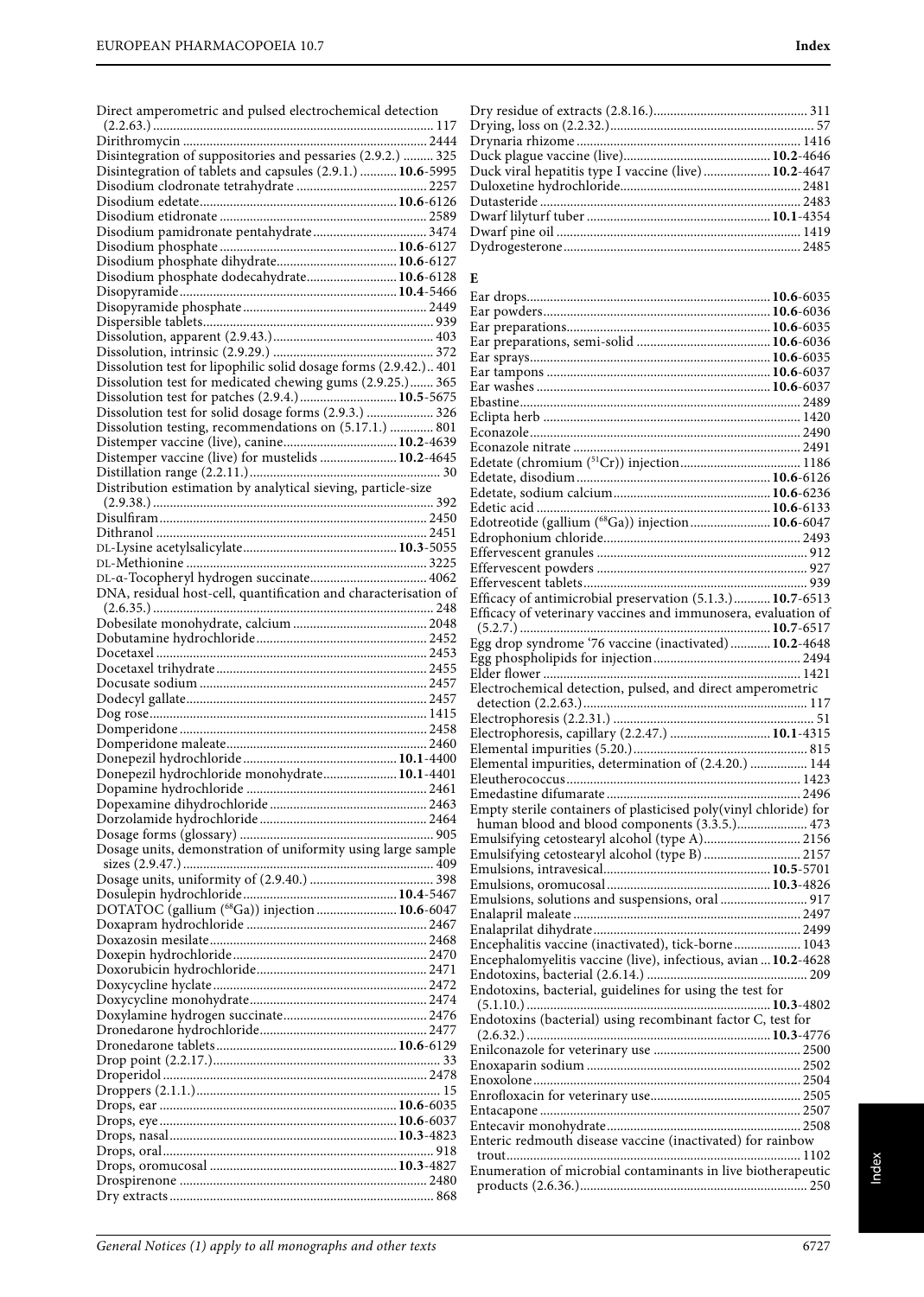| Enzootic pneumonia vaccine (inactivated), porcine 1141                                                               |  |
|----------------------------------------------------------------------------------------------------------------------|--|
|                                                                                                                      |  |
|                                                                                                                      |  |
|                                                                                                                      |  |
|                                                                                                                      |  |
|                                                                                                                      |  |
|                                                                                                                      |  |
|                                                                                                                      |  |
|                                                                                                                      |  |
|                                                                                                                      |  |
| Eptacog alfa (activated) concentrated solution 2840                                                                  |  |
| Equine herpesvirus vaccine (inactivated) 10.5-5719                                                                   |  |
| Equine influenza vaccine (inactivated) 1104                                                                          |  |
|                                                                                                                      |  |
|                                                                                                                      |  |
|                                                                                                                      |  |
|                                                                                                                      |  |
| Erysipelas vaccine (inactivated), swine 1158                                                                         |  |
|                                                                                                                      |  |
| Erythromycin (Erratum, please see page xliii - Contents of                                                           |  |
| Supplement 10.5 - for more details) 10.5-5807                                                                        |  |
|                                                                                                                      |  |
|                                                                                                                      |  |
|                                                                                                                      |  |
|                                                                                                                      |  |
| Erythropoietin concentrated solution 10.5-5810                                                                       |  |
|                                                                                                                      |  |
|                                                                                                                      |  |
|                                                                                                                      |  |
|                                                                                                                      |  |
|                                                                                                                      |  |
|                                                                                                                      |  |
|                                                                                                                      |  |
|                                                                                                                      |  |
|                                                                                                                      |  |
| Essential oils, assay of 1,8-cineole in (2.8.11.) 307<br>Essential oils, fatty oils and resinified essential oils in |  |
|                                                                                                                      |  |
|                                                                                                                      |  |
|                                                                                                                      |  |
| Essential oils, monographs on (information chapter)                                                                  |  |
|                                                                                                                      |  |
|                                                                                                                      |  |
| Essential oils, residue on evaporation (2.8.9.) 306                                                                  |  |
|                                                                                                                      |  |
|                                                                                                                      |  |
|                                                                                                                      |  |
|                                                                                                                      |  |
|                                                                                                                      |  |
|                                                                                                                      |  |
|                                                                                                                      |  |
|                                                                                                                      |  |
|                                                                                                                      |  |
|                                                                                                                      |  |
|                                                                                                                      |  |
|                                                                                                                      |  |
|                                                                                                                      |  |
|                                                                                                                      |  |
|                                                                                                                      |  |
|                                                                                                                      |  |
|                                                                                                                      |  |
|                                                                                                                      |  |
|                                                                                                                      |  |
|                                                                                                                      |  |
| Ethoxylated substances, ethylene glycol and diethylene glycol                                                        |  |
|                                                                                                                      |  |
|                                                                                                                      |  |
| Ethyl acrylate - methacrylic acid copolymer (1:1) 3214                                                               |  |
| Ethyl acrylate - methacrylic acid copolymer (1:1) dispersion                                                         |  |

| Ethylene glycol and diethylene glycol in ethoxylated substances  |  |
|------------------------------------------------------------------|--|
|                                                                  |  |
|                                                                  |  |
|                                                                  |  |
|                                                                  |  |
|                                                                  |  |
|                                                                  |  |
|                                                                  |  |
|                                                                  |  |
|                                                                  |  |
|                                                                  |  |
|                                                                  |  |
|                                                                  |  |
|                                                                  |  |
|                                                                  |  |
|                                                                  |  |
|                                                                  |  |
|                                                                  |  |
|                                                                  |  |
|                                                                  |  |
| Evaluation of efficacy of veterinary vaccines and immunosera     |  |
|                                                                  |  |
| Evaluation of safety of each batch of immunosera for             |  |
|                                                                  |  |
| Evaluation of safety of veterinary vaccines and immunosera       |  |
|                                                                  |  |
|                                                                  |  |
|                                                                  |  |
|                                                                  |  |
| Excipients, functionality-related characteristics of (5.15.) 793 |  |
|                                                                  |  |
| Extemporaneous preparation of radiopharmaceuticals               |  |
| Extractable volume of parenteral preparations, test for          |  |
|                                                                  |  |
|                                                                  |  |
|                                                                  |  |
|                                                                  |  |
| Extracts, herbal drug, monographs on (information chapter)       |  |
|                                                                  |  |
|                                                                  |  |
|                                                                  |  |
|                                                                  |  |
| Extracts used in the preparation of herbal medicinal products    |  |
| for oral use, microbiological examination (2.6.31.)  239         |  |
| Extracts used in the preparation of herbal medicinal products    |  |
| for oral use, microbiological quality (5.1.8.)  638              |  |
|                                                                  |  |
| Extraneous agents in viral vaccines for human use, tests for     |  |
|                                                                  |  |
| Extraneous viruses in immunological veterinary medicinal         |  |
| products - principles for the detection of, using culture        |  |
|                                                                  |  |
|                                                                  |  |
|                                                                  |  |
|                                                                  |  |
|                                                                  |  |
|                                                                  |  |
|                                                                  |  |
|                                                                  |  |

| F                                                              |  |
|----------------------------------------------------------------|--|
| F concepts to the heat sterilisation processes, application of |  |
|                                                                |  |
| Factor II, human coagulation, assay of (2.7.18.) 288           |  |
|                                                                |  |
| Factor IX, human coagulation, assay of (2.7.11.) 281           |  |
| Factor IX (rDNA) concentrated solution, human                  |  |
|                                                                |  |
|                                                                |  |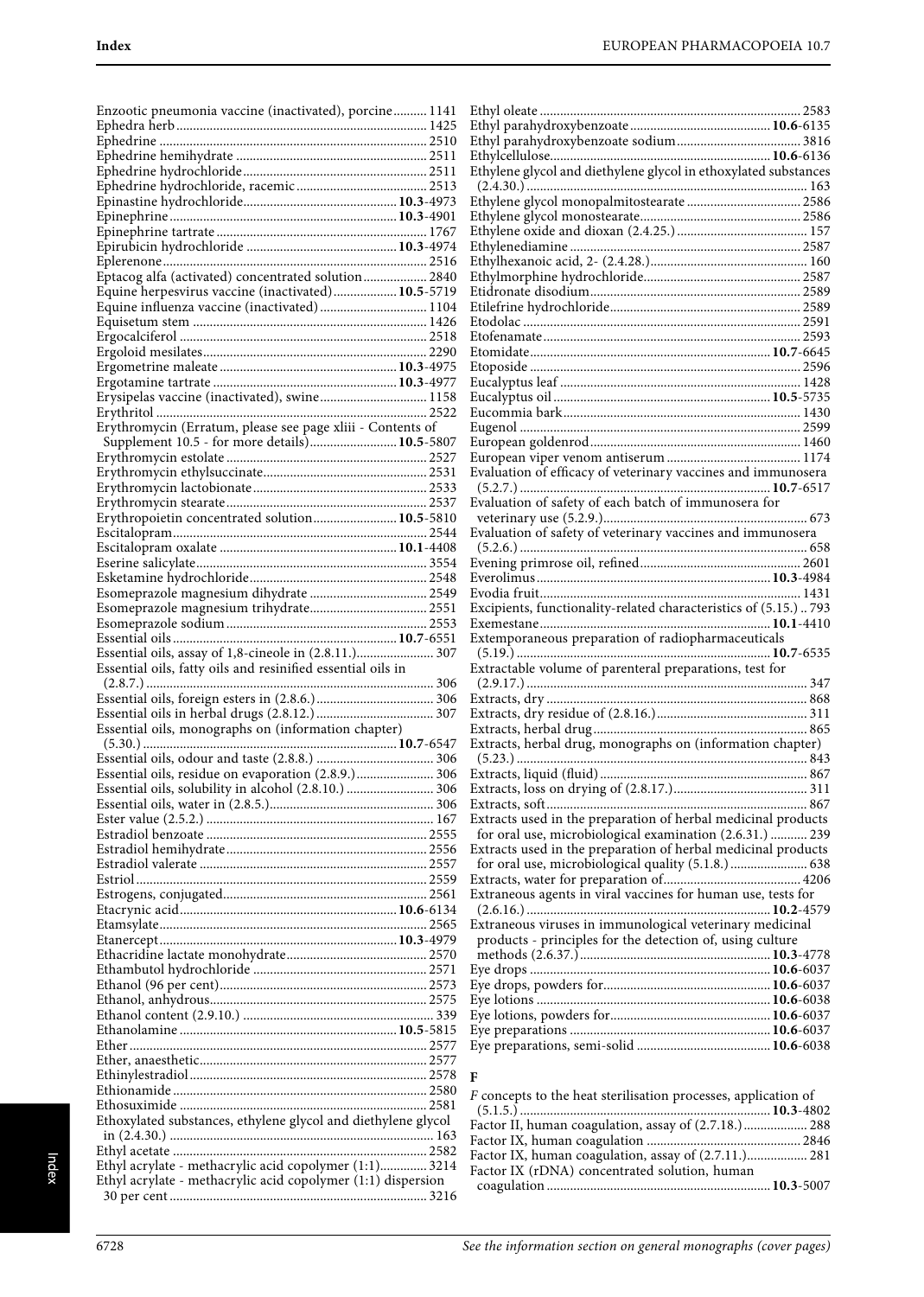| Factor IX (rDNA) powder for solution for injection, human                                        |     |
|--------------------------------------------------------------------------------------------------|-----|
|                                                                                                  |     |
| Factor VII, human coagulation, assay of (2.7.10.) 280                                            |     |
| Factor VIIa (rDNA) concentrated solution, human coagulation                                      |     |
|                                                                                                  |     |
| Factor VIII, human coagulation, assay of (2.7.4.)  268                                           |     |
| Factor VIII (rDNA), human coagulation  2845                                                      |     |
| Factor X, human coagulation, assay of (2.7.19.)  289                                             |     |
| Factor XI, human coagulation, assay of (2.7.22.)  291                                            |     |
| Falling ball and automatic rolling ball viscometer methods                                       |     |
|                                                                                                  |     |
|                                                                                                  |     |
|                                                                                                  |     |
| Fatty acids, composition by gas chromatography (2.4.22.) 147                                     |     |
| Fatty acids in oils rich in omega-3 acids, composition of                                        |     |
| Fatty oils, alkaline impurities in (2.4.19.)  144                                                |     |
| Fatty oils and resinified essential oils in essential oils                                       |     |
|                                                                                                  |     |
| Fatty oils, foreign oils in, by thin-layer chromatography                                        | 147 |
| Fatty oils, identification by thin-layer chromatography                                          |     |
|                                                                                                  |     |
|                                                                                                  |     |
| Fc function of immunoglobulin, test for (2.7.9.) 279                                             |     |
| Feeding stuffs for veterinary use, medicated, premixes for927                                    |     |
|                                                                                                  |     |
| Feline calicivirosis vaccine (inactivated) 1106                                                  |     |
| Feline calicivirosis vaccine (live) 10.2-4650<br>Feline chlamydiosis vaccine (inactivated)  1108 |     |
|                                                                                                  |     |
|                                                                                                  |     |
| Feline infectious enteritis (feline panleucopenia) vaccine                                       |     |
| Feline infectious enteritis (feline panleucopenia) vaccine                                       |     |
| Feline leukaemia vaccine (inactivated)  1112                                                     |     |
| Feline panleucopenia vaccine (inactivated) 1109                                                  |     |
| Feline panleucopenia vaccine (live)  10.2-4651                                                   |     |
| Feline viral rhinotracheitis vaccine (inactivated)  1113                                         |     |
| Feline viral rhinotracheitis vaccine (live)  10.2-4652                                           |     |
|                                                                                                  |     |
|                                                                                                  |     |
|                                                                                                  |     |
|                                                                                                  |     |
|                                                                                                  |     |
|                                                                                                  |     |
|                                                                                                  |     |
|                                                                                                  |     |
|                                                                                                  |     |
|                                                                                                  |     |
|                                                                                                  |     |
|                                                                                                  |     |
|                                                                                                  |     |
| Ferrum metallicum for homoeopathic preparations  1714                                            |     |
|                                                                                                  |     |
|                                                                                                  |     |
|                                                                                                  |     |
|                                                                                                  |     |
|                                                                                                  |     |
|                                                                                                  |     |

| Flocculation value (Lf) of diphtheria and tetanus toxins and |  |
|--------------------------------------------------------------|--|
|                                                              |  |
|                                                              |  |
|                                                              |  |
|                                                              |  |
|                                                              |  |
| Flucloxacillin magnesium octahydrate  2645                   |  |
| Flucloxacillin sodium monohydrate 10.7-6649                  |  |
|                                                              |  |
|                                                              |  |
|                                                              |  |
|                                                              |  |
|                                                              |  |
|                                                              |  |
|                                                              |  |
|                                                              |  |
|                                                              |  |
|                                                              |  |
|                                                              |  |
| Flunixin meglumine for veterinary use  2661                  |  |
|                                                              |  |
|                                                              |  |
|                                                              |  |
| Fluoride ( <sup>18</sup> F) solution for radiolabelling 1194 |  |
|                                                              |  |
|                                                              |  |
|                                                              |  |
|                                                              |  |
|                                                              |  |
|                                                              |  |
|                                                              |  |
|                                                              |  |
|                                                              |  |
|                                                              |  |
|                                                              |  |
|                                                              |  |
|                                                              |  |
|                                                              |  |
|                                                              |  |
|                                                              |  |
|                                                              |  |
|                                                              |  |
|                                                              |  |
|                                                              |  |
|                                                              |  |
|                                                              |  |
|                                                              |  |
|                                                              |  |
|                                                              |  |
|                                                              |  |
|                                                              |  |
|                                                              |  |
|                                                              |  |
|                                                              |  |
|                                                              |  |
|                                                              |  |
|                                                              |  |
|                                                              |  |
|                                                              |  |
|                                                              |  |
| Foot-and-mouth disease (ruminants) vaccine                   |  |
|                                                              |  |
|                                                              |  |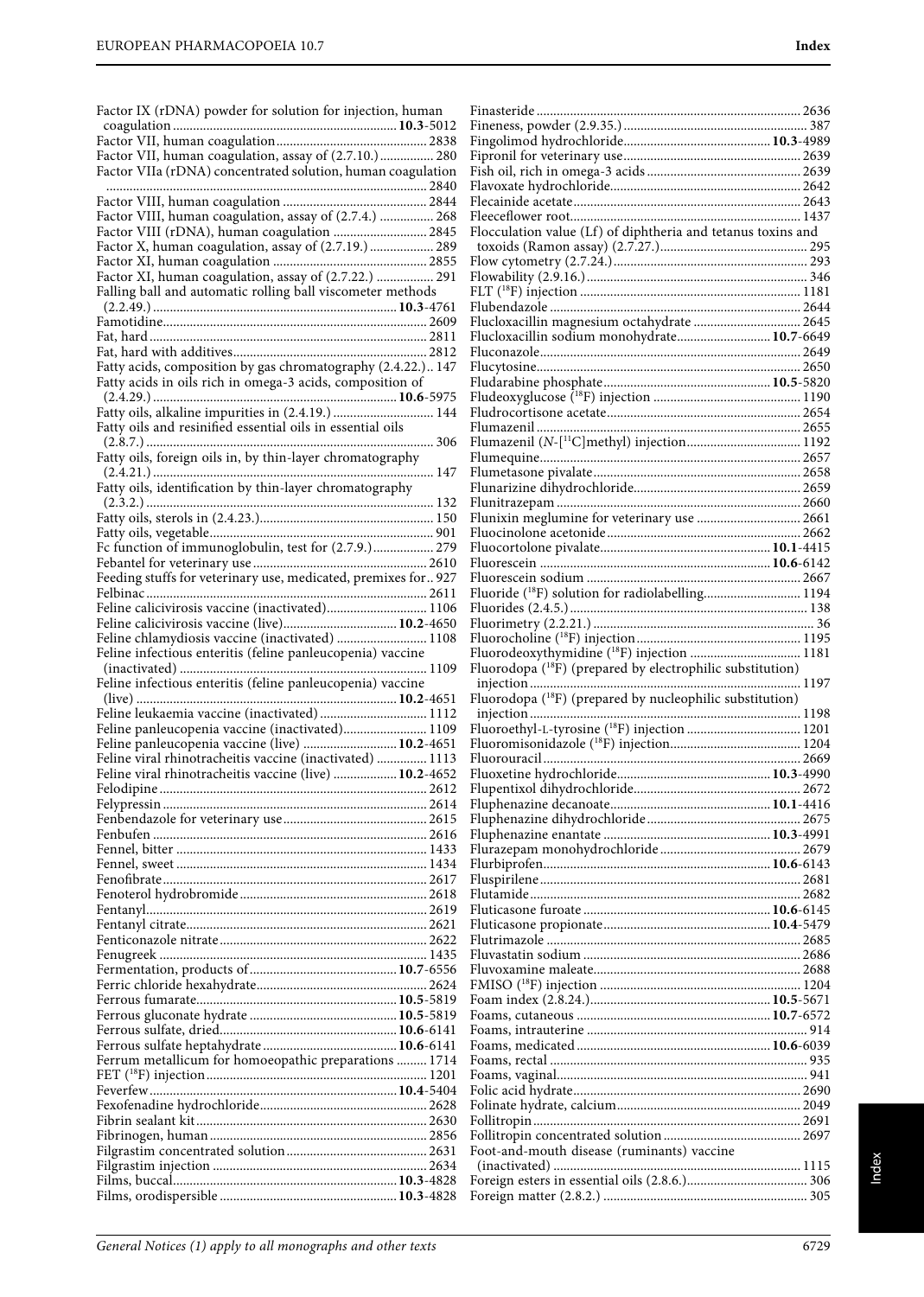| Foreign oils in fatty oils by thin-layer chromatography         |
|-----------------------------------------------------------------|
|                                                                 |
|                                                                 |
|                                                                 |
|                                                                 |
|                                                                 |
|                                                                 |
|                                                                 |
|                                                                 |
|                                                                 |
|                                                                 |
|                                                                 |
|                                                                 |
|                                                                 |
|                                                                 |
|                                                                 |
| Frangula bark dry extract, standardised 1441                    |
|                                                                 |
|                                                                 |
|                                                                 |
|                                                                 |
| Fresh bilberry fruit dry extract, refined and standardised 1442 |
| Friability of granules and spheroids (2.9.41.) 400              |
|                                                                 |
|                                                                 |
|                                                                 |
|                                                                 |
|                                                                 |
| Functional groups and ions, identification reactions of         |
| 129                                                             |
| Functionality-related characteristics of excipients (5.15.) 793 |
| Fungicidal, bactericidal or yeasticidal activity of antiseptic  |
|                                                                 |
| Furunculosis vaccine (inactivated, oil-adjuvanted, injectable)  |
|                                                                 |
|                                                                 |
|                                                                 |
|                                                                 |
|                                                                 |

# **G**

| Gallium (68Ga) chloride (accelerator-produced) solution for |  |
|-------------------------------------------------------------|--|
|                                                             |  |
| Gallium (68Ga) chloride solution for radiolabelling 1206    |  |
| Gallium (68Ga) DOTATOC injection  10.6-6047                 |  |
| Gallium (68Ga) edotreotide injection  10.6-6047             |  |
| Gallium (68Ga) PSMA-11 injection  10.4-5397                 |  |
|                                                             |  |
|                                                             |  |
|                                                             |  |
|                                                             |  |
|                                                             |  |
| Garlic for homoeopathic preparations 1701                   |  |
|                                                             |  |
| Gas adsorption, specific surface area by (2.9.26.) 369      |  |
|                                                             |  |
|                                                             |  |
| Gas pycnometric density of solids (2.9.23.) 364             |  |
|                                                             |  |
|                                                             |  |
| Gases, nitrogen monoxide and nitrogen dioxide in            |  |
|                                                             |  |
|                                                             |  |
|                                                             |  |
|                                                             |  |
|                                                             |  |
|                                                             |  |

| Ginkgo dry extract, refined and quantified 1451       |  |
|-------------------------------------------------------|--|
|                                                       |  |
|                                                       |  |
|                                                       |  |
|                                                       |  |
| Glass containers for pharmaceutical use (3.2.1.)  453 |  |
|                                                       |  |
|                                                       |  |
|                                                       |  |
|                                                       |  |
|                                                       |  |
|                                                       |  |
|                                                       |  |
|                                                       |  |
|                                                       |  |
|                                                       |  |
|                                                       |  |
| Glucosamine sulfate potassium chloride 2755           |  |
|                                                       |  |
|                                                       |  |
|                                                       |  |
|                                                       |  |
|                                                       |  |
|                                                       |  |
|                                                       |  |
|                                                       |  |
|                                                       |  |
|                                                       |  |
|                                                       |  |
|                                                       |  |
|                                                       |  |
|                                                       |  |
|                                                       |  |
|                                                       |  |
|                                                       |  |
|                                                       |  |
|                                                       |  |
|                                                       |  |
|                                                       |  |
|                                                       |  |
|                                                       |  |
|                                                       |  |
|                                                       |  |
|                                                       |  |
| Glycoproteins, glycan analysis of (2.2.59.)  109      |  |
|                                                       |  |
|                                                       |  |
|                                                       |  |
|                                                       |  |
|                                                       |  |
|                                                       |  |
|                                                       |  |
|                                                       |  |
|                                                       |  |
| Gonadotrophin, equine serum, for veterinary use 2783  |  |
|                                                       |  |
|                                                       |  |
| Grafted copolymer, macrogol poly(vinyl alcohol)  3140 |  |
|                                                       |  |
|                                                       |  |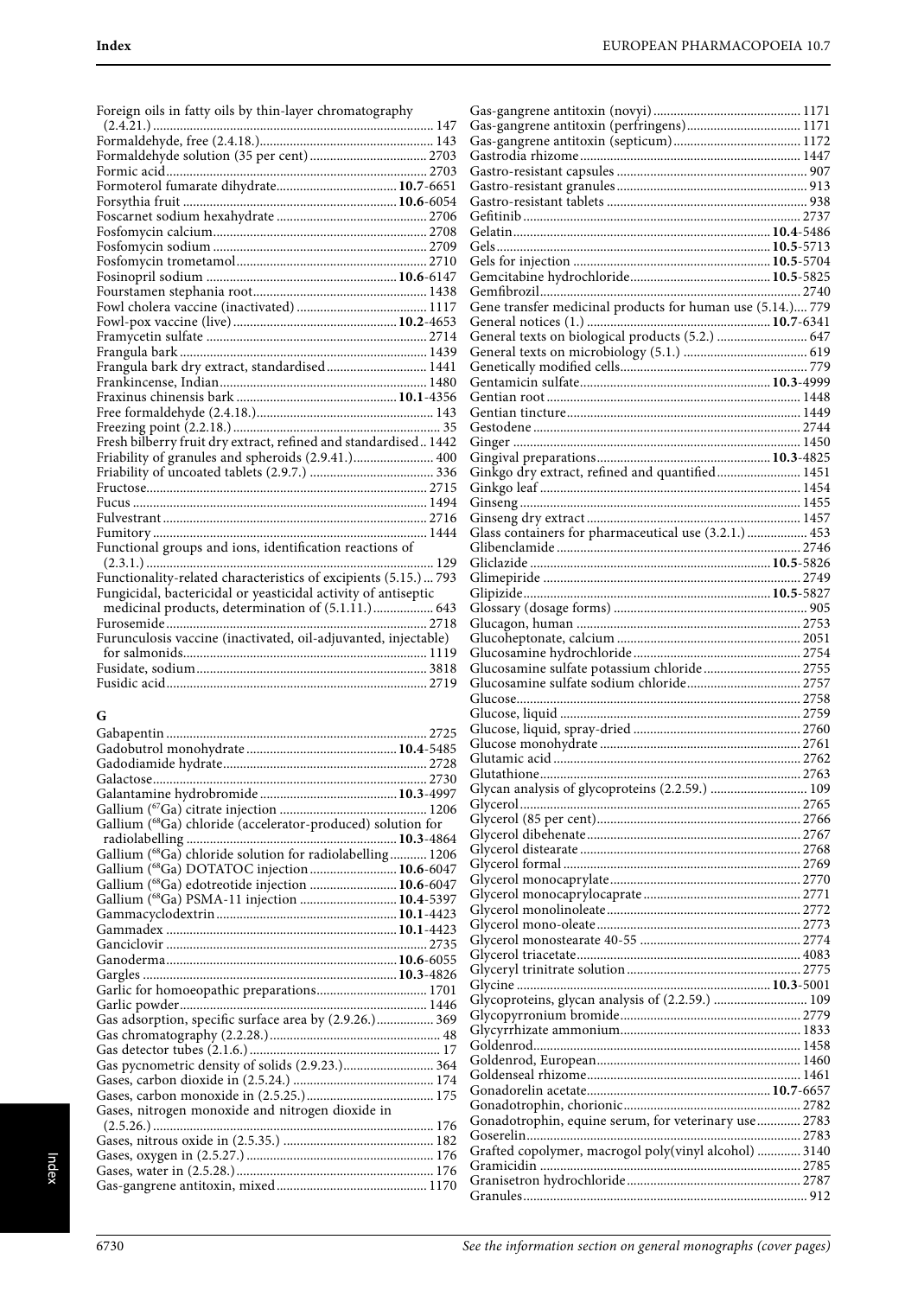| Granules and powders for oral solutions and suspensions917 |  |
|------------------------------------------------------------|--|
|                                                            |  |
| Granules and spheroids, friability of (2.9.41.) 400        |  |
|                                                            |  |
|                                                            |  |
|                                                            |  |
|                                                            |  |
|                                                            |  |
|                                                            |  |
|                                                            |  |
|                                                            |  |
|                                                            |  |
|                                                            |  |
|                                                            |  |
|                                                            |  |
|                                                            |  |
| Guidelines for using the test for bacterial endotoxins     |  |
|                                                            |  |
| Guidelines for using the test for sterility (5.1.9.) 639   |  |

#### **H**

| Haemagglutinins, anti-A and anti-B (2.6.20.) 218<br>Haematopoietic products, numeration of CD34/CD45+ cells   |
|---------------------------------------------------------------------------------------------------------------|
| Haematopoietic progenitor cells, human, colony-forming cell                                                   |
| Haemodiafiltration and haemofiltration, concentrated                                                          |
| Haemodiafiltration and haemofiltration, solutions for 2803<br>Haemodialysis, concentrated solutions for  2798 |
| Haemodialysis solutions, concentrated, water for                                                              |
|                                                                                                               |
| Haemofiltration and haemodiafiltration, concentrated                                                          |
| Haemofiltration and haemodiafiltration, solutions for 2803                                                    |
| Haemophilus type b and meningococcal group C conjugate                                                        |
| Haemophilus type b (conjugate), diphtheria, tetanus                                                           |
| and pertussis (acellular, component) vaccine                                                                  |
|                                                                                                               |
| Haemophilus type b (conjugate), diphtheria, tetanus, pertussis                                                |
| (acellular, component) and poliomyelitis (inactivated)                                                        |
| Haemophilus type b (conjugate), diphtheria, tetanus, pertussis                                                |
| (acellular, component), hepatitis B (rDNA) and poliomyelitis                                                  |
| (inactivated) vaccine (adsorbed)  10.7-6576                                                                   |
| Haemophilus type b (conjugate), diphtheria, tetanus,                                                          |
| pertussis (whole cell) and poliomyelitis (inactivated) vaccine                                                |
|                                                                                                               |
| Haemophilus type b conjugate vaccine 10.7-6579                                                                |
|                                                                                                               |
|                                                                                                               |
|                                                                                                               |
|                                                                                                               |
|                                                                                                               |
|                                                                                                               |
|                                                                                                               |
|                                                                                                               |
|                                                                                                               |
|                                                                                                               |
|                                                                                                               |
| Harmonisation, pharmacopoeial (5.8.) 10.6-6017                                                                |
|                                                                                                               |
|                                                                                                               |
| Hawthorn leaf and flower dry extract 10.3-4880                                                                |
| Hawthorn leaf and flower liquid extract 10.3-4882                                                             |
|                                                                                                               |
| Healthy chicken flocks for the production of inactivated                                                      |
| vaccines for veterinary use (5.2.13.) 10.2-4598                                                               |

Heat sterilisation, application of the F concepts (5.1.5.) ...........................................................................**10.3**-4802 Heavy bismuth subnitrate...................................................... 1985 Heavy kaolin............................................................................ 3031 Heavy magnesium carbonate .......................................**10.5**-5857 Heavy magnesium oxide...............................................**10.3**-5062 Heavy metals (2.4.8.)................................................................ 139 Heavy metals in herbal drugs and herbal drug preparations (2.4.27.) .................................................................................... 158 Hedera helix for homoeopathic preparations ..................... 1715 Helium ..................................................................................... 2814 Heparin, assay of (2.7.5.) ......................................................... 269 Heparin calcium ............................................................**10.5**-5833 Heparin in coagulation factors, assay of (2.7.12.)................. 281 Heparin sodium...................................................................... 2816 Heparins, low-molecular-mass ....................................**10.5**-5835 Hepatitis A immunoglobulin, human.................................. 2858 Hepatitis A (inactivated, adsorbed) and typhoid polysaccharide vaccine ..................................................................................... 982 Hepatitis A (inactivated) and hepatitis B (rDNA) vaccine (adsorbed) ............................................................................... 983 Hepatitis A vaccine, assay of (2.7.14.) .........................**10.3**-4781 Hepatitis A vaccine (inactivated, adsorbed).......................... 984 Hepatitis A vaccine (inactivated, virosome).......................... 985 Hepatitis B immunoglobulin for intravenous administration, human .................................................................................... 2859 Hepatitis B immunoglobulin, human .................................. 2858 Hepatitis B (rDNA), diphtheria and tetanus vaccine (adsorbed) ....................................................................**10.3**-4832 Hepatitis B (rDNA), diphtheria, tetanus and pertussis (acellular, component) vaccine (adsorbed)..............**10.3**-4841 Hepatitis B (rDNA), diphtheria, tetanus, pertussis (acellular, component), poliomyelitis (inactivated) and haemophilus type b conjugate vaccine (adsorbed) .........................**10.7**-6576 Hepatitis B vaccine (rDNA) .................................................... 988 Hepatitis B vaccine (rDNA), assay of (2.7.15.)...................... 285 Hepatitis C virus (HCV), validation of nucleic acid amplification techniques for the detection of HCV RNA in plasma pools: guidelines ....................................................... 219 Hepatitis type I vaccine (live), viral, duck ..................**10.2**-4647 Heptaminol hydrochloride .................................................... 2821 Herbal drug extracts................................................................. 865 Herbal drug extracts, monographs on (information chapter) (5.23.) ....................................................................................... 843 Herbal drug preparations ........................................................ 869 Herbal drugs.............................................................................. 869 Herbal drugs and herbal drug preparations, heavy metals in (2.4.27.) .................................................................................... 158 Herbal drugs and herbal drug preparations, high-performance thin-layer chromatography of (2.8.25.)................................ 318 Herbal drugs, determination of aflatoxin  $B<sub>1</sub>$  in (2.8.18.) ..... 311 Herbal drugs, essential oils in (2.8.12.).................................. 307 Herbal drugs for homoeopathic preparations..................... 1680 Herbal drugs: introduction ................................................... 1289 Herbal drugs, microscopic examination of (2.8.23)............. 317 Herbal drugs: sampling and sample preparation (2.8.20.).. 313 Herbal drugs, tannins in (2.8.14.)........................................... 310 Herbal drugs, test for aristolochic acids in (2.8.21) ............. 314 Herbal medicinal products for oral use and extracts used in their preparation, microbiological examination (2.6.31.).. 239 Herbal medicinal products for oral use and extracts used in their preparation, microbiological quality (5.1.8.) ............. 638 Herbal preparations.................................................................. 869 Herbal substances ..................................................................... 869 Herbal teas................................................................................. 870 Herbal teas, instant................................................................... 871 Herpes zoster (shingles) vaccine (live)................................. 1036 Herpesvirus vaccine (inactivated), equine..................**10.5**-5719 Hexamidine diisetionate ........................................................ 2822 Hexetidine ............................................................................... 2823 Hexosamines in polysaccharide vaccines (2.5.20.)............... 173 Hexylresorcinol ....................................................................... 2824 High-molecular-mass macrogols.......................................... 3147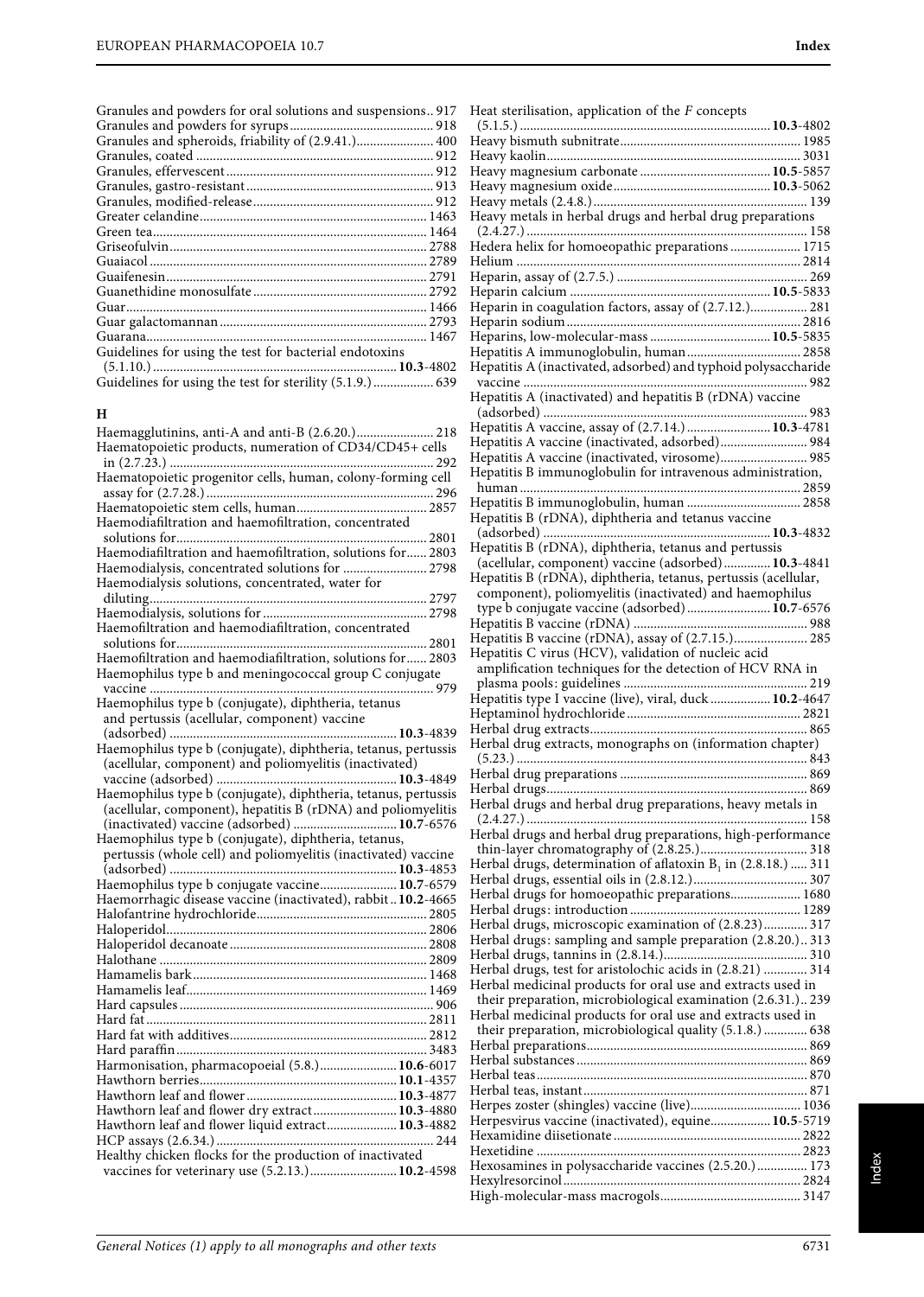| High-performance thin-layer chromatography of herbal drugs                                                | Huı        |
|-----------------------------------------------------------------------------------------------------------|------------|
|                                                                                                           | Hui        |
|                                                                                                           | Hui        |
|                                                                                                           | Huı        |
| Histaminum for homoeopathic preparations  1716                                                            | ad<br>Huı  |
| Histidine hydrochloride monohydrate  2827                                                                 | Hui        |
|                                                                                                           | Hu         |
|                                                                                                           | Huı        |
|                                                                                                           | Hui        |
|                                                                                                           | Hu         |
|                                                                                                           | Huı        |
| Homoeopathic preparations, acidum picrinicum for  1698                                                    | Huı        |
| Homoeopathic preparations, acidum succinicum for 1698                                                     | SO.        |
| Homoeopathic preparations, Adonis vernalis for  10.1-4369                                                 | Hu         |
| Homoeopathic preparations, Agaricus phalloides for  1699                                                  | inj        |
| Homoeopathic preparations, Allium sativum for  1701                                                       | Hui        |
| Homoeopathic preparations, ammonium carbonicum                                                            | Hui        |
|                                                                                                           | Hui        |
| Homoeopathic preparations, Anacardium for  10.5-5749                                                      | SO.        |
|                                                                                                           | Huı        |
| Homoeopathic preparations, arsenicum album for  1704                                                      | Huı        |
| Homoeopathic preparations, aurum chloratum natronatum                                                     | Hu         |
|                                                                                                           | Hui        |
| Homoeopathic preparations, barium chloratum for 1705                                                      | Huı        |
| Homoeopathic preparations, Belladonna for 1705                                                            | Huı        |
| Homoeopathic preparations, cadmium sulfuricum for 1707                                                    | Huı        |
| Homoeopathic preparations, calcium fluoratum for  1707                                                    | Huı        |
| Homoeopathic preparations, calcium iodatum for  1708                                                      | Hu         |
| Homoeopathic preparations, Cocculus for  1708                                                             | as:        |
| Homoeopathic preparations, Crocus for  1710                                                               | Hui        |
| Homoeopathic preparations, cuprum aceticum for 1711                                                       | Hu         |
| Homoeopathic preparations, cuprum metallicum for 1712                                                     | Huı        |
| Homoeopathic preparations, digitalis for  1712                                                            | Hui        |
| Homoeopathic preparations, ferrum metallicum for  1714                                                    | ad         |
| Homoeopathic preparations, hedera helix for  1715                                                         | Hui        |
| Homoeopathic preparations, herbal drugs for 1680                                                          | Huı        |
| Homoeopathic preparations, histaminum for  1716                                                           | Huı        |
| Homoeopathic preparations, hydrastis canadensis for  1716                                                 | ad         |
| Homoeopathic preparations, hyoscyamus for  1717                                                           | Hui        |
| Homoeopathic preparations, hypericum for 1718                                                             | ad         |
| Homoeopathic preparations: introduction 1679                                                              | Hui        |
| Homoeopathic preparations, kalium bichromicum for 1721                                                    | ad         |
| Homoeopathic preparations, magnesium fluoratum                                                            | Hui        |
| $\ldots$ 10.1-4370                                                                                        | Hui        |
| Homoeopathic preparations, magnesium phosphoricum                                                         | Hu         |
|                                                                                                           | in         |
| Homoeopathic preparations, mother tinctures for  1681                                                     | Hu         |
| Homoeopathic preparations, Nux-vomica for  1723                                                           | Hui        |
| Homoeopathic preparations, petroleum rectificatum for  1725                                               | Hu         |
| Homoeopathic preparations, pillules for  10.3-4894                                                        | Hu         |
| Homoeopathic preparations, sanguinaria for  10.6-6069                                                     | Hu         |
| Homoeopathic preparations, selenium for  1725                                                             | Huı        |
| Homoeopathic preparations, Staphysagria for 1726                                                          | Huı        |
| Homoeopathic preparations, sulfur for  1727                                                               | Hui        |
| Homoeopathic preparations, Toxicodendron quercifolium                                                     | Huı        |
|                                                                                                           | ad         |
| Homoeopathic preparations, Urtica dioica for  1728                                                        | Hu         |
| Homoeopathic stocks (methods of preparation of) and                                                       | Huı        |
|                                                                                                           | Hya        |
| Homoepathic preparations, Ignatia for 1719                                                                | Hya        |
|                                                                                                           | Hyc        |
| Honey bee for homoeopathic preparations 1703                                                              | Hyc        |
|                                                                                                           | Hyc        |
|                                                                                                           | Hyc        |
| Horse-chestnut dry extract, standardised 1477                                                             | Hyc        |
| Host-cell DNA, residual, quantification and characterisation                                              | Hyc        |
|                                                                                                           | Hyc        |
|                                                                                                           |            |
|                                                                                                           | Hyc        |
|                                                                                                           | Hyc        |
|                                                                                                           | Hyc        |
| Human a-1-proteinase inhibitor, assay of (2.7.32.) 300<br>Human albumin injection, iodinated (125I)  1210 | Hyc<br>Hyc |

| Human anti-D immunoglobulin  10.7-6661                                                              |  |
|-----------------------------------------------------------------------------------------------------|--|
| Human anti-D immunoglobulin, assay of (2.7.13.)  282<br>Human anti-D immunoglobulin for intravenous |  |
|                                                                                                     |  |
| Human antithrombin III, assay of (2.7.17.) 288                                                      |  |
| Human antithrombin III concentrate  2835                                                            |  |
|                                                                                                     |  |
| Human C1-esterase inhibitor, assay of (2.7.34.)  301                                                |  |
| Human coagulation factor II, assay of (2.7.18.) 288                                                 |  |
| Human coagulation factor IX, assay of (2.7.11.) 281                                                 |  |
| Human coagulation factor IX (rDNA) concentrated                                                     |  |
|                                                                                                     |  |
| Human coagulation factor IX (rDNA) powder for solution for                                          |  |
|                                                                                                     |  |
| Human coagulation factor VII, assay of (2.7.10.) 280                                                |  |
| Human coagulation factor VIIa (rDNA) concentrated                                                   |  |
|                                                                                                     |  |
|                                                                                                     |  |
| Human coagulation factor VIII, assay of (2.7.4.)  268                                               |  |
| Human coagulation factor VIII (rDNA)  2845<br>Human coagulation factor X, assay of (2.7.19.)  289   |  |
|                                                                                                     |  |
| Human coagulation factor XI, assay of (2.7.22.)  291                                                |  |
|                                                                                                     |  |
|                                                                                                     |  |
| Human haematopoietic progenitor cells, colony-forming cell                                          |  |
|                                                                                                     |  |
|                                                                                                     |  |
|                                                                                                     |  |
| Human hepatitis B immunoglobulin for intravenous                                                    |  |
|                                                                                                     |  |
|                                                                                                     |  |
| Human normal immunoglobulin for intramuscular                                                       |  |
|                                                                                                     |  |
| Human normal immunoglobulin for intravenous                                                         |  |
|                                                                                                     |  |
| Human normal immunoglobulin for subcutaneous                                                        |  |
| Human papillomavirus vaccine (rDNA)  989                                                            |  |
|                                                                                                     |  |
| Human plasma (pooled and treated for virus                                                          |  |
|                                                                                                     |  |
| Human plasmin inhibitor, assay of (2.7.25.) 295                                                     |  |
|                                                                                                     |  |
|                                                                                                     |  |
|                                                                                                     |  |
|                                                                                                     |  |
|                                                                                                     |  |
|                                                                                                     |  |
| Human varicella immunoglobulin for intravenous                                                      |  |
|                                                                                                     |  |
| Human von Willebrand factor, assay of (2.7.21.) 290                                                 |  |
|                                                                                                     |  |
|                                                                                                     |  |
|                                                                                                     |  |
| Hydrastis canadensis for homoeopathic preparations 1716                                             |  |
|                                                                                                     |  |
|                                                                                                     |  |
| Hydrocodone hydrogen tartrate 2.5-hydrate  2881                                                     |  |
|                                                                                                     |  |
|                                                                                                     |  |
| Hydrogen peroxide solution (3 per cent) 2889                                                        |  |
| Hydrogen peroxide solution (30 per cent) 2890                                                       |  |
|                                                                                                     |  |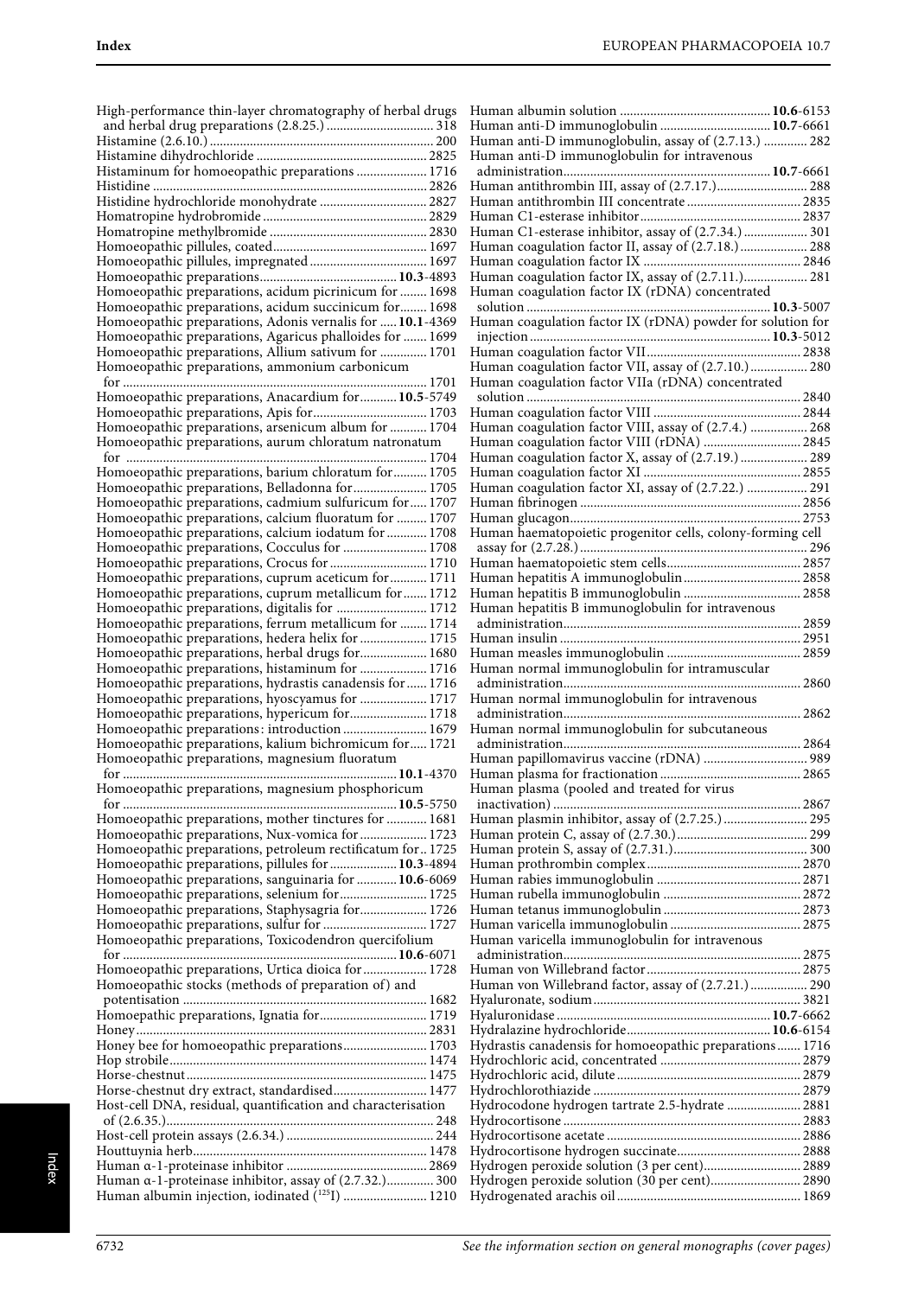| Hydrogenated vegetable oils, nickel in (2.4.31.)  163 |  |
|-------------------------------------------------------|--|
|                                                       |  |
|                                                       |  |
|                                                       |  |
|                                                       |  |
|                                                       |  |
|                                                       |  |
|                                                       |  |
|                                                       |  |
|                                                       |  |
|                                                       |  |
|                                                       |  |
|                                                       |  |
|                                                       |  |
|                                                       |  |
|                                                       |  |
| Hydroxypropyl starch, pregelatinised  3890            |  |
|                                                       |  |
|                                                       |  |
| Hydroxypropylcellulose, low-substituted  10.6-6160    |  |
|                                                       |  |
| Hydroxypropylmethylcellulose phthalate 10.7-6663      |  |
|                                                       |  |
|                                                       |  |
| Hymenoptera venoms for allergen products 2908         |  |
|                                                       |  |
|                                                       |  |
|                                                       |  |
|                                                       |  |
| Hyoscyamus for homoeopathic preparations  1717        |  |
|                                                       |  |
| Hypericum for homoeopathic preparations 1718          |  |
|                                                       |  |
|                                                       |  |

## **I**

| Ibandronate sodium monohydrate 10.5-5841                      |  |
|---------------------------------------------------------------|--|
|                                                               |  |
|                                                               |  |
|                                                               |  |
|                                                               |  |
|                                                               |  |
| Identification and control of residual solvents               |  |
|                                                               |  |
| Identification of fatty oils by thin-layer chromatography     |  |
| Identification of phenothiazines by thin-layer chromatography |  |
|                                                               |  |
| Identification reactions of ions and functional groups        |  |
|                                                               |  |
|                                                               |  |
|                                                               |  |
| Ignatia for homoeopathic preparations  1719                   |  |
|                                                               |  |
|                                                               |  |
|                                                               |  |
|                                                               |  |
|                                                               |  |
| Immunoglobulin for human use, anti-T lymphocyte,              |  |
| Immunoglobulin for intramuscular administration, human        |  |
|                                                               |  |
| Immunoglobulin for intravenous administration, human          |  |
| Immunoglobulin for intravenous administration, human          |  |
|                                                               |  |
| Immunoglobulin for intravenous administration, human          |  |
|                                                               |  |
|                                                               |  |

| Immunoglobulin for intravenous administration, human                                                                                                                                                                                                                                                                                                                                                                                           |  |
|------------------------------------------------------------------------------------------------------------------------------------------------------------------------------------------------------------------------------------------------------------------------------------------------------------------------------------------------------------------------------------------------------------------------------------------------|--|
| Immunoglobulin for subcutaneous administration, human                                                                                                                                                                                                                                                                                                                                                                                          |  |
|                                                                                                                                                                                                                                                                                                                                                                                                                                                |  |
| Immunoglobulin, human anti-D 10.7-6661                                                                                                                                                                                                                                                                                                                                                                                                         |  |
| Immunoglobulin, human anti-D, assay of (2.7.13.) 282                                                                                                                                                                                                                                                                                                                                                                                           |  |
| Immunoglobulin, human hepatitis B 2858                                                                                                                                                                                                                                                                                                                                                                                                         |  |
|                                                                                                                                                                                                                                                                                                                                                                                                                                                |  |
|                                                                                                                                                                                                                                                                                                                                                                                                                                                |  |
|                                                                                                                                                                                                                                                                                                                                                                                                                                                |  |
|                                                                                                                                                                                                                                                                                                                                                                                                                                                |  |
| Immunoglobulin, test for anticomplementary activity of                                                                                                                                                                                                                                                                                                                                                                                         |  |
| Immunoglobulin, test for Fc function of (2.7.9.) 279                                                                                                                                                                                                                                                                                                                                                                                           |  |
| Immunonephelometry for vaccine component assay                                                                                                                                                                                                                                                                                                                                                                                                 |  |
|                                                                                                                                                                                                                                                                                                                                                                                                                                                |  |
| Immunosera and vaccines, phenol in (2.5.15.) 172                                                                                                                                                                                                                                                                                                                                                                                               |  |
| Immunosera and vaccines, veterinary, evaluation of efficacy                                                                                                                                                                                                                                                                                                                                                                                    |  |
| Immunosera and vaccines, veterinary, evaluation of safety                                                                                                                                                                                                                                                                                                                                                                                      |  |
|                                                                                                                                                                                                                                                                                                                                                                                                                                                |  |
| Immunosera for human use, animal 10.4-5385                                                                                                                                                                                                                                                                                                                                                                                                     |  |
|                                                                                                                                                                                                                                                                                                                                                                                                                                                |  |
| Immunosera for veterinary use, evaluation of the safety of                                                                                                                                                                                                                                                                                                                                                                                     |  |
|                                                                                                                                                                                                                                                                                                                                                                                                                                                |  |
| Impurities, elemental, determination of (2.4.20.) 144                                                                                                                                                                                                                                                                                                                                                                                          |  |
| Impurities in substances for pharmaceutical use, control of                                                                                                                                                                                                                                                                                                                                                                                    |  |
| In vitro method(s) for the quality control of vaccines,                                                                                                                                                                                                                                                                                                                                                                                        |  |
|                                                                                                                                                                                                                                                                                                                                                                                                                                                |  |
| In vivo assay of poliomyelitis vaccine (inactivated)                                                                                                                                                                                                                                                                                                                                                                                           |  |
| Inactivated vaccines for veterinary use, healthy chicken flocks                                                                                                                                                                                                                                                                                                                                                                                |  |
|                                                                                                                                                                                                                                                                                                                                                                                                                                                |  |
|                                                                                                                                                                                                                                                                                                                                                                                                                                                |  |
|                                                                                                                                                                                                                                                                                                                                                                                                                                                |  |
|                                                                                                                                                                                                                                                                                                                                                                                                                                                |  |
|                                                                                                                                                                                                                                                                                                                                                                                                                                                |  |
| Indicators, approximate pH of solutions (2.2.4.) 25                                                                                                                                                                                                                                                                                                                                                                                            |  |
|                                                                                                                                                                                                                                                                                                                                                                                                                                                |  |
|                                                                                                                                                                                                                                                                                                                                                                                                                                                |  |
|                                                                                                                                                                                                                                                                                                                                                                                                                                                |  |
|                                                                                                                                                                                                                                                                                                                                                                                                                                                |  |
| Inductively coupled plasma-atomic emission spectrometry                                                                                                                                                                                                                                                                                                                                                                                        |  |
|                                                                                                                                                                                                                                                                                                                                                                                                                                                |  |
| Inductively coupled plasma-mass spectrometry (2.2.58.)  108                                                                                                                                                                                                                                                                                                                                                                                    |  |
| Infectious bovine rhinotracheitis vaccine (inactivated) 1120                                                                                                                                                                                                                                                                                                                                                                                   |  |
| Infectious bovine rhinotracheitis vaccine (live) 10.2-4654                                                                                                                                                                                                                                                                                                                                                                                     |  |
| Infectious bronchitis vaccine (inactivated), avian  10.2-4622<br>Infectious bronchitis vaccine (live), avian  10.5-5717                                                                                                                                                                                                                                                                                                                        |  |
| Infectious bursal disease vaccine (inactivated),                                                                                                                                                                                                                                                                                                                                                                                               |  |
|                                                                                                                                                                                                                                                                                                                                                                                                                                                |  |
| Infectious bursal disease vaccine (live), avian 10.2-4627                                                                                                                                                                                                                                                                                                                                                                                      |  |
|                                                                                                                                                                                                                                                                                                                                                                                                                                                |  |
|                                                                                                                                                                                                                                                                                                                                                                                                                                                |  |
| Infectious chicken anaemia vaccine (live) 10.2-4655<br>Infectious encephalomyelitis vaccine (live), avian 10.2-4628<br>Infectious enteritis vaccine (inactivated), feline  1109<br>Infectious enteritis vaccine (live), feline  10.2-4651                                                                                                                                                                                                      |  |
|                                                                                                                                                                                                                                                                                                                                                                                                                                                |  |
|                                                                                                                                                                                                                                                                                                                                                                                                                                                |  |
|                                                                                                                                                                                                                                                                                                                                                                                                                                                |  |
|                                                                                                                                                                                                                                                                                                                                                                                                                                                |  |
|                                                                                                                                                                                                                                                                                                                                                                                                                                                |  |
|                                                                                                                                                                                                                                                                                                                                                                                                                                                |  |
| Infectious laryngotracheitis vaccine (live), avian  10.2-4630<br>Infectious pancreatic necrosis vaccine (inactivated,<br>oil-adjuvanted, injectable) for salmonids  1124<br>Infectious rhinotracheitis vaccine (live), turkey  10.2-4668<br>Infliximab concentrated solution 10.3-5019<br>Influenza vaccine (inactivated), equine  1104<br>Influenza vaccine (inactivated), porcine 1142<br>Influenza vaccine (split virion, inactivated)  995 |  |
| Influenza vaccine (surface antigen, inactivated) 996                                                                                                                                                                                                                                                                                                                                                                                           |  |
| Influenza vaccine (surface antigen, inactivated, prepared in                                                                                                                                                                                                                                                                                                                                                                                   |  |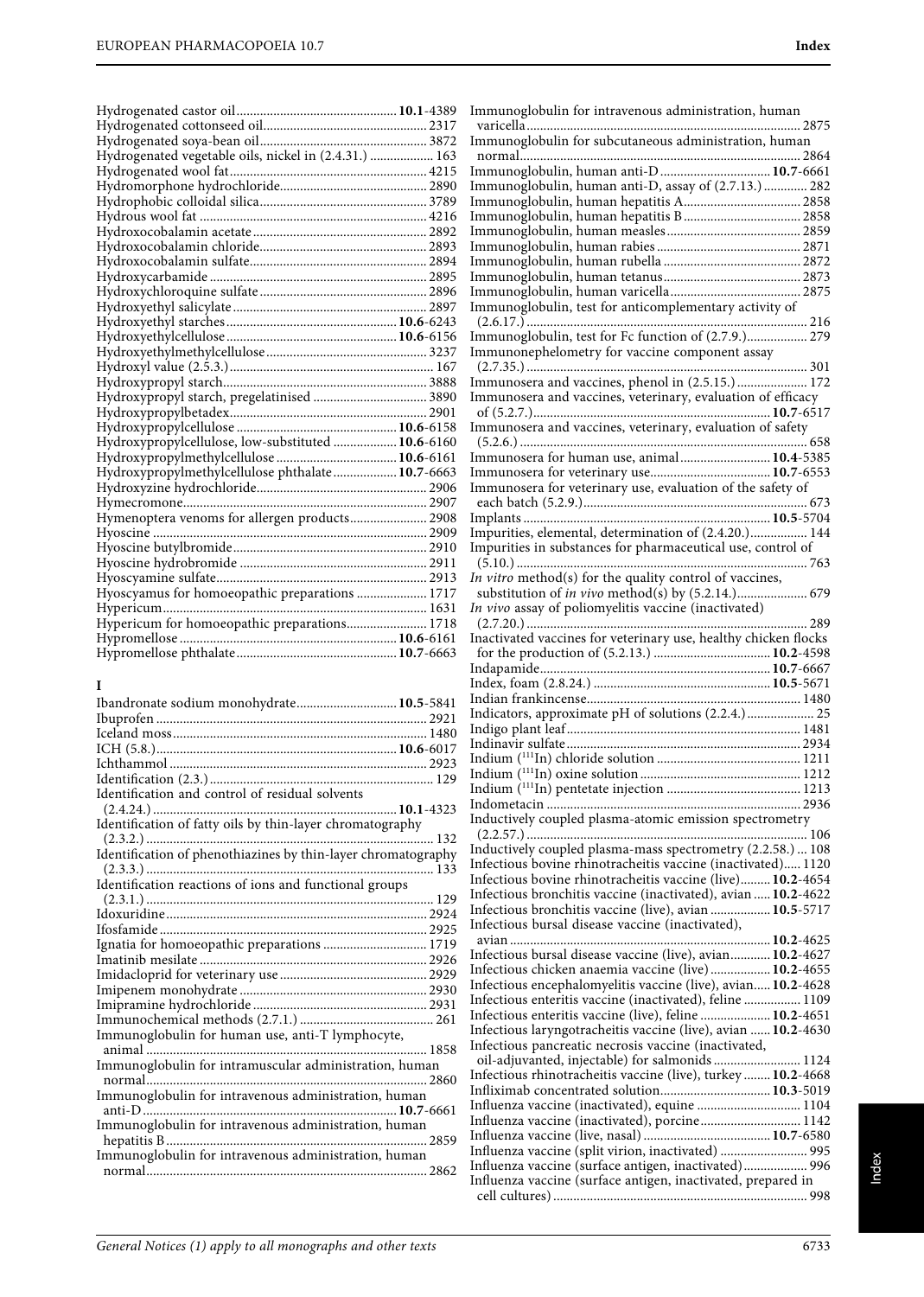| Influenza vaccine (surface antigen, inactivated,                                                                        | Io<br>I <sub>O</sub> |
|-------------------------------------------------------------------------------------------------------------------------|----------------------|
| Influenza vaccine (whole virion, inactivated)  1002                                                                     |                      |
| Influenza vaccine (whole virion, inactivated, prepared in cell                                                          | Iot<br>Io:           |
|                                                                                                                         | Ip                   |
| Infrared absorption spectrophotometry (2.2.24.) 10.3-4753                                                               | Ip.                  |
|                                                                                                                         | Ip.                  |
| $\begin{minipage}{0.9\linewidth} Inhalation gas, krypton (81mKr) 1217\\ Inhalation powders 10.5-5709\\ \end{minipage}$  | Ip<br>Ipi            |
|                                                                                                                         | Irl                  |
| Inhalation, preparations for: aerodynamic assessment of fine                                                            | Iri                  |
|                                                                                                                         | Irc                  |
|                                                                                                                         | Irc                  |
|                                                                                                                         | Irı                  |
| Injections or infusions, concentrates for  10.5-5703                                                                    | Isa<br>Isc           |
| Injections or infusions, powders for 10.5-5704                                                                          | Isc                  |
|                                                                                                                         | Isc                  |
|                                                                                                                         | Isc                  |
|                                                                                                                         | Isc                  |
|                                                                                                                         | Isc                  |
|                                                                                                                         | Isc                  |
|                                                                                                                         | Isc<br>Isc           |
|                                                                                                                         | Isc                  |
|                                                                                                                         | Isc                  |
|                                                                                                                         | Isc                  |
|                                                                                                                         | Isc                  |
|                                                                                                                         | Isc                  |
| Insulin zinc injectable suspension  10.4-5499                                                                           | Isc                  |
| Insulin zinc injectable suspension (amorphous)  10.4-5499<br>Insulin zinc injectable suspension (crystalline) 10.4-5499 | Isc<br>Isc           |
| Interferon alfa-2 concentrated solution  2963                                                                           | d                    |
| Interferon beta-1a concentrated solution  2965                                                                          | Isc                  |
| Interferon gamma-1b concentrated solution  2968                                                                         | Isc                  |
|                                                                                                                         | Isp                  |
| International System (SI) units (1.)  10.7-6341                                                                         | Isp                  |
| Intramammary preparations for veterinary use  913                                                                       | Isr<br>Itr           |
|                                                                                                                         | Ive                  |
|                                                                                                                         | Ivy                  |
| Intrauterine preparations for veterinary use  914                                                                       |                      |
|                                                                                                                         | L                    |
|                                                                                                                         | Jay                  |
|                                                                                                                         | Jay                  |
| Intravesical solutions or suspensions, powders for  10.5-5701                                                           | Jo:<br>Jo:           |
| Intravesical solutions, suspensions and emulsions 10.5-5701                                                             | Ju                   |
| Intravesical solutions, suspensions or emulsions, concentrates                                                          | Ju                   |
|                                                                                                                         |                      |
|                                                                                                                         | K                    |
|                                                                                                                         | Ka                   |
| Iobenguane ( <sup>131</sup> I) injection for diagnostic use 1214                                                        | Ka                   |
| Iobenguane (131 <sub>I</sub> ) injection for therapeutic use 1215                                                       | Ka                   |
| Iobenguane sulfate for radiopharmaceutical prepara-                                                                     | Ka<br>Ke             |
|                                                                                                                         | Ke                   |
| Iodinated ( <sup>125</sup> I) human albumin injection  1210                                                             | Ke                   |
|                                                                                                                         | Ke                   |
|                                                                                                                         | Ke                   |
|                                                                                                                         | Ke<br>Ke             |
| Iodohippurate (sodium) dihydrate for radiopharmaceutical                                                                | Kr                   |
| Iodomethylnorcholesterol (131I) injection 1217                                                                          | Kr                   |
|                                                                                                                         | Κī                   |
| Ionic concentration, potentiometric determination of using                                                              | Κı                   |
|                                                                                                                         |                      |
| Ions and functional groups, identification reactions of                                                                 | L                    |
| Ion-selective electrodes, potentiometric determination of                                                               | La<br>La             |
|                                                                                                                         | La                   |
|                                                                                                                         | La                   |

| Ipecacuanha liquid extract, standardised  1483            |  |
|-----------------------------------------------------------|--|
|                                                           |  |
|                                                           |  |
|                                                           |  |
|                                                           |  |
|                                                           |  |
| Irinotecan hydrochloride trihydrate 10.1-4429             |  |
|                                                           |  |
|                                                           |  |
|                                                           |  |
|                                                           |  |
|                                                           |  |
|                                                           |  |
|                                                           |  |
|                                                           |  |
|                                                           |  |
|                                                           |  |
|                                                           |  |
|                                                           |  |
|                                                           |  |
|                                                           |  |
|                                                           |  |
|                                                           |  |
|                                                           |  |
|                                                           |  |
|                                                           |  |
| Isosorbide mononitrate, diluted  10.1-4434                |  |
| Isotherms (sorption-desorption) and water activity,       |  |
| determination of (water-solid interactions) (2.9.39.) 394 |  |
|                                                           |  |
|                                                           |  |
|                                                           |  |
|                                                           |  |
|                                                           |  |
|                                                           |  |
|                                                           |  |
|                                                           |  |

| Kalium bichromicum for homoeopathic preparations 1721 |  |
|-------------------------------------------------------|--|
|                                                       |  |
|                                                       |  |
|                                                       |  |
|                                                       |  |
|                                                       |  |
|                                                       |  |
|                                                       |  |
|                                                       |  |
|                                                       |  |
|                                                       |  |
|                                                       |  |
|                                                       |  |
|                                                       |  |
|                                                       |  |
|                                                       |  |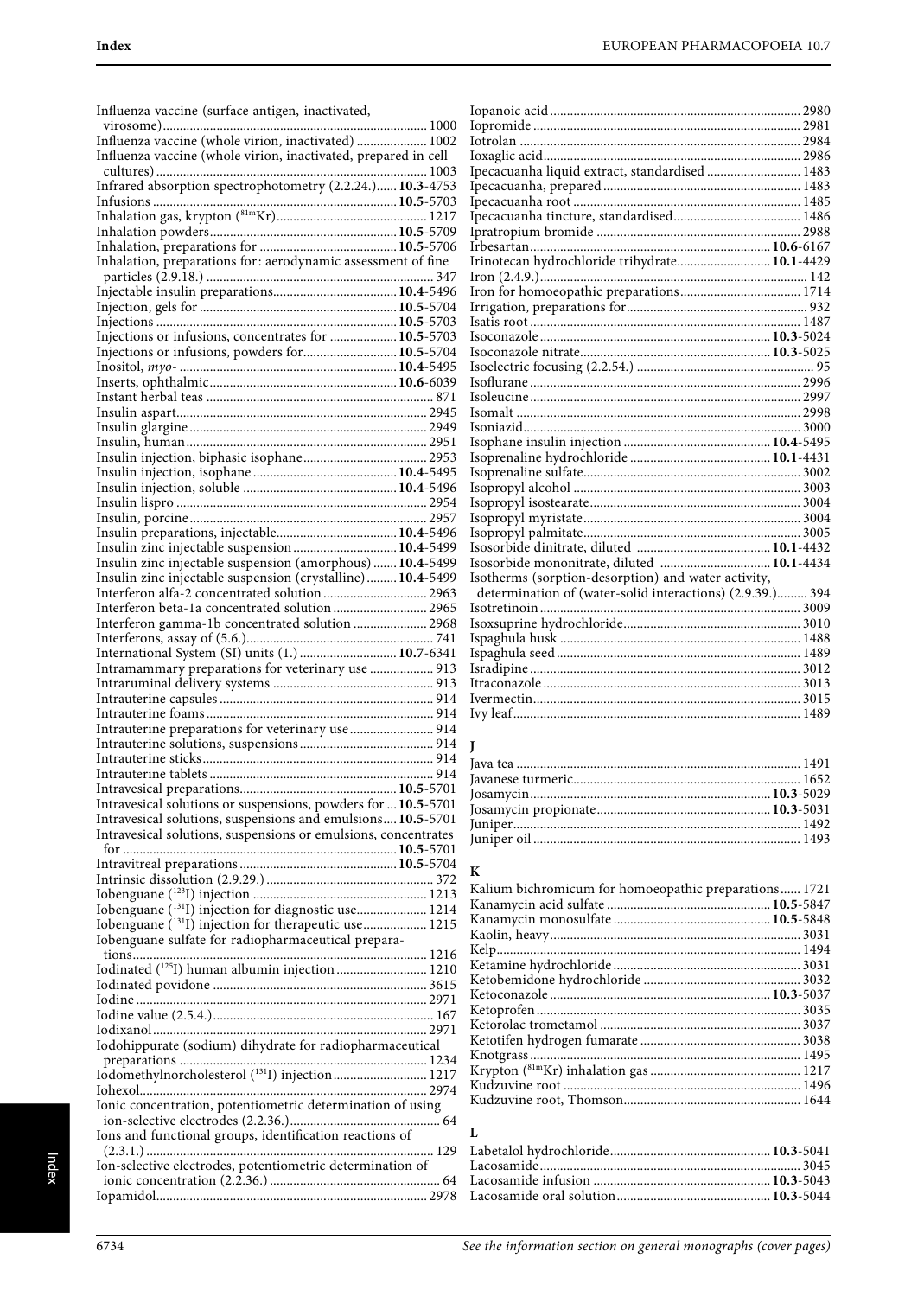| Laryngotracheitis vaccine (live), infectious, avian  10.2-4630                                       |  |
|------------------------------------------------------------------------------------------------------|--|
| Laser light diffraction, particle size analysis by (2.9.31.)  373                                    |  |
|                                                                                                      |  |
|                                                                                                      |  |
|                                                                                                      |  |
|                                                                                                      |  |
|                                                                                                      |  |
|                                                                                                      |  |
|                                                                                                      |  |
|                                                                                                      |  |
|                                                                                                      |  |
|                                                                                                      |  |
| Leptospirosis vaccine (inactivated), bovine 1071<br>Leptospirosis vaccine (inactivated), canine 1082 |  |
|                                                                                                      |  |
|                                                                                                      |  |
| Leukaemia vaccine (inactivated), feline 1112                                                         |  |
|                                                                                                      |  |
|                                                                                                      |  |
|                                                                                                      |  |
|                                                                                                      |  |
|                                                                                                      |  |
|                                                                                                      |  |
|                                                                                                      |  |
|                                                                                                      |  |
|                                                                                                      |  |
|                                                                                                      |  |
|                                                                                                      |  |
| Levomepromazine hydrochloride 10.4-5503                                                              |  |
|                                                                                                      |  |
|                                                                                                      |  |
|                                                                                                      |  |
|                                                                                                      |  |
|                                                                                                      |  |
| Lidocaine hydrochloride monohydrate  3097                                                            |  |
|                                                                                                      |  |
|                                                                                                      |  |
|                                                                                                      |  |
|                                                                                                      |  |
|                                                                                                      |  |
|                                                                                                      |  |
| Limit tests, standard solutions for (4.1.2.) 10.7-6496                                               |  |
|                                                                                                      |  |
| Linen thread, sterile, in distributor for veterinary use  1282                                       |  |
|                                                                                                      |  |
|                                                                                                      |  |
|                                                                                                      |  |
| Lipophilic solid dosage forms, dissolution test for                                                  |  |
|                                                                                                      |  |
|                                                                                                      |  |
|                                                                                                      |  |
|                                                                                                      |  |
|                                                                                                      |  |
|                                                                                                      |  |

| Liquid preparations for cutaneous application  10.7-6571       |  |
|----------------------------------------------------------------|--|
| Liquid preparations for cutaneous application, veterinary 941  |  |
|                                                                |  |
|                                                                |  |
|                                                                |  |
|                                                                |  |
|                                                                |  |
|                                                                |  |
|                                                                |  |
|                                                                |  |
|                                                                |  |
|                                                                |  |
|                                                                |  |
| Live biotherapeutic products for human use  876                |  |
| Live biotherapeutic products, microbiological examination      |  |
| of (tests for enumeration of microbial contaminants)           |  |
|                                                                |  |
|                                                                |  |
|                                                                |  |
|                                                                |  |
|                                                                |  |
|                                                                |  |
|                                                                |  |
|                                                                |  |
|                                                                |  |
|                                                                |  |
|                                                                |  |
|                                                                |  |
|                                                                |  |
|                                                                |  |
|                                                                |  |
|                                                                |  |
|                                                                |  |
|                                                                |  |
|                                                                |  |
|                                                                |  |
|                                                                |  |
|                                                                |  |
|                                                                |  |
|                                                                |  |
|                                                                |  |
|                                                                |  |
|                                                                |  |
| Lutetium ( <sup>177</sup> Lu) solution for radiolabelling 1218 |  |
|                                                                |  |
|                                                                |  |
|                                                                |  |
|                                                                |  |
|                                                                |  |
|                                                                |  |
|                                                                |  |
|                                                                |  |

#### **M**

| Macrogol poly(vinyl alcohol) grafted copolymer3140 |  |
|----------------------------------------------------|--|
|                                                    |  |
|                                                    |  |
|                                                    |  |
|                                                    |  |
|                                                    |  |
|                                                    |  |
|                                                    |  |
|                                                    |  |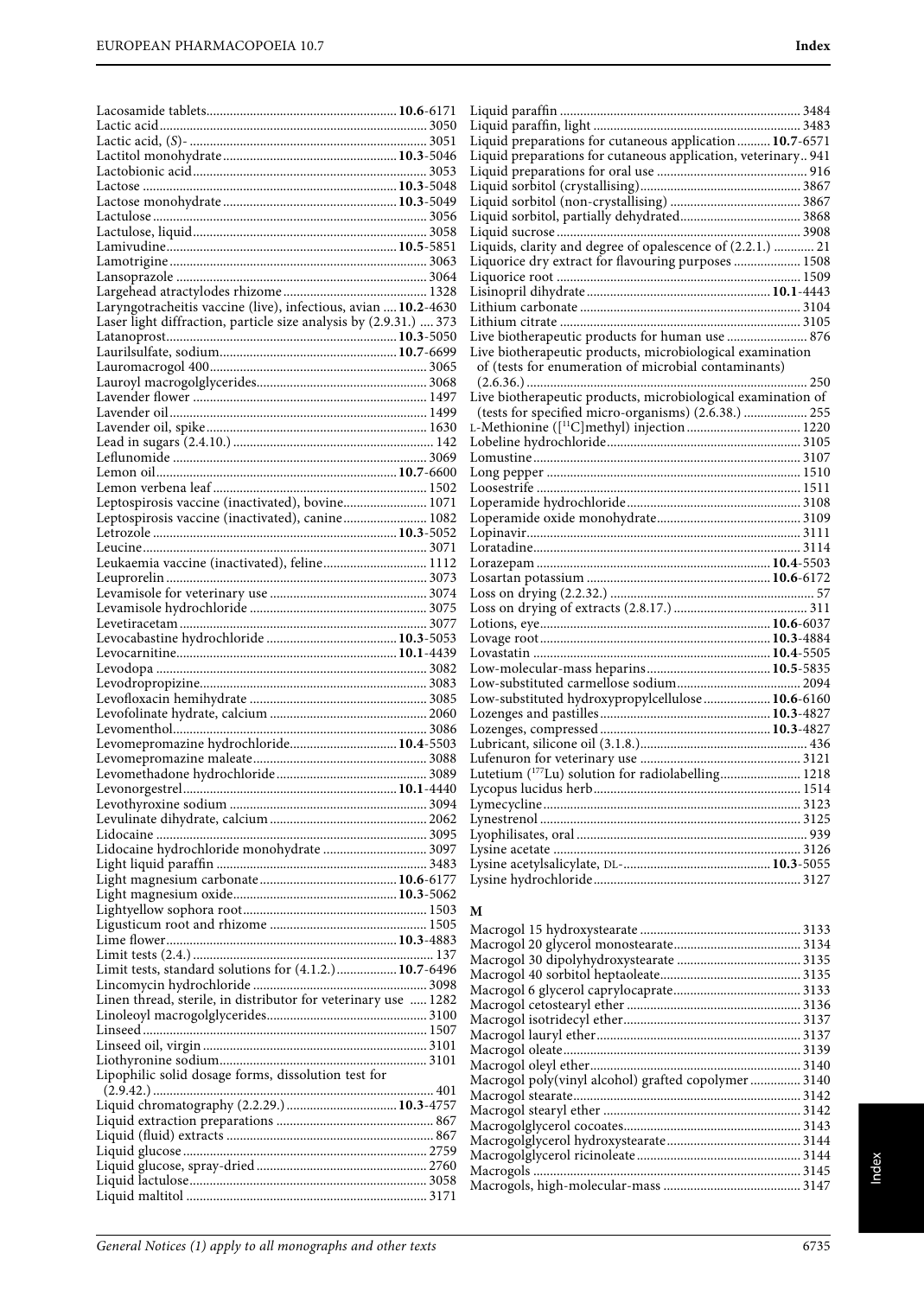| Magnesium aluminometasilicate 10.4-5509                      |  |
|--------------------------------------------------------------|--|
| Magnesium and alkaline-earth metals (2.4.7.) 139             |  |
|                                                              |  |
|                                                              |  |
|                                                              |  |
|                                                              |  |
|                                                              |  |
|                                                              |  |
| Magnesium chloride hexahydrate  10.3-5061                    |  |
|                                                              |  |
|                                                              |  |
|                                                              |  |
|                                                              |  |
|                                                              |  |
| Magnesium fluoratum for homoeopathic preparations 10.1-      |  |
| 4370                                                         |  |
|                                                              |  |
|                                                              |  |
|                                                              |  |
|                                                              |  |
|                                                              |  |
|                                                              |  |
|                                                              |  |
|                                                              |  |
|                                                              |  |
|                                                              |  |
| Magnesium phosphoricum for homoeopathic                      |  |
|                                                              |  |
|                                                              |  |
|                                                              |  |
|                                                              |  |
|                                                              |  |
| Magnesium sulfate heptahydrate 10.3-5063                     |  |
|                                                              |  |
|                                                              |  |
|                                                              |  |
|                                                              |  |
|                                                              |  |
|                                                              |  |
|                                                              |  |
|                                                              |  |
|                                                              |  |
|                                                              |  |
|                                                              |  |
|                                                              |  |
|                                                              |  |
|                                                              |  |
|                                                              |  |
|                                                              |  |
|                                                              |  |
|                                                              |  |
|                                                              |  |
|                                                              |  |
|                                                              |  |
| Management of extraneous agents in immunological             |  |
| veterinary medicinal products (5.2.5.) 10.2-4590             |  |
|                                                              |  |
|                                                              |  |
|                                                              |  |
|                                                              |  |
|                                                              |  |
| Manganese glycerophosphate, hydrated  3174                   |  |
|                                                              |  |
|                                                              |  |
| Mannheimia vaccine (inactivated) for cattle 1125             |  |
| Mannheimia vaccine (inactivated) for sheep  1126             |  |
|                                                              |  |
|                                                              |  |
|                                                              |  |
| Marbofloxacin for veterinary use 10.7-6671                   |  |
|                                                              |  |
|                                                              |  |
|                                                              |  |
|                                                              |  |
|                                                              |  |
|                                                              |  |
| Mass spectrometry, inductively coupled plasma- (2.2.58.) 108 |  |
| Mass uniformity of single-dose preparations (2.9.5.)  335    |  |
|                                                              |  |
|                                                              |  |
|                                                              |  |
| Materials based on non-plasticised poly(vinyl chloride)      |  |
|                                                              |  |
| for containers for non-injectable, aqueous solutions         |  |
|                                                              |  |
|                                                              |  |
| Materials based on non-plasticised poly(vinyl chloride) for  |  |
| containers for solid dosage forms for oral administration    |  |
|                                                              |  |
|                                                              |  |
| Materials based on plasticised poly(vinyl chloride) for      |  |
| containers for aqueous solutions for intravenous infusion    |  |
|                                                              |  |

| Materials based on plasticised poly(vinyl chloride) for<br>containers for human blood and blood components            |  |
|-----------------------------------------------------------------------------------------------------------------------|--|
| Materials based on plasticised poly(vinyl chloride) for<br>tubing used in sets for the transfusion of blood and blood |  |
| Materials for containers for human blood and blood                                                                    |  |
| Materials used for the manufacture of containers (3.1.) 423                                                           |  |
|                                                                                                                       |  |
|                                                                                                                       |  |
|                                                                                                                       |  |
|                                                                                                                       |  |
| Measles, mumps and rubella vaccine (live) 10.7-6583<br>Measles, mumps, rubella and varicella vaccine                  |  |
|                                                                                                                       |  |
| Measurement and detection of radioactivity (2.2.66.)  10.7-<br>6361                                                   |  |
| Measurement of consistency by penetrometry (2.9.9.) 337                                                               |  |
|                                                                                                                       |  |
|                                                                                                                       |  |
|                                                                                                                       |  |
| Medicated chewing gums, dissolution test for (2.9.25.) 365                                                            |  |
| Medicated feeding stuffs for veterinary use, premixes for  927                                                        |  |
|                                                                                                                       |  |
|                                                                                                                       |  |
|                                                                                                                       |  |
|                                                                                                                       |  |
|                                                                                                                       |  |
| Medronic acid for radiopharmaceutical preparations  1219                                                              |  |
|                                                                                                                       |  |
|                                                                                                                       |  |
|                                                                                                                       |  |
|                                                                                                                       |  |
|                                                                                                                       |  |
|                                                                                                                       |  |
|                                                                                                                       |  |
|                                                                                                                       |  |
| Melting point - capillary method (2.2.14.)  32                                                                        |  |
| Melting point - instantaneous method (2.2.16.) 33                                                                     |  |
| Melting point - open capillary method (2.2.15.)  33                                                                   |  |
| Meningococcal group A, C, W135 and Y conjugate                                                                        |  |
|                                                                                                                       |  |
| Meningococcal group C and haemophilus type b conjugate                                                                |  |
| Meningococcal group C conjugate vaccine  1010                                                                         |  |
| Meningococcal polysaccharide vaccine  1012                                                                            |  |
|                                                                                                                       |  |
|                                                                                                                       |  |
|                                                                                                                       |  |
|                                                                                                                       |  |
| Mercury porosimetry, porosity and pore-size distribution of                                                           |  |
|                                                                                                                       |  |
|                                                                                                                       |  |
|                                                                                                                       |  |
|                                                                                                                       |  |
|                                                                                                                       |  |
|                                                                                                                       |  |
|                                                                                                                       |  |
| Metal catalyst or metal reagent residues (5.20.) 815                                                                  |  |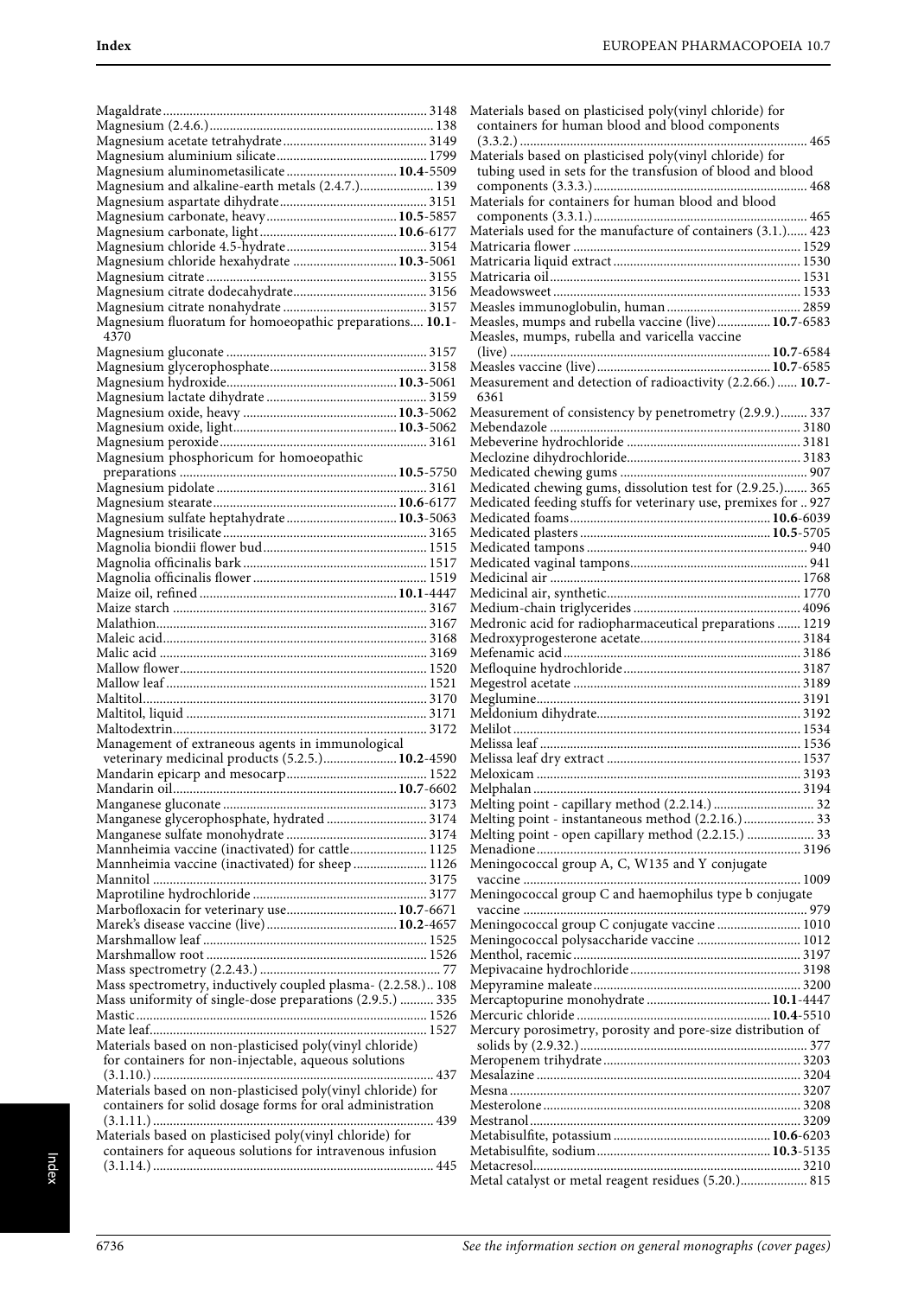| Metal catalyst or metal reagent residues, determination of                                                                |
|---------------------------------------------------------------------------------------------------------------------------|
|                                                                                                                           |
| Metered-dose preparations for inhalation, non-                                                                            |
|                                                                                                                           |
| 5707                                                                                                                      |
|                                                                                                                           |
| Methacrylate copolymer, basic butylated 1925                                                                              |
| Methacrylic acid - ethyl acrylate copolymer (1:1) 3214                                                                    |
| Methacrylic acid - ethyl acrylate copolymer (1:1) dispersion                                                              |
| Methacrylic acid - methyl methacrylate copolymer (1:1)3217                                                                |
| Methacrylic acid - methyl methacrylate copolymer (1:2)3218                                                                |
|                                                                                                                           |
|                                                                                                                           |
| Methane intermix (2 per cent) in nitrogen  3221<br>Methanesulfonate (methyl, ethyl and isopropyl) in active               |
|                                                                                                                           |
| Methanesulfonic acid, methanesulfonyl chloride in                                                                         |
| Methanesulfonic acid, methyl, ethyl and isopropyl                                                                         |
|                                                                                                                           |
|                                                                                                                           |
|                                                                                                                           |
| Methanol and 2-propanol, test for (2.9.11.)  342                                                                          |
|                                                                                                                           |
|                                                                                                                           |
| Methionine ([ <sup>11</sup> C]methyl) injection, L- 1220                                                                  |
|                                                                                                                           |
| Methods of preparation of homoeopathic stocks and                                                                         |
|                                                                                                                           |
| Methods of preparation of sterile products (5.1.1.)  619                                                                  |
| Methods of pretreatment for preparing traditional Chinese                                                                 |
| drugs: general information (5.18.) 10.5-5685                                                                              |
| Methyl, ethyl and isopropyl benzenesulfonate in active                                                                    |
|                                                                                                                           |
| Methyl, ethyl and isopropyl methanesulfonate in active                                                                    |
| Methyl, ethyl and isopropyl methanesulfonate in                                                                           |
|                                                                                                                           |
|                                                                                                                           |
| Methyl, ethyl and isopropyl toluenesulfonate in active                                                                    |
|                                                                                                                           |
| Methyl methacrylate - methacrylic acid copolymer (1:1) 3217<br>Methyl methacrylate - methacrylic acid copolymer (1:2)3218 |
|                                                                                                                           |
|                                                                                                                           |
| Methyl parahydroxybenzoate, sodium 3830                                                                                   |
| Methylaminolevulinate hydrochloride 10.6-6181                                                                             |
|                                                                                                                           |
|                                                                                                                           |
|                                                                                                                           |
|                                                                                                                           |
|                                                                                                                           |
| Methylpentoses in polysaccharide vaccines (2.5.21.)  173                                                                  |
|                                                                                                                           |
|                                                                                                                           |
|                                                                                                                           |
| Methylprednisolone hydrogen succinate 3245                                                                                |
|                                                                                                                           |
|                                                                                                                           |
|                                                                                                                           |
|                                                                                                                           |
| Metoclopramide hydrochloride monohydrate 3253                                                                             |

| Microbial enumeration tests (microbiological examination of                                                 |
|-------------------------------------------------------------------------------------------------------------|
|                                                                                                             |
| Microbiological assay of antibiotics (2.7.2.)  262                                                          |
| Microbiological examination of cell-based preparations                                                      |
| Microbiological examination of herbal medicinal products for                                                |
| oral use and extracts used in their preparation (2.6.31.) 239                                               |
| Microbiological examination of live biotherapeutic                                                          |
| products: tests for enumeration of microbial contaminants                                                   |
|                                                                                                             |
| Microbiological examination of live biotherapeutic products:                                                |
| tests for specified micro-organisms (2.6.38.)  255<br>Microbiological examination of non-sterile products:  |
| microbial enumeration tests (2.6.12.)  10.3-4765                                                            |
| Microbiological examination of non-sterile products: test for                                               |
| specified micro-organisms (2.6.13.)  10.3-4769                                                              |
| Microbiological quality, alternative methods for control of                                                 |
|                                                                                                             |
| Microbiological quality of herbal medicinal products for oral                                               |
| use and extracts used in their preparation (5.1.8.) 638                                                     |
| Microbiological quality of non-sterile pharmaceutical<br>preparations and substances for pharmaceutical use |
|                                                                                                             |
|                                                                                                             |
| Microcalorimetry and solution calorimetry, characterisation                                                 |
|                                                                                                             |
|                                                                                                             |
| Microcrystalline cellulose and carmellose sodium  3269                                                      |
| Microscopic examination of herbal drugs (2.8.23)  317                                                       |
|                                                                                                             |
|                                                                                                             |
|                                                                                                             |
| Milk thistle dry extract, refined and standardised  10.6-6057                                               |
|                                                                                                             |
|                                                                                                             |
| Minimising the risk of transmitting animal spongiform                                                       |
| encephalopathy agents via human and veterinary medicinal                                                    |
|                                                                                                             |
| Minocycline hydrochloride dihydrate 10.3-5065                                                               |
|                                                                                                             |
|                                                                                                             |
|                                                                                                             |
|                                                                                                             |
|                                                                                                             |
|                                                                                                             |
|                                                                                                             |
|                                                                                                             |
|                                                                                                             |
|                                                                                                             |
| Molecular mass distribution in dextrans (2.2.39.) 10.3-4760                                                 |
|                                                                                                             |
|                                                                                                             |
|                                                                                                             |
|                                                                                                             |
|                                                                                                             |
|                                                                                                             |
| Monographs on essential oils (information chapter)                                                          |
|                                                                                                             |
| Monographs on herbal drug extracts (information chapter)                                                    |
| Monophosphoryl lipid A, 3-O-desacyl-4'-  2355                                                               |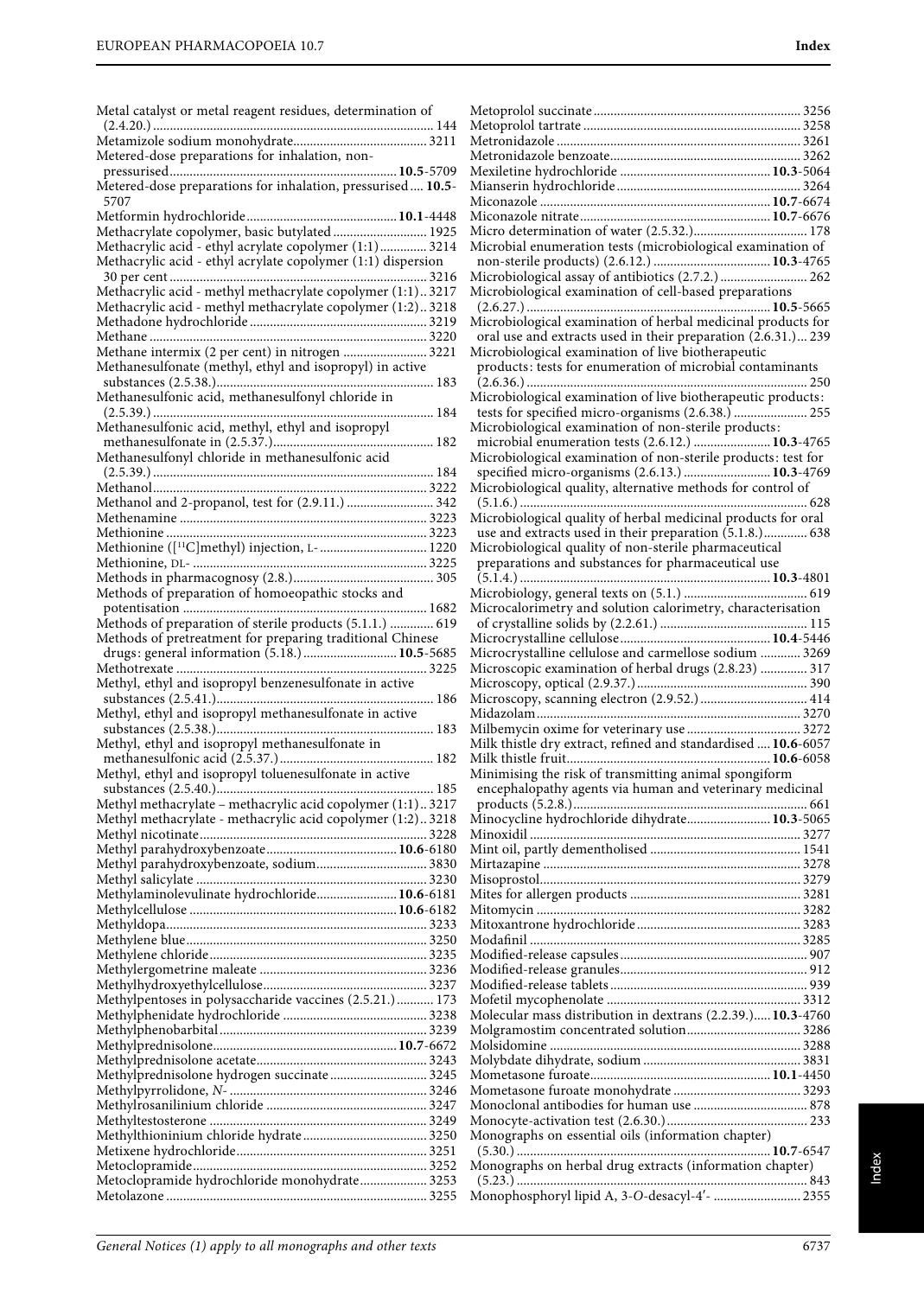Netilmicin sulfate.................................................................... 3344

| Morantel hydrogen tartrate for veterinary use  3298         |  |
|-------------------------------------------------------------|--|
|                                                             |  |
|                                                             |  |
|                                                             |  |
|                                                             |  |
| Mother tinctures for homoeopathic preparations 1681         |  |
|                                                             |  |
|                                                             |  |
|                                                             |  |
|                                                             |  |
|                                                             |  |
|                                                             |  |
|                                                             |  |
|                                                             |  |
|                                                             |  |
| Multidose containers, uniformity and accuracy of delivered  |  |
|                                                             |  |
| Multivariate statistical process control (5.28.)  10.4-5377 |  |
| Mumps, measles and rubella vaccine (live) 10.7-6583         |  |
| Mumps, measles, rubella and varicella vaccine               |  |
|                                                             |  |
|                                                             |  |
|                                                             |  |
|                                                             |  |
|                                                             |  |
|                                                             |  |
|                                                             |  |
| Mycoplasma gallisepticum vaccine (inactivated)  1129        |  |
|                                                             |  |
|                                                             |  |
|                                                             |  |
|                                                             |  |
| Myxomatosis vaccine (live) for rabbits  10.2-4659           |  |

## **N**

| Names of herbal drugs used in traditional Chinese medicine  |  |
|-------------------------------------------------------------|--|
|                                                             |  |
|                                                             |  |
|                                                             |  |
|                                                             |  |
|                                                             |  |
|                                                             |  |
|                                                             |  |
|                                                             |  |
|                                                             |  |
|                                                             |  |
|                                                             |  |
|                                                             |  |
|                                                             |  |
|                                                             |  |
|                                                             |  |
|                                                             |  |
|                                                             |  |
| Nebulisation, characterisation of preparations for          |  |
|                                                             |  |
|                                                             |  |
|                                                             |  |
|                                                             |  |
| Neonatal piglet colibacillosis vaccine (inactivated) 1132   |  |
| Neonatal ruminant colibacillosis vaccine (inactivated) 1133 |  |
|                                                             |  |
|                                                             |  |
|                                                             |  |
|                                                             |  |

| Neurovirulence test of live viral vaccines (2.6.18.) 218       |  |
|----------------------------------------------------------------|--|
|                                                                |  |
|                                                                |  |
| Newcastle disease vaccine (inactivated) 10.2-4660              |  |
|                                                                |  |
|                                                                |  |
|                                                                |  |
|                                                                |  |
| Nickel in hydrogenated vegetable oils (2.4.31.)  163           |  |
|                                                                |  |
|                                                                |  |
|                                                                |  |
|                                                                |  |
|                                                                |  |
|                                                                |  |
|                                                                |  |
|                                                                |  |
|                                                                |  |
|                                                                |  |
|                                                                |  |
|                                                                |  |
| Nilotinib hydrochloride monohydrate 3365                       |  |
|                                                                |  |
|                                                                |  |
|                                                                |  |
|                                                                |  |
|                                                                |  |
|                                                                |  |
|                                                                |  |
|                                                                |  |
|                                                                |  |
| Nitrogen determination by sulfuric acid digestion (2.5.9.) 170 |  |
| Nitrogen determination, primary aromatic amino (2.5.8.) 169    |  |
|                                                                |  |
| Nitrogen monoxide and nitrogen dioxide in gases                |  |
|                                                                |  |
|                                                                |  |
|                                                                |  |
|                                                                |  |
|                                                                |  |
|                                                                |  |
|                                                                |  |
|                                                                |  |
| NMR spectrometry, peptide identification by (2.2.64.) 118      |  |
| N-Nitrosamines in active substances (2.5.42.)  10.6-5979       |  |
|                                                                |  |
|                                                                |  |
| Non-pressurised metered-dose preparations for                  |  |
|                                                                |  |
| Non-sterile pharmaceutical preparations and substances         |  |
| for pharmaceutical use, microbiological quality of             |  |
|                                                                |  |
| Non-sterile products, microbiological examination of           |  |
| (microbial enumeration tests) (2.6.12.)  10.3-4765             |  |
| Non-sterile products, microbiological examination of (test for |  |
| specified micro-organisms) (2.6.13.) 10.3-4769                 |  |
|                                                                |  |
|                                                                |  |
|                                                                |  |
|                                                                |  |
|                                                                |  |
|                                                                |  |
|                                                                |  |
|                                                                |  |
|                                                                |  |
| Normal immunoglobulin for intramuscular administration,        |  |
|                                                                |  |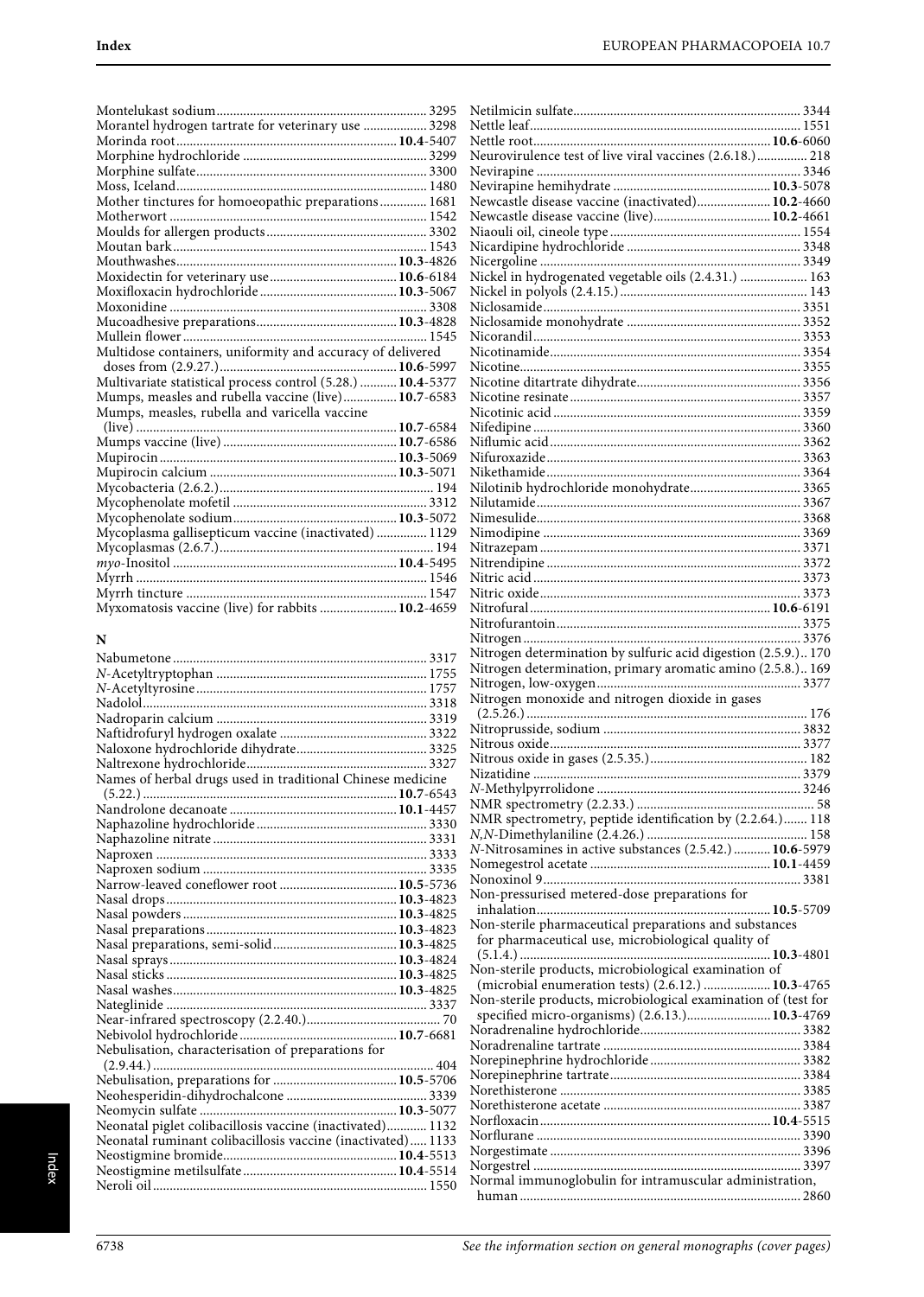Normal immunoglobulin for intravenous administration,

| Normal immunoglobulin for subcutaneous administration,    |  |
|-----------------------------------------------------------|--|
|                                                           |  |
|                                                           |  |
|                                                           |  |
|                                                           |  |
|                                                           |  |
| Notopterygium rhizome and root  10.7-6603                 |  |
|                                                           |  |
| Nuclear magnetic resonance spectrometry, peptide          |  |
|                                                           |  |
|                                                           |  |
| Nucleic acid amplification techniques (2.6.21.)  219      |  |
| Nucleic acids in polysaccharide vaccines (2.5.17.)  172   |  |
| Numeration of CD34/CD45+ cells in haematopoietic products |  |
|                                                           |  |
|                                                           |  |
| Nux-vomica for homoeopathic preparations 1723             |  |
|                                                           |  |
|                                                           |  |

## **O**

| O-Acetyl in polysaccharide vaccines (2.5.19.) 173               |
|-----------------------------------------------------------------|
|                                                                 |
|                                                                 |
|                                                                 |
|                                                                 |
|                                                                 |
|                                                                 |
|                                                                 |
|                                                                 |
|                                                                 |
| Oils, essential, monographs on (information chapter)            |
|                                                                 |
| Oils, fatty, identification by thin-layer chromatography        |
|                                                                 |
|                                                                 |
|                                                                 |
|                                                                 |
|                                                                 |
|                                                                 |
|                                                                 |
| Olanzapine embonate monohydrate  10.2-4677                      |
|                                                                 |
|                                                                 |
|                                                                 |
|                                                                 |
|                                                                 |
|                                                                 |
|                                                                 |
|                                                                 |
|                                                                 |
|                                                                 |
|                                                                 |
| Omega-3 acids, composition of fatty acids in oils rich in       |
|                                                                 |
|                                                                 |
| Omega-3 acids, total cholesterol in oils rich in (2.4.32.)  163 |
|                                                                 |
|                                                                 |
|                                                                 |
|                                                                 |
|                                                                 |
|                                                                 |
| Ondansetron hydrochloride dihydrate  10.4-5521                  |
| Opalescence of liquids, clarity and degree of (2.2.1.) 21       |
|                                                                 |
| Opium dry extract, standardised 10.3-4885                       |
|                                                                 |
|                                                                 |
|                                                                 |
|                                                                 |

| Oral solutions, emulsions and suspensions 917              |  |
|------------------------------------------------------------|--|
|                                                            |  |
| Oral use, veterinary semi-solid preparations for  942      |  |
|                                                            |  |
|                                                            |  |
|                                                            |  |
|                                                            |  |
| Oriental cashew for homoeopathic preparations  10.5-5749   |  |
|                                                            |  |
|                                                            |  |
|                                                            |  |
|                                                            |  |
|                                                            |  |
|                                                            |  |
| Oromucosal preparations, semi-solid 10.3-4826              |  |
| Oromucosal solutions, emulsions and suspensions  10.3-4826 |  |
|                                                            |  |
|                                                            |  |
|                                                            |  |
|                                                            |  |
|                                                            |  |
|                                                            |  |
|                                                            |  |
|                                                            |  |
|                                                            |  |
|                                                            |  |
|                                                            |  |
|                                                            |  |
|                                                            |  |
|                                                            |  |
|                                                            |  |
|                                                            |  |
|                                                            |  |
|                                                            |  |
|                                                            |  |
|                                                            |  |
|                                                            |  |
|                                                            |  |
|                                                            |  |
|                                                            |  |
|                                                            |  |
|                                                            |  |
|                                                            |  |
|                                                            |  |
|                                                            |  |
|                                                            |  |

| P                                                         |  |
|-----------------------------------------------------------|--|
|                                                           |  |
|                                                           |  |
|                                                           |  |
|                                                           |  |
|                                                           |  |
| Pancreatic necrosis vaccine (inactivated, oil-adjuvanted, |  |
|                                                           |  |
|                                                           |  |
| Panleucopenia vaccine (inactivated), feline  1109         |  |
| Panleucopenia vaccine (live), feline  10.2-4651           |  |
|                                                           |  |
|                                                           |  |
|                                                           |  |
|                                                           |  |
|                                                           |  |
| Papillomavirus vaccine (rDNA), human  989                 |  |
|                                                           |  |
|                                                           |  |
|                                                           |  |
|                                                           |  |
|                                                           |  |
|                                                           |  |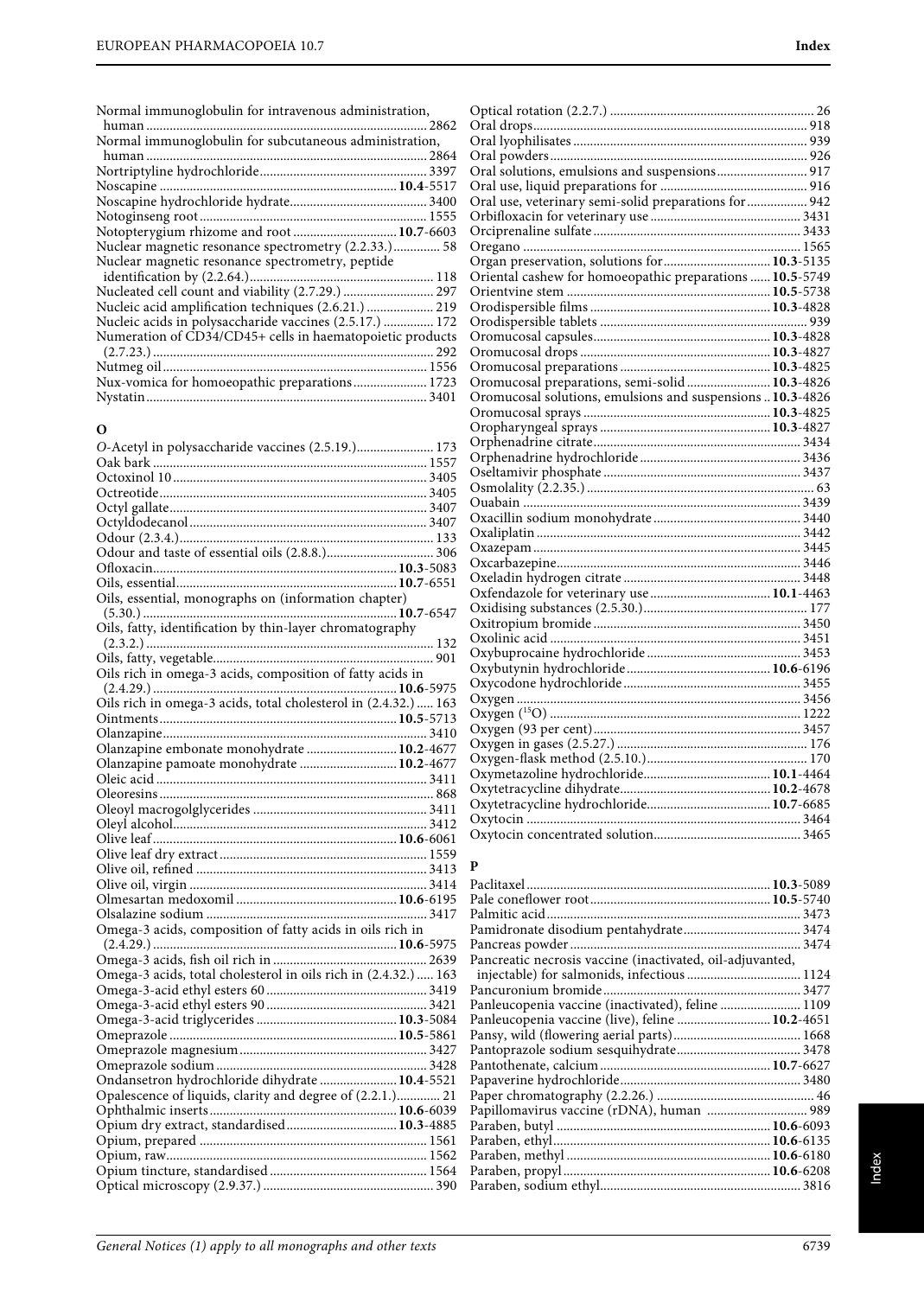| Parahydroxybenzoate, sodium methyl 3830                          |  |
|------------------------------------------------------------------|--|
|                                                                  |  |
| Parainfluenza virus vaccine (live), bovine  10.2-4633            |  |
| Parainfluenza virus vaccine (live), canine  10.2-4640            |  |
|                                                                  |  |
| Paramyxovirus 1 (Newcastle disease) vaccine (inactivated),       |  |
|                                                                  |  |
|                                                                  |  |
| Paramyxovirus 1 (Newcastle disease) vaccine (live),              |  |
|                                                                  |  |
| Paramyxovirus 3 vaccine (inactivated) for turkeys,               |  |
|                                                                  |  |
|                                                                  |  |
| Parenteral preparations, depyrogenation of items used in the     |  |
|                                                                  |  |
|                                                                  |  |
| Parenteral preparations, test for extractable volume of          |  |
|                                                                  |  |
|                                                                  |  |
|                                                                  |  |
| Paroxetine hydrochloride hemihydrate  10.5-5865                  |  |
|                                                                  |  |
| Particle size analysis by laser light diffraction (2.9.31.)  373 |  |
| Particles, fine, aerodynamic assessment of in preparations for   |  |
|                                                                  |  |
| Particle-size distribution estimation by analytical sieving      |  |
|                                                                  |  |
|                                                                  |  |
|                                                                  |  |
| Particulate contamination, recommendations on testing of:        |  |
|                                                                  |  |
| Particulate contamination: sub-visible particles                 |  |
|                                                                  |  |
|                                                                  |  |
| Particulate contamination: sub-visible particles in              |  |
| non-injectable liquid preparations (2.9.53.) 10.6-6002           |  |
| Particulate contamination: visible particles (2.9.20.) 362       |  |
| Parvovirosis vaccine (inactivated), canine 1085                  |  |
| Parvovirosis vaccine (inactivated), porcine 10.2-4663            |  |
| Parvovirosis vaccine (live), canine 10.5-5718                    |  |
|                                                                  |  |
|                                                                  |  |
|                                                                  |  |
|                                                                  |  |
| Pasteurella vaccine (inactivated) for sheep 1138                 |  |
|                                                                  |  |
|                                                                  |  |
| Patches, dissolution test for (2.9.4.) 10.5-5675                 |  |
|                                                                  |  |
|                                                                  |  |
|                                                                  |  |
|                                                                  |  |
|                                                                  |  |
| Pemetrexed disodium 2.5-hydrate 10.5-5867                        |  |
|                                                                  |  |
|                                                                  |  |
| Penetrometry, measurement of consistency by (2.9.9.)  337        |  |
|                                                                  |  |
|                                                                  |  |
| Penicillin G (benzathine) tetrahydrate 1951                      |  |
|                                                                  |  |
| Penicillin G (procaine) monohydrate 10.4-5436                    |  |
|                                                                  |  |
|                                                                  |  |
|                                                                  |  |
|                                                                  |  |
|                                                                  |  |
|                                                                  |  |
|                                                                  |  |

| Pentetate sodium calcium hydrate for radiopharmaceutical                                                              |  |
|-----------------------------------------------------------------------------------------------------------------------|--|
|                                                                                                                       |  |
|                                                                                                                       |  |
|                                                                                                                       |  |
|                                                                                                                       |  |
|                                                                                                                       |  |
|                                                                                                                       |  |
|                                                                                                                       |  |
|                                                                                                                       |  |
|                                                                                                                       |  |
|                                                                                                                       |  |
|                                                                                                                       |  |
| Peptide identification by nuclear magnetic resonance                                                                  |  |
|                                                                                                                       |  |
| Peptides, synthetic, acetic acid in (2.5.34.)  181                                                                    |  |
|                                                                                                                       |  |
|                                                                                                                       |  |
|                                                                                                                       |  |
|                                                                                                                       |  |
|                                                                                                                       |  |
|                                                                                                                       |  |
| Pertussis (acellular, component), diphtheria and tetanus                                                              |  |
|                                                                                                                       |  |
| Pertussis (acellular, component), diphtheria and tetanus                                                              |  |
| vaccine (adsorbed, reduced antigen(s) content) 10.3-4835                                                              |  |
| Pertussis (acellular, component), diphtheria, tetanus and                                                             |  |
| haemophilus type b conjugate vaccine (adsorbed) 10.3-4839                                                             |  |
| Pertussis (acellular, component), diphtheria, tetanus and<br>hepatitis B (rDNA) vaccine (adsorbed)  10.3-4841         |  |
| Pertussis (acellular, component), diphtheria, tetanus and                                                             |  |
| poliomyelitis (inactivated) vaccine (adsorbed) 10.3-4843                                                              |  |
| Pertussis (acellular, component), diphtheria, tetanus and                                                             |  |
| poliomyelitis (inactivated) vaccine (adsorbed, reduced                                                                |  |
|                                                                                                                       |  |
| Pertussis (acellular, component), diphtheria, tetanus,<br>hepatitis B (rDNA), poliomyelitis (inactivated) and         |  |
| haemophilus type b conjugate vaccine (adsorbed) 10.7-6576                                                             |  |
| Pertussis (acellular, component), diphtheria, tetanus,                                                                |  |
|                                                                                                                       |  |
|                                                                                                                       |  |
|                                                                                                                       |  |
| Pertussis vaccine (acellular), assay of (2.7.16.) 286                                                                 |  |
| Pertussis vaccine (acellular, component, adsorbed) 1015<br>Pertussis vaccine (acellular, co-purified, adsorbed)  1016 |  |
| Pertussis vaccine (whole cell, adsorbed) 1018                                                                         |  |
| Pertussis vaccine (whole cell), assay of (2.7.7.) 274                                                                 |  |
| Pertussis (whole cell), diphtheria and tetanus vaccine                                                                |  |
|                                                                                                                       |  |
| Pertussis (whole cell), diphtheria, tetanus and poliomyelitis                                                         |  |
| (inactivated) vaccine (adsorbed)  10.3-4851<br>Pertussis (whole cell), diphtheria, tetanus, poliomyelitis             |  |
| (inactivated) and haemophilus type b conjugate vaccine                                                                |  |
|                                                                                                                       |  |
|                                                                                                                       |  |
|                                                                                                                       |  |
| Pessaries and suppositories, disintegration of (2.9.2.)  325                                                          |  |
|                                                                                                                       |  |
| Petroleum rectificatum for homoeopathic preparations  1725                                                            |  |
|                                                                                                                       |  |
| pH, potentiometric determination of (2.2.3.)  24                                                                      |  |
|                                                                                                                       |  |
| Pharmaceutical technical procedures (2.9.)  323                                                                       |  |
|                                                                                                                       |  |
| Pharmacopoeial harmonisation (5.8.)  10.6-6017                                                                        |  |
|                                                                                                                       |  |
|                                                                                                                       |  |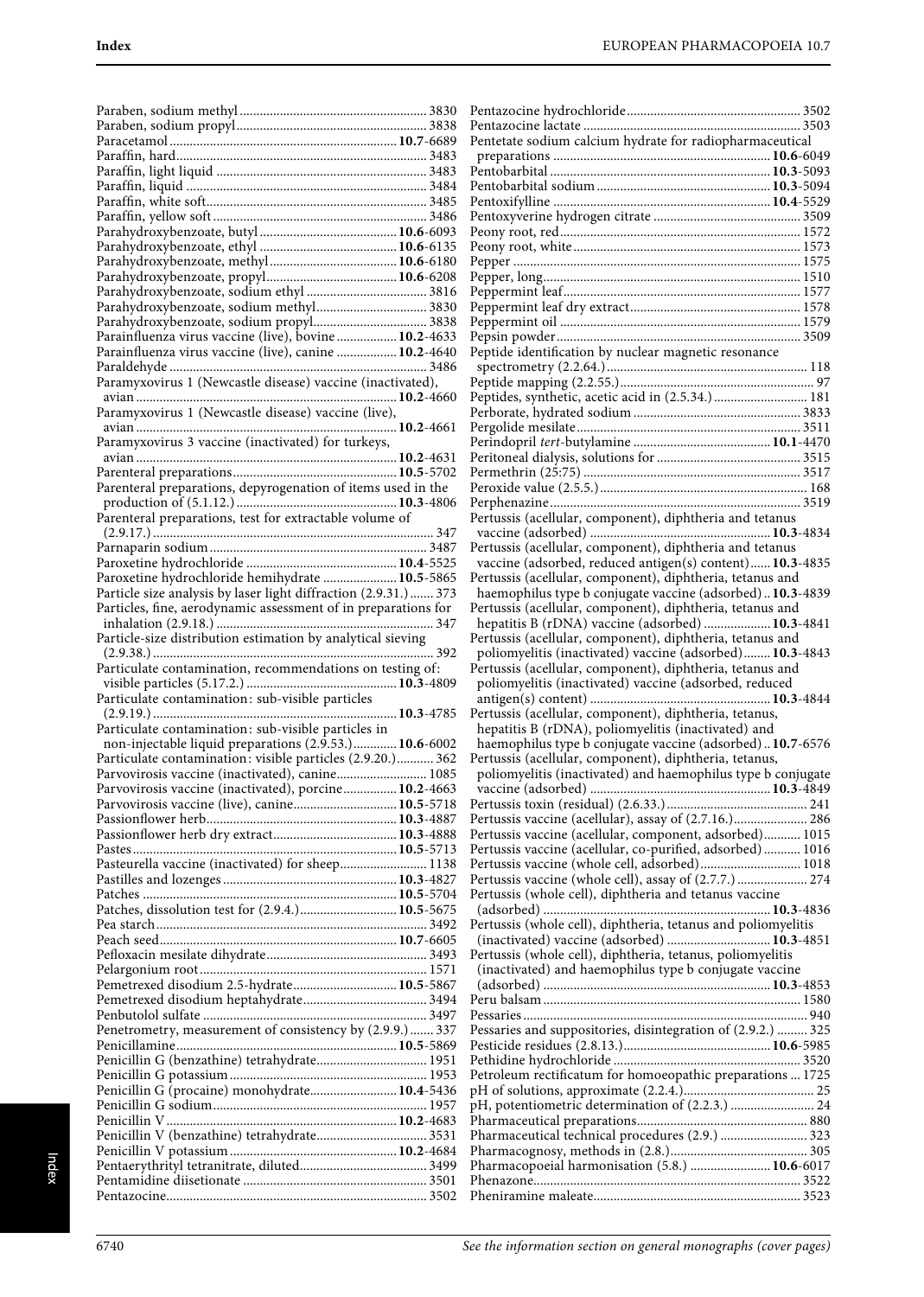| Phenol in immunosera and vaccines (2.5.15.)  172            |  |
|-------------------------------------------------------------|--|
|                                                             |  |
|                                                             |  |
| Phenothiazines, identification by thin-layer chromatography |  |
|                                                             |  |
|                                                             |  |
|                                                             |  |
| Phenoxymethylpenicillin (benzathine) tetrahydrate 3531      |  |
| Phenoxymethylpenicillin potassium  10.2-4684                |  |
|                                                             |  |
|                                                             |  |
|                                                             |  |
|                                                             |  |
|                                                             |  |
|                                                             |  |
|                                                             |  |
|                                                             |  |
|                                                             |  |
|                                                             |  |
|                                                             |  |
|                                                             |  |
|                                                             |  |
|                                                             |  |
|                                                             |  |
|                                                             |  |
|                                                             |  |
|                                                             |  |
| Phosphorus in polysaccharide vaccines (2.5.18.)  172        |  |
|                                                             |  |
| Physical and physico-chemical methods (2.2.)  21            |  |
|                                                             |  |
|                                                             |  |
|                                                             |  |
|                                                             |  |
|                                                             |  |
|                                                             |  |
| Piglet colibacillosis vaccine (inactivated), neonatal  1132 |  |
| Pillules for homoeopathic preparations 10.3-4894            |  |
|                                                             |  |
|                                                             |  |
|                                                             |  |
|                                                             |  |
|                                                             |  |
|                                                             |  |
|                                                             |  |
|                                                             |  |
|                                                             |  |
|                                                             |  |
|                                                             |  |
|                                                             |  |
|                                                             |  |
|                                                             |  |
|                                                             |  |
| Pirenzepine dihydrochloride monohydrate  3574               |  |
|                                                             |  |
|                                                             |  |
|                                                             |  |
|                                                             |  |
|                                                             |  |
| Plasma (pooled and treated for virus inactivation),         |  |
|                                                             |  |
| Plasmid vectors for human use, bacterial cells used for the |  |
| Plasmin inhibitor, assay of human (2.7.25.) 295             |  |

| Plastic containers and closures for pharmaceutical use                                                                                        |
|-----------------------------------------------------------------------------------------------------------------------------------------------|
| Plastic containers for aqueous solutions for infusion                                                                                         |
|                                                                                                                                               |
| Plastic containers for human blood and blood components,                                                                                      |
| Plastic syringes, single-use, sterile (3.3.8.) 10.3-4792                                                                                      |
|                                                                                                                                               |
| Pneumococcal polysaccharide conjugate vaccine                                                                                                 |
| Pneumococcal polysaccharide vaccine  1021                                                                                                     |
| Pneumonia vaccine (inactivated), porcine enzootic  1141                                                                                       |
|                                                                                                                                               |
| Poliomyelitis (inactivated), diphtheria and tetanus vaccine                                                                                   |
| (adsorbed, reduced antigen(s) content) 10.3-4838                                                                                              |
| Poliomyelitis (inactivated), diphtheria, tetanus and pertussis                                                                                |
| (acellular, component) vaccine (adsorbed) 10.3-4843                                                                                           |
| Poliomyelitis (inactivated), diphtheria, tetanus and pertussis                                                                                |
| (acellular, component) vaccine (adsorbed, reduced antigen(s)                                                                                  |
| Poliomyelitis (inactivated), diphtheria, tetanus and pertussis                                                                                |
|                                                                                                                                               |
| $\mathbf{D}^{-1}$ . The $\mathbf{D}^{-1}$ is the $\mathbf{D}^{-1}$ is the $\mathbf{D}^{-1}$ is the $\mathbf{D}^{-1}$ is the $\mathbf{D}^{-1}$ |

| Poliomyelitis (inactivated), diphtheria and tetanus vaccine      |
|------------------------------------------------------------------|
| (adsorbed, reduced antigen(s) content) 10.3-4838                 |
| Poliomyelitis (inactivated), diphtheria, tetanus and pertussis   |
| (acellular, component) vaccine (adsorbed) 10.3-4843              |
| Poliomyelitis (inactivated), diphtheria, tetanus and pertussis   |
| (acellular, component) vaccine (adsorbed, reduced antigen(s)     |
|                                                                  |
|                                                                  |
| (whole cell) vaccine (adsorbed) 10.3-4851                        |
| Poliomyelitis (inactivated), diphtheria, tetanus, pertussis      |
| (acellular, component) and haemophilus type b conjugate          |
|                                                                  |
| Poliomyelitis (inactivated), diphtheria, tetanus, pertussis      |
| (acellular, component), hepatitis B (rDNA) and haemophilus       |
| type b conjugate vaccine (adsorbed) 10.7-6576                    |
| Poliomyelitis (inactivated), diphtheria, tetanus, pertussis      |
| (whole cell) and haemophilus type b conjugate vaccine            |
|                                                                  |
|                                                                  |
| Poliomyelitis vaccine (inactivated), in vivo assay of            |
|                                                                  |
|                                                                  |
|                                                                  |
|                                                                  |
|                                                                  |
| Polyamide suture, sterile, in distributor for veterinary         |
|                                                                  |
| Poly(ethylene - vinyl acetate) for containers and tubing for     |
| total parenteral nutrition preparations (3.1.7.) 434             |
| Polyethylene oxides, high-molecular-mass  3147                   |
| Polyethylene terephthalate for containers for preparations not   |
|                                                                  |
| Poly(ethylene terephthalate) suture, sterile, in distributor for |
|                                                                  |
| Polyethylene with additives for containers for parenteral        |
| preparations and for ophthalmic preparations (3.1.5.) 427        |
| Polyethylene without additives for containers for parenteral     |
| preparations and for ophthalmic preparations (3.1.4.) 426        |
|                                                                  |
| Polyethyleneglycols, high-molecular-mass 3147                    |
| Polygonum cuspidatum rhizome and root 1583                       |
|                                                                  |
|                                                                  |
|                                                                  |
|                                                                  |
|                                                                  |
|                                                                  |
|                                                                  |
| Polypropylene for containers and closures for parenteral         |
| preparations and ophthalmic preparations (3.1.6.) 431            |
| Polysaccharide vaccines for human use, conjugated, carrier       |
|                                                                  |
| Polysaccharide vaccines, hexosamines in (2.5.20.) 173            |
| Polysaccharide vaccines, methylpentoses in (2.5.21.)  173        |
| Polysaccharide vaccines, nucleic acids in (2.5.17.) 172          |
| Polysaccharide vaccines, O-acetyl in (2.5.19.) 173               |
| Polysaccharide vaccines, phosphorus in (2.5.18.) 172             |
|                                                                  |

Polysaccharide vaccines, protein in (2.5.16.)......................... 172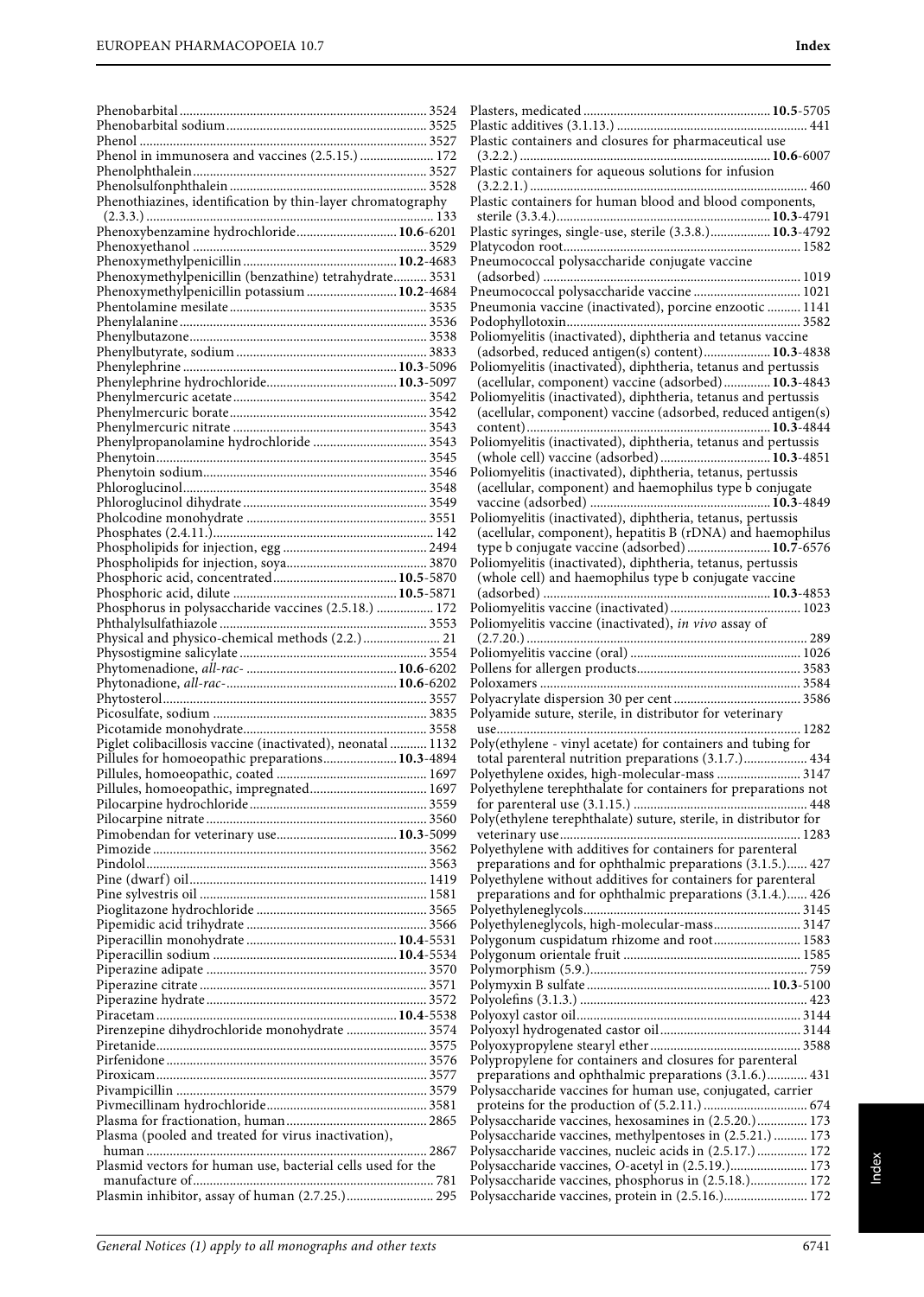| Polysaccharide vaccines, ribose in (2.5.31.)  177               |
|-----------------------------------------------------------------|
| Polysaccharide vaccines, sialic acid in (2.5.23.)  174          |
| Polysaccharide vaccines, uronic acids in (2.5.22.)  174         |
|                                                                 |
|                                                                 |
|                                                                 |
|                                                                 |
|                                                                 |
| Poly(vinyl acetate) dispersion 30 per cent  3594                |
|                                                                 |
| Poly(vinyl alcohol) macrogol grafted copolymer  3140            |
| Poly(vinyl chloride) (non-plasticised) for containers for solid |
| dosage forms for oral administration, materials based on        |
| Poly(vinyl chloride), non-plasticised, materials based on for   |
| containers for non-injectable aqueous solutions (3.1.10.) 437   |
| Poly(vinyl chloride), plasticised, empty sterile containers of, |
| for human blood and blood components (3.3.5.)  473              |
| Poly(vinyl chloride), plasticised, materials based on, for      |
| containers for aqueous solutions for intravenous infusion       |
|                                                                 |
| Poly(vinyl chloride), plasticised, materials based on, for      |
| containers for human blood and blood components                 |
| Poly(vinyl chloride), plasticised, materials based on, for      |
| tubing used in sets for the transfusion of blood and blood      |
|                                                                 |
| Poly(vinyl chloride), plasticised, sterile containers of, for   |
| human blood containing anticoagulant solution (3.3.6.) 474      |
|                                                                 |
| Porcine actinobacillosis vaccine (inactivated)  1139            |
| Porcine enzootic pneumonia vaccine (inactivated)  1141          |
| Porcine influenza vaccine (inactivated)  1142                   |
|                                                                 |
|                                                                 |
| Porcine parvovirosis vaccine (inactivated) 10.2-4663            |
| Porcine progressive atrophic rhinitis vaccine                   |
|                                                                 |
| Pore-size distribution of solids by mercury porosimetry,        |
|                                                                 |
| Porosimetry, mercury, porosity and pore-size distribution of    |
|                                                                 |
| Porosity and pore-size distribution of solids by mercury        |
|                                                                 |
|                                                                 |
| Porous solids including powders, wettability of (2.9.45.) 406   |
|                                                                 |
|                                                                 |
|                                                                 |
|                                                                 |
|                                                                 |
|                                                                 |
|                                                                 |
| Potassium dichromate for homoeopathic preparations 1721         |
|                                                                 |
| Potassium hydrogen aspartate hemihydrate  3604                  |
|                                                                 |
|                                                                 |
|                                                                 |
|                                                                 |
|                                                                 |
|                                                                 |
|                                                                 |
| Potassium sodium tartrate tetrahydrate  3609                    |
|                                                                 |
|                                                                 |
| Potentiometric determination of ionic concentration using       |
| Potentiometric determination of pH (2.2.3.)  24                 |

| Potentisation, methods of preparation of homoeopathic stocks   |  |
|----------------------------------------------------------------|--|
|                                                                |  |
|                                                                |  |
|                                                                |  |
|                                                                |  |
|                                                                |  |
|                                                                |  |
| Powder flow properties by shear cell methods (2.9.49.)  411    |  |
|                                                                |  |
| Powders and granules for oral solutions and suspensions  917   |  |
|                                                                |  |
|                                                                |  |
| Powders, bulk density and tapped density of (2.9.34.) 384      |  |
|                                                                |  |
|                                                                |  |
| Powders for eye drops and powders for eye lotions10.6-6038     |  |
| Powders for injections or infusions 10.5-5704                  |  |
| Powders for intravesical solutions or suspensions  10.5-5701   |  |
|                                                                |  |
|                                                                |  |
|                                                                |  |
|                                                                |  |
| Powders, wettability of porous solids including (2.9.45.) 406  |  |
| Pramipexole dihydrochloride monohydrate  3615                  |  |
|                                                                |  |
|                                                                |  |
|                                                                |  |
|                                                                |  |
| Precursors for radiopharmaceutical preparations,               |  |
|                                                                |  |
|                                                                |  |
|                                                                |  |
|                                                                |  |
|                                                                |  |
|                                                                |  |
|                                                                |  |
|                                                                |  |
|                                                                |  |
|                                                                |  |
|                                                                |  |
|                                                                |  |
| Premixes for medicated feeding stuffs for veterinary use  927  |  |
|                                                                |  |
| Preparations for inhalation: aerodynamic assessment of fine    |  |
|                                                                |  |
|                                                                |  |
| Preparations for nebulisation: characterisation (2.9.44.)  404 |  |
| Preparations to be converted into vapour  10.5-5706            |  |
| Preservative and anticoagulant solutions for human             |  |
|                                                                |  |
| Pressurised metered-dose preparations for inhalation  10.5-    |  |
| 5707                                                           |  |
| Pressurised pharmaceutical preparations 933                    |  |
| Pretreatment for preparing traditional Chinese drugs,          |  |
| methods of (general information) (5.18.)10.5-5685              |  |
|                                                                |  |
|                                                                |  |
| Primary aromatic amino-nitrogen, determination of              |  |
|                                                                |  |
| Primary standards for volumetric solutions (4.2.1.) 10.7-6506  |  |
|                                                                |  |
|                                                                |  |
| Principles for the detection of extraneous viruses in          |  |
| immunological veterinary medicinal products using culture      |  |
|                                                                |  |
| Procaine benzylpenicillin monohydrate  10.4-5436               |  |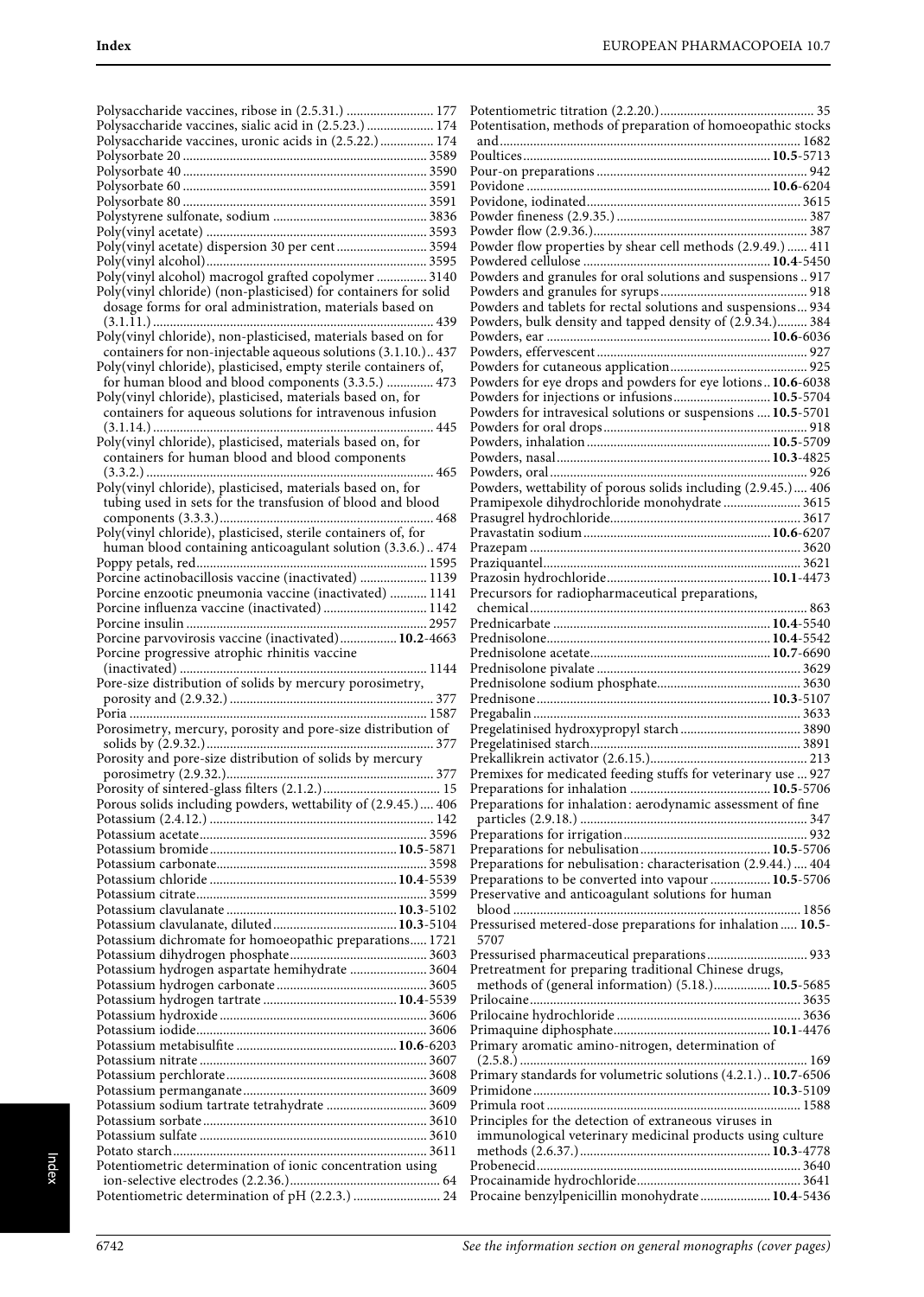| Procaine penicillin G monohydrate  10.4-5436                   |  |
|----------------------------------------------------------------|--|
| Process analytical technology (5.25.)  10.4-5371               |  |
| Process control, statistical, multivariate (5.28.)  10.4-5377  |  |
|                                                                |  |
|                                                                |  |
| Products of recombinant DNA technology 888                     |  |
| Products with risk of transmitting agents of animal spongiform |  |
|                                                                |  |
| Progenitor cells, human haematopoietic, colony-forming cell    |  |
|                                                                |  |
|                                                                |  |
| Progressive atrophic rhinitis vaccine (inactivated),           |  |
|                                                                |  |
|                                                                |  |
|                                                                |  |
|                                                                |  |
|                                                                |  |
|                                                                |  |
|                                                                |  |
|                                                                |  |
|                                                                |  |
|                                                                |  |
|                                                                |  |
|                                                                |  |
|                                                                |  |
|                                                                |  |
|                                                                |  |
|                                                                |  |
|                                                                |  |
|                                                                |  |
|                                                                |  |
|                                                                |  |
|                                                                |  |
|                                                                |  |
|                                                                |  |
|                                                                |  |
|                                                                |  |
|                                                                |  |
|                                                                |  |
|                                                                |  |
|                                                                |  |
|                                                                |  |
|                                                                |  |
| Proxyphylline                                                  |  |
|                                                                |  |
| PSMA-11 (gallium (68Ga)) injection  10.4-5397                  |  |
|                                                                |  |
|                                                                |  |
| Pulsed electrochemical detection and direct amperometric       |  |
|                                                                |  |
|                                                                |  |
|                                                                |  |
|                                                                |  |
|                                                                |  |
|                                                                |  |
| Pycnometric density of solids, gas (2.9.23.)  364              |  |
|                                                                |  |
|                                                                |  |
|                                                                |  |
|                                                                |  |
|                                                                |  |
|                                                                |  |
|                                                                |  |
| Pyrophosphate (sodium) decahydrate for radiopharmaceutical     |  |
|                                                                |  |
| Pyrrolizidine alkaloids, contaminant (2.8.26.) 10.6-5986       |  |

### **Q**

| Quality control of vaccines, substitution of <i>in vivo</i> method(s) |  |
|-----------------------------------------------------------------------|--|
|                                                                       |  |
|                                                                       |  |

Quality of non-sterile pharmaceutical preparations and substances for pharmaceutical use, microbiological (5.1.4.) ...........................................................................**10.3**-4801 Quantification and characterisation of residual host-cell DNA (2.6.35.) .................................................................................... 248 Quetiapine fumarate .............................................................. 3683 Quillaia bark............................................................................ 1593 Quinapril hydrochloride........................................................ 3685 Quinidine sulfate .................................................................... 3687 Quinine hydrochloride .......................................................... 3689 Quinine sulfate........................................................................ 3690

#### **R**

| Rabbit haemorrhagic disease vaccine (inactivated)  10.2-4665                                                                                |      |
|---------------------------------------------------------------------------------------------------------------------------------------------|------|
|                                                                                                                                             |      |
|                                                                                                                                             |      |
|                                                                                                                                             |      |
| Rabies vaccine for human use prepared in cell cultures 1030                                                                                 |      |
| Rabies vaccine (inactivated) for veterinary use  10.4-5391                                                                                  |      |
| Rabies vaccine (live, oral) for foxes and raccoon                                                                                           |      |
|                                                                                                                                             |      |
|                                                                                                                                             |      |
|                                                                                                                                             |      |
|                                                                                                                                             |      |
|                                                                                                                                             |      |
|                                                                                                                                             |      |
|                                                                                                                                             |      |
|                                                                                                                                             |      |
| Radioactivity, detection and measurement of                                                                                                 |      |
| Radiolabelling, fluoride (18F) solution for  1194                                                                                           |      |
|                                                                                                                                             |      |
| Radiolabelling, gallium (68Ga) chloride (accelerator-produced)                                                                              |      |
|                                                                                                                                             |      |
| Radiolabelling, gallium ( <sup>68</sup> Ga) chloride solution for  1206<br>Radiolabelling, lutetium ( <sup>177</sup> Lu) solution for  1218 |      |
| Radiolabelling, sodium iodide (123I) solution for 1228                                                                                      |      |
| Radiolabelling, sodium iodide (131 I) solution for 1232                                                                                     |      |
| Radiolabelling, yttrium (90Y) chloride solution for  1265                                                                                   |      |
| Radionuclides, table of physical characteristics (5.7.) 745                                                                                 |      |
| Radiopharmaceutical preparations  10.7-6557                                                                                                 |      |
| Radiopharmaceutical preparations, betiatide for  10.3-4863                                                                                  |      |
| Radiopharmaceutical preparations, chemical precursors                                                                                       |      |
|                                                                                                                                             |      |
| Radiopharmaceutical preparations, copper tetramibi                                                                                          |      |
|                                                                                                                                             |      |
| Radiopharmaceutical preparations, iobenguane sulfate                                                                                        |      |
|                                                                                                                                             |      |
| Radiopharmaceutical preparations, medronic acid for  1219                                                                                   |      |
| Radiopharmaceutical preparations, pentetate sodium calcium                                                                                  |      |
|                                                                                                                                             |      |
|                                                                                                                                             |      |
|                                                                                                                                             |      |
| Radiopharmaceutical preparations, sodium pyrophosphate                                                                                      |      |
| Radiopharmaceutical preparations, tetrabutylammonium in                                                                                     |      |
|                                                                                                                                             |      |
| Radiopharmaceutical preparations, tetra-O-acetyl-mannose                                                                                    |      |
| triflate for                                                                                                                                | 1261 |
| Radiopharmaceuticals, extemporaneous preparation of                                                                                         |      |
|                                                                                                                                             |      |
|                                                                                                                                             |      |
|                                                                                                                                             |      |
|                                                                                                                                             |      |
|                                                                                                                                             |      |
|                                                                                                                                             |      |
|                                                                                                                                             |      |
| Ramon assay, flocculation value (Lf) of diphtheria and tetanus                                                                              |      |
|                                                                                                                                             |      |
|                                                                                                                                             |      |
|                                                                                                                                             |      |
|                                                                                                                                             |      |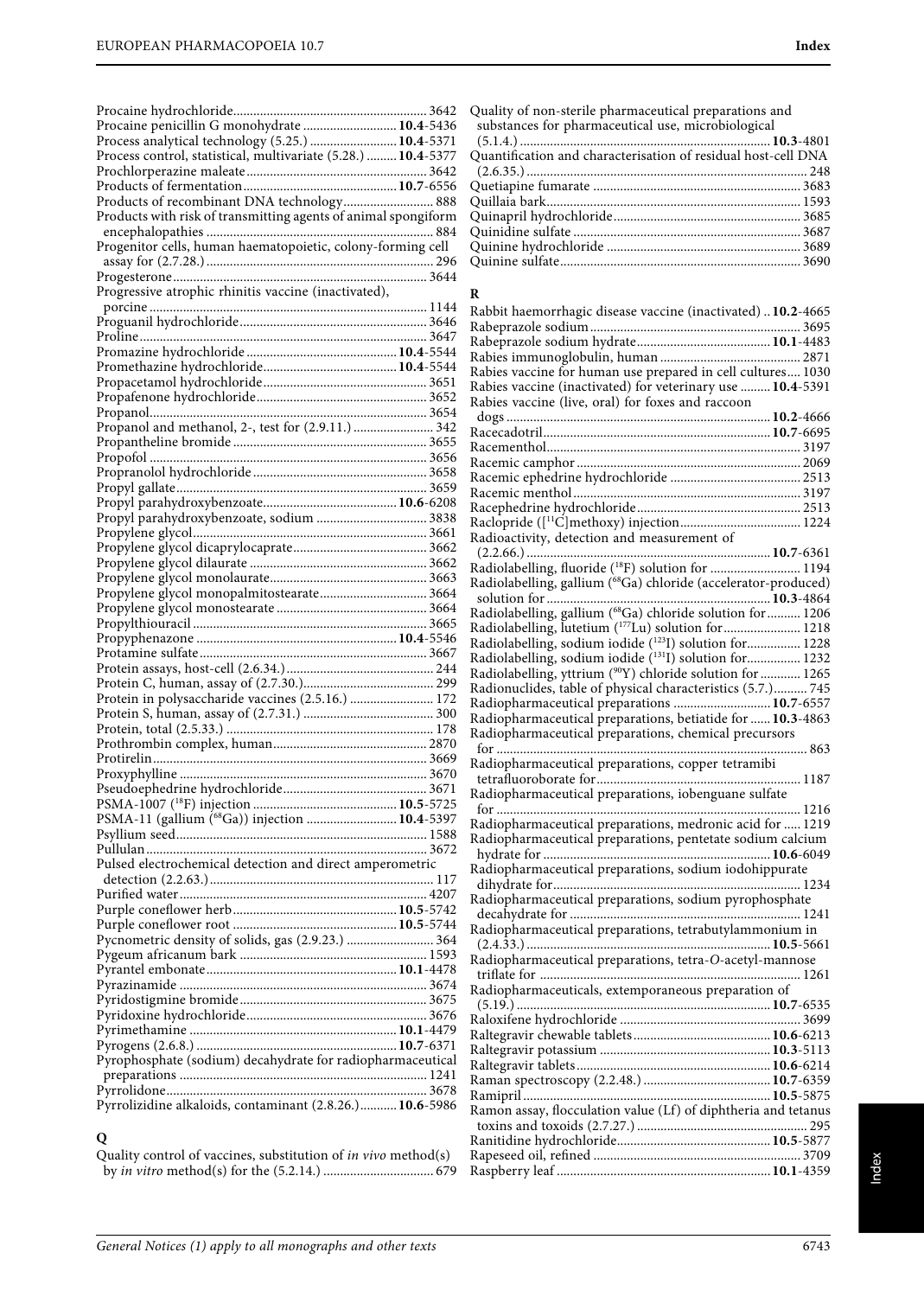| Raw materials of biological origin for the production of        |  |
|-----------------------------------------------------------------|--|
|                                                                 |  |
| cell-based and gene therapy medicinal products (5.2.12.) 675    |  |
|                                                                 |  |
|                                                                 |  |
| Reagents, standard solutions, buffer solutions (4.1.) 10.7-6375 |  |
| Recombinant DNA technology, products of 888                     |  |
| Recombinant factor C, test for bacterial endotoxins using       |  |
|                                                                 |  |
|                                                                 |  |
| Recommendations on dissolution testing (5.17.1.)  801           |  |
|                                                                 |  |
| Recommendations on methods for dosage forms testing             |  |
|                                                                 |  |
| Recommendations on testing of particulate contamination:        |  |
|                                                                 |  |
|                                                                 |  |
|                                                                 |  |
|                                                                 |  |
|                                                                 |  |
| Rectal solutions and suspensions, powders and tablets for 933   |  |
| Rectal solutions, emulsions and suspensions 934                 |  |
|                                                                 |  |
|                                                                 |  |
|                                                                 |  |
|                                                                 |  |
|                                                                 |  |
|                                                                 |  |
|                                                                 |  |
|                                                                 |  |
|                                                                 |  |
|                                                                 |  |
|                                                                 |  |
|                                                                 |  |
|                                                                 |  |
|                                                                 |  |
| Residual solvents, identification and control of                |  |
|                                                                 |  |
|                                                                 |  |
| Residue on evaporation of essential oils (2.8.9.) 306           |  |
|                                                                 |  |
|                                                                 |  |
|                                                                 |  |
| Respiratory syncytial virus vaccine (live), bovine  10.2-4634   |  |
|                                                                 |  |
|                                                                 |  |
|                                                                 |  |
|                                                                 |  |
| Rhinotracheitis vaccine (inactivated), bovine, infectious1120   |  |
| Rhinotracheitis vaccine (inactivated), viral, feline  1113      |  |
| Rhinotracheitis vaccine (live), bovine, infectious 10.2-4654    |  |
| Rhinotracheitis vaccine (live), infectious, turkey  10.2-4668   |  |
| Rhinotracheitis vaccine (live), viral, feline  10.2-4652        |  |
| Rhizome and root, notopterygium 10.7-6603                       |  |
|                                                                 |  |
|                                                                 |  |
|                                                                 |  |
|                                                                 |  |
|                                                                 |  |
| Ribose in polysaccharide vaccines (2.5.31.)  177                |  |
|                                                                 |  |
|                                                                 |  |
|                                                                 |  |
|                                                                 |  |
|                                                                 |  |
|                                                                 |  |
|                                                                 |  |
|                                                                 |  |
|                                                                 |  |
|                                                                 |  |
|                                                                 |  |
|                                                                 |  |
|                                                                 |  |
|                                                                 |  |
|                                                                 |  |
|                                                                 |  |
|                                                                 |  |

| Rolling ball (automatic) and falling ball viscometer methods |
|--------------------------------------------------------------|
|                                                              |
|                                                              |
|                                                              |
| Ropivacaine hydrochloride monohydrate  3744                  |
|                                                              |
|                                                              |
|                                                              |
|                                                              |
|                                                              |
| Rotating viscometer method - viscosity (2.2.10.)  28         |
|                                                              |
| Rotavirus diarrhoea vaccine (inactivated), calf  10.2-4636   |
|                                                              |
|                                                              |
|                                                              |
|                                                              |
|                                                              |
|                                                              |
| RRR-a-Tocopheryl hydrogen succinate 10.6-6261                |
| Rubber closures for containers for aqueous parenteral        |
| preparations, for powders and for freeze-dried powders       |
|                                                              |
|                                                              |
| Rubella, measles and mumps vaccine (live)  10.7-6583         |
| Rubella, measles, mumps and varicella vaccine                |
|                                                              |
|                                                              |
| Ruminant colibacillosis vaccine (inactivated), neonatal 1133 |
|                                                              |
|                                                              |

## **S**

| Saffron for homoeopathic preparations 1710                     |  |
|----------------------------------------------------------------|--|
|                                                                |  |
|                                                                |  |
|                                                                |  |
|                                                                |  |
|                                                                |  |
|                                                                |  |
|                                                                |  |
|                                                                |  |
|                                                                |  |
| Salmonella Enteritidis vaccine (inactivated) for chickens 1151 |  |
| Salmonella Enteritidis vaccine (live, oral) for chickens 1152  |  |
| Salmonella Typhimurium vaccine (inactivated) for               |  |
|                                                                |  |
| Salmonella Typhimurium vaccine (live, oral) for                |  |
| 1156                                                           |  |
| Salmonids, infectious pancreatic necrosis vaccine (inactivated |  |
|                                                                |  |
| Salvia miltiorrhiza root and rhizome 1610                      |  |
| Sanguinaria for homoeopathic preparations 10.6-6069            |  |
|                                                                |  |
|                                                                |  |
|                                                                |  |
|                                                                |  |
|                                                                |  |
|                                                                |  |
|                                                                |  |
|                                                                |  |
|                                                                |  |
|                                                                |  |
|                                                                |  |
| Sea bass, vibriosis vaccine (inactivated) for  10.6-6043       |  |
|                                                                |  |
|                                                                |  |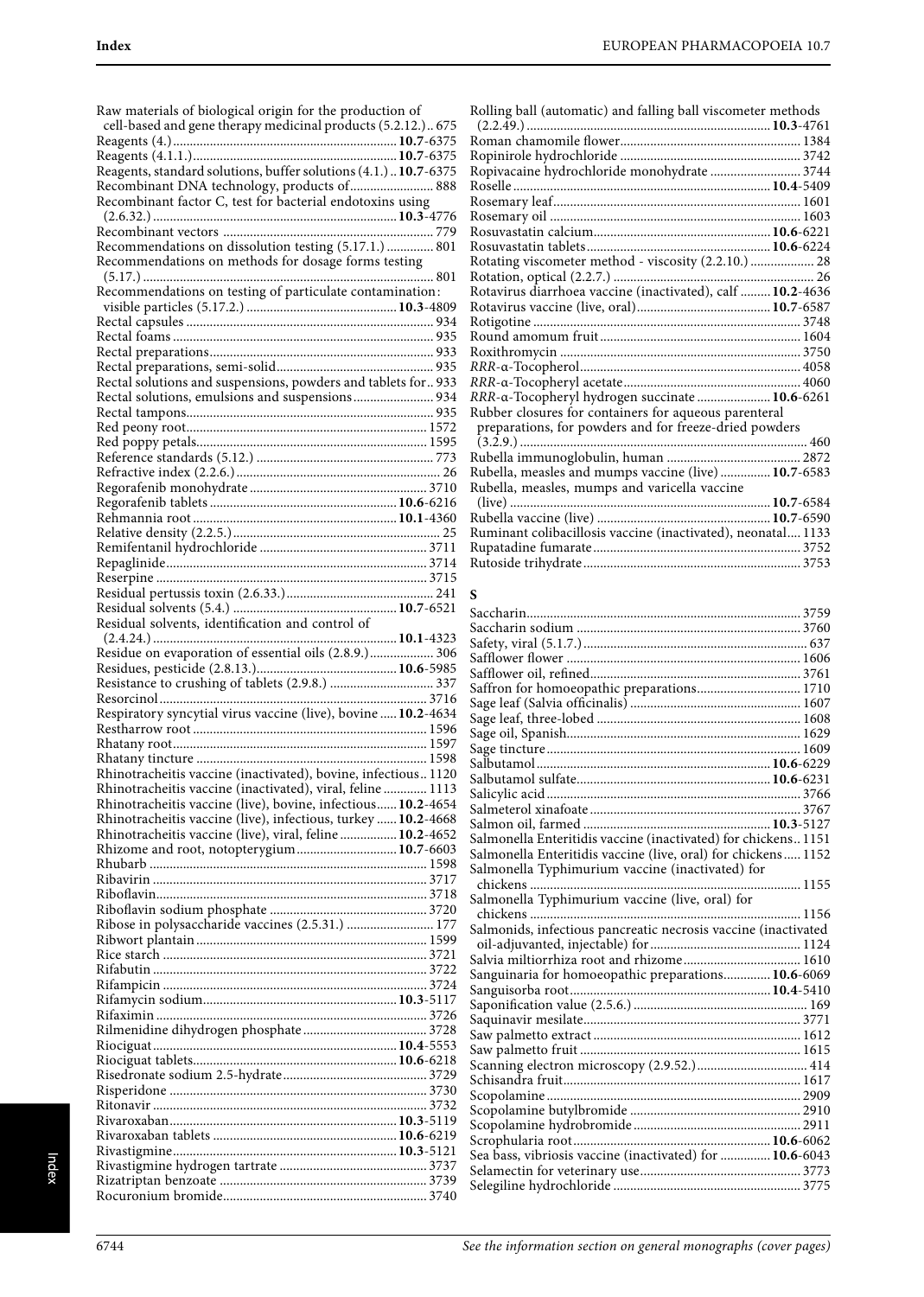| Selenium for homoeopathic preparations  1725<br>Semi-micro determination of water (2.5.12.) 171                               |  |
|-------------------------------------------------------------------------------------------------------------------------------|--|
|                                                                                                                               |  |
| Semi-solid oromucosal preparations 10.3-4826                                                                                  |  |
| Semi-solid preparations for cutaneous application 10.5-5711<br>Semi-solid preparations for oral use, veterinary  942          |  |
|                                                                                                                               |  |
| Senna fruit dry aqueous extract, standardised 10.7-6607<br>Senna fruit dry hydroalcoholic extract, standardised 10.7-<br>6608 |  |
|                                                                                                                               |  |
| Senna leaflet dry extract, standardised  10.7-6609                                                                            |  |
| Separation techniques, chromatographic (2.2.46.) 80                                                                           |  |
|                                                                                                                               |  |
|                                                                                                                               |  |
|                                                                                                                               |  |
| Sets for the transfusion of blood and blood components                                                                        |  |
|                                                                                                                               |  |
| Shear cell methods, powder flow properties by (2.9.49.) 411                                                                   |  |
| Shingles (herpes zoster) vaccine (live) 1036                                                                                  |  |
| SI (International System) units (1.)  10.7-6341<br>Sialic acid in polysaccharide vaccines (2.5.23.)  174                      |  |
|                                                                                                                               |  |
|                                                                                                                               |  |
|                                                                                                                               |  |
| Sieving, analytical, particle-size distribution estimation by                                                                 |  |
|                                                                                                                               |  |
|                                                                                                                               |  |
|                                                                                                                               |  |
|                                                                                                                               |  |
|                                                                                                                               |  |
| Silicone elastomer for closures and tubing (3.1.9.) 436                                                                       |  |
|                                                                                                                               |  |
| Silk suture, sterile, braided, in distributor for veterinary                                                                  |  |
|                                                                                                                               |  |
|                                                                                                                               |  |
|                                                                                                                               |  |
| Single-dose preparations, uniformity of content (2.9.6.) 336                                                                  |  |
| Single-dose preparations, uniformity of mass (2.9.5.)  335                                                                    |  |
|                                                                                                                               |  |
|                                                                                                                               |  |
|                                                                                                                               |  |
|                                                                                                                               |  |
|                                                                                                                               |  |
|                                                                                                                               |  |
|                                                                                                                               |  |
|                                                                                                                               |  |
|                                                                                                                               |  |
| Sodium aminosalicylate dihydrate  10.4-5561                                                                                   |  |
|                                                                                                                               |  |

| Sodium carbonate monohydrate  10.3-5133                                                                                       |  |
|-------------------------------------------------------------------------------------------------------------------------------|--|
| Sodium carboxymethylcellulose, cross-linked 10.6-6113                                                                         |  |
| Sodium carboxymethylcellulose, low-substituted  2094                                                                          |  |
|                                                                                                                               |  |
|                                                                                                                               |  |
| Sodium chromate (51Cr) sterile solution 1226                                                                                  |  |
|                                                                                                                               |  |
|                                                                                                                               |  |
|                                                                                                                               |  |
| Sodium dihydrogen phosphate dihydrate  10.3-5133                                                                              |  |
|                                                                                                                               |  |
|                                                                                                                               |  |
|                                                                                                                               |  |
|                                                                                                                               |  |
|                                                                                                                               |  |
|                                                                                                                               |  |
|                                                                                                                               |  |
|                                                                                                                               |  |
|                                                                                                                               |  |
|                                                                                                                               |  |
| Sodium iodide (123I) solution for radiolabelling  1228                                                                        |  |
| Sodium iodide (1311) capsules for diagnostic use  1229<br>Sodium iodide ( <sup>131</sup> I) capsules for therapeutic use 1230 |  |
|                                                                                                                               |  |
| Sodium iodide (131I) solution for radiolabelling 1232                                                                         |  |
|                                                                                                                               |  |
| Sodium iodohippurate (131I) injection  1234                                                                                   |  |
| Sodium iodohippurate dihydrate for radiopharmaceutical                                                                        |  |
|                                                                                                                               |  |
|                                                                                                                               |  |
|                                                                                                                               |  |
|                                                                                                                               |  |
| Sodium lauroylsarcosinate for external use 3828                                                                               |  |
|                                                                                                                               |  |
| Sodium methyl parahydroxybenzoate  3830                                                                                       |  |
|                                                                                                                               |  |
|                                                                                                                               |  |
|                                                                                                                               |  |
|                                                                                                                               |  |
| Sodium pertechnetate (99mTc) injection (accelerator-                                                                          |  |
|                                                                                                                               |  |
| Sodium pertechnetate ( <sup>99mT</sup> c) injection (fission)  1238                                                           |  |
| Sodium pertechnetate ( <sup>99m</sup> Tc) injection (non-fission) 1240                                                        |  |
|                                                                                                                               |  |
|                                                                                                                               |  |
|                                                                                                                               |  |
|                                                                                                                               |  |
|                                                                                                                               |  |
| Sodium pyrophosphate decahydrate for radiopharmaceutical                                                                      |  |
|                                                                                                                               |  |
|                                                                                                                               |  |
|                                                                                                                               |  |
|                                                                                                                               |  |
|                                                                                                                               |  |
|                                                                                                                               |  |
| Sodium starch glycolate (type A) 10.6-6237                                                                                    |  |
| Sodium starch glycolate (type B)  10.6-6238                                                                                   |  |
|                                                                                                                               |  |
|                                                                                                                               |  |
|                                                                                                                               |  |
|                                                                                                                               |  |
|                                                                                                                               |  |

Sodium benzoate .................................................................... 3805 Sodium bromide ............................................................**10.5**-5881 Sodium calcium edetate................................................**10.6**-6236 Sodium calcium pentetate hydrate for radiopharmaceutical preparations .................................................................**10.6**-6049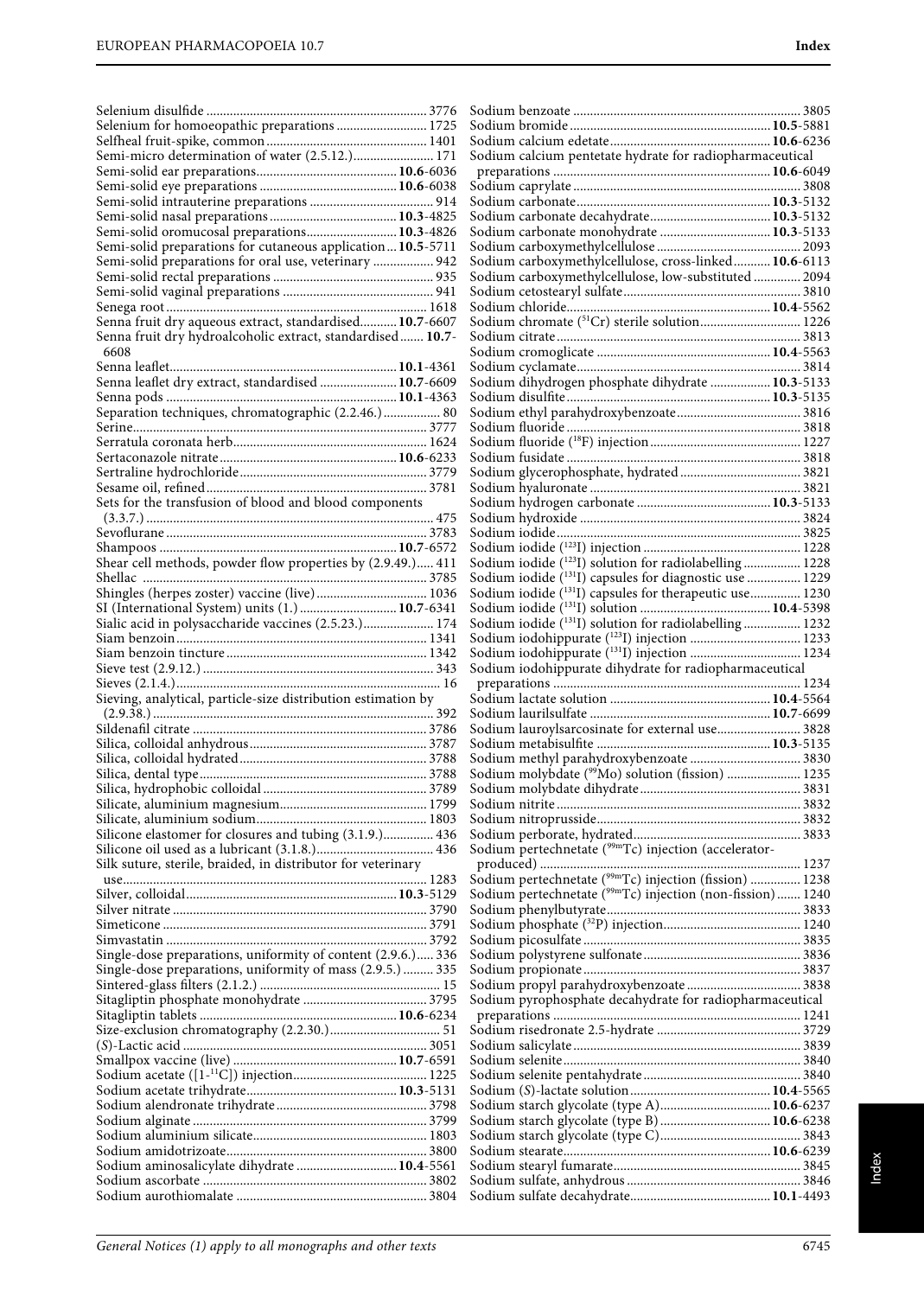| Sodium tetrachloroaurate dihydrate for homoeopathic             |  |
|-----------------------------------------------------------------|--|
|                                                                 |  |
|                                                                 |  |
|                                                                 |  |
|                                                                 |  |
|                                                                 |  |
|                                                                 |  |
| Softening time determination of lipophilic suppositories        |  |
|                                                                 |  |
| Solid dosage forms, dissolution test for (2.9.3.) 326           |  |
| Solid dosage forms, recommendations on dissolution testing      |  |
|                                                                 |  |
| Solids by mercury porosimetry, porosity and pore-size           |  |
|                                                                 |  |
|                                                                 |  |
| Solids, gas pycnometric density of (2.9.23.)  364               |  |
| Solids (porous) including powders, wettability of (2.9.45.) 406 |  |
|                                                                 |  |
| Solubility in alcohol of essential oils (2.8.10.) 306           |  |
|                                                                 |  |
|                                                                 |  |
| Solution calorimetry and microcalorimetry, characterisation     |  |
|                                                                 |  |
| Solutions, emulsions and suspensions, oral  917                 |  |
|                                                                 |  |
| Solutions for haemodialysis, concentrated, water for            |  |
|                                                                 |  |
| Solutions for haemofiltration and haemodiafiltration 2803       |  |
| Solutions for organ preservation  10.3-5135                     |  |
|                                                                 |  |
|                                                                 |  |
|                                                                 |  |
|                                                                 |  |
|                                                                 |  |
| Solvents, residual, identification and control of               |  |
|                                                                 |  |
|                                                                 |  |
|                                                                 |  |
|                                                                 |  |
|                                                                 |  |
|                                                                 |  |
|                                                                 |  |
|                                                                 |  |
|                                                                 |  |
|                                                                 |  |
|                                                                 |  |
|                                                                 |  |
|                                                                 |  |
|                                                                 |  |
|                                                                 |  |
|                                                                 |  |
|                                                                 |  |
|                                                                 |  |
|                                                                 |  |
|                                                                 |  |
|                                                                 |  |
|                                                                 |  |
| Sorption-desorption isotherms and water activity,               |  |
| determination of (water-solid interactions) (2.9.39.) 394       |  |
|                                                                 |  |
|                                                                 |  |
|                                                                 |  |
|                                                                 |  |
|                                                                 |  |
| Specific surface area by air permeability (2.9.14.)  343        |  |
| Specific surface area by gas adsorption (2.9.26.)  369          |  |
| Spectinomycin dihydrochloride pentahydrate 3873                 |  |
| Spectinomycin sulfate tetrahydrate for veterinary use 3875      |  |
|                                                                 |  |
|                                                                 |  |
|                                                                 |  |
| Spectrometry, nuclear magnetic resonance (2.2.33.)  58          |  |
|                                                                 |  |
| Spectrophotometry, infrared absorption (2.2.24.)  10.3-4753     |  |
|                                                                 |  |

| Spectrophotometry, ultraviolet and visible absorption            |  |
|------------------------------------------------------------------|--|
|                                                                  |  |
|                                                                  |  |
| SPF chicken flocks for the production and quality control of     |  |
|                                                                  |  |
|                                                                  |  |
| Spheroids and granules, friability of (2.9.41.)  400             |  |
|                                                                  |  |
|                                                                  |  |
| Spirapril hydrochloride monohydrate  3880                        |  |
|                                                                  |  |
|                                                                  |  |
|                                                                  |  |
|                                                                  |  |
|                                                                  |  |
|                                                                  |  |
|                                                                  |  |
|                                                                  |  |
|                                                                  |  |
|                                                                  |  |
| Standard solutions for limit tests (4.1.2.) 10.7-6496            |  |
|                                                                  |  |
|                                                                  |  |
|                                                                  |  |
|                                                                  |  |
| Staphysagria for homoeopathic preparations  1726                 |  |
|                                                                  |  |
|                                                                  |  |
| Starch glycolate (type A), sodium 10.6-6237                      |  |
| Starch glycolate (type B), sodium  10.6-6238                     |  |
|                                                                  |  |
|                                                                  |  |
| Starch, hydroxypropyl, pregelatinised 3890                       |  |
|                                                                  |  |
|                                                                  |  |
|                                                                  |  |
|                                                                  |  |
|                                                                  |  |
|                                                                  |  |
|                                                                  |  |
|                                                                  |  |
|                                                                  |  |
|                                                                  |  |
| Statistical analysis of results of biological assays and tests   |  |
|                                                                  |  |
| Statistical process control, multivariate (5.28.) 10.4-5377      |  |
|                                                                  |  |
| Stearic acid                                                     |  |
|                                                                  |  |
|                                                                  |  |
|                                                                  |  |
|                                                                  |  |
|                                                                  |  |
| Sterile braided silk suture in distributor for veterinary        |  |
|                                                                  |  |
|                                                                  |  |
| Sterile catgut in distributor for veterinary use 1281            |  |
| Sterile containers of plasticised poly(vinyl chloride) for human |  |
| blood containing anticoagulant solution (3.3.6.)  474            |  |
| Sterile linen thread in distributor for veterinary use  1282     |  |
| Sterile non-absorbable strands in distributor for veterinary     |  |
|                                                                  |  |
|                                                                  |  |
| Sterile plastic containers for human blood and blood             |  |
|                                                                  |  |
| Sterile polyamide suture in distributor for veterinary use 1282  |  |
| Sterile poly(ethylene terephthalate) suture in distributor for   |  |
|                                                                  |  |
| Sterile products, biological indicators and related microbial    |  |
| preparations used in the manufacture of (5.1.2.)  622            |  |
| Sterile products, methods of preparation of (5.1.1.)  619        |  |
| Sterile single-use plastic syringes (3.3.8.)  10.3-4792          |  |
|                                                                  |  |
| Sterile synthetic absorbable braided sutures  1274               |  |
| Sterile synthetic absorbable monofilament sutures 1275           |  |
| Sterility, guidelines for using the test for (5.1.9.) 639        |  |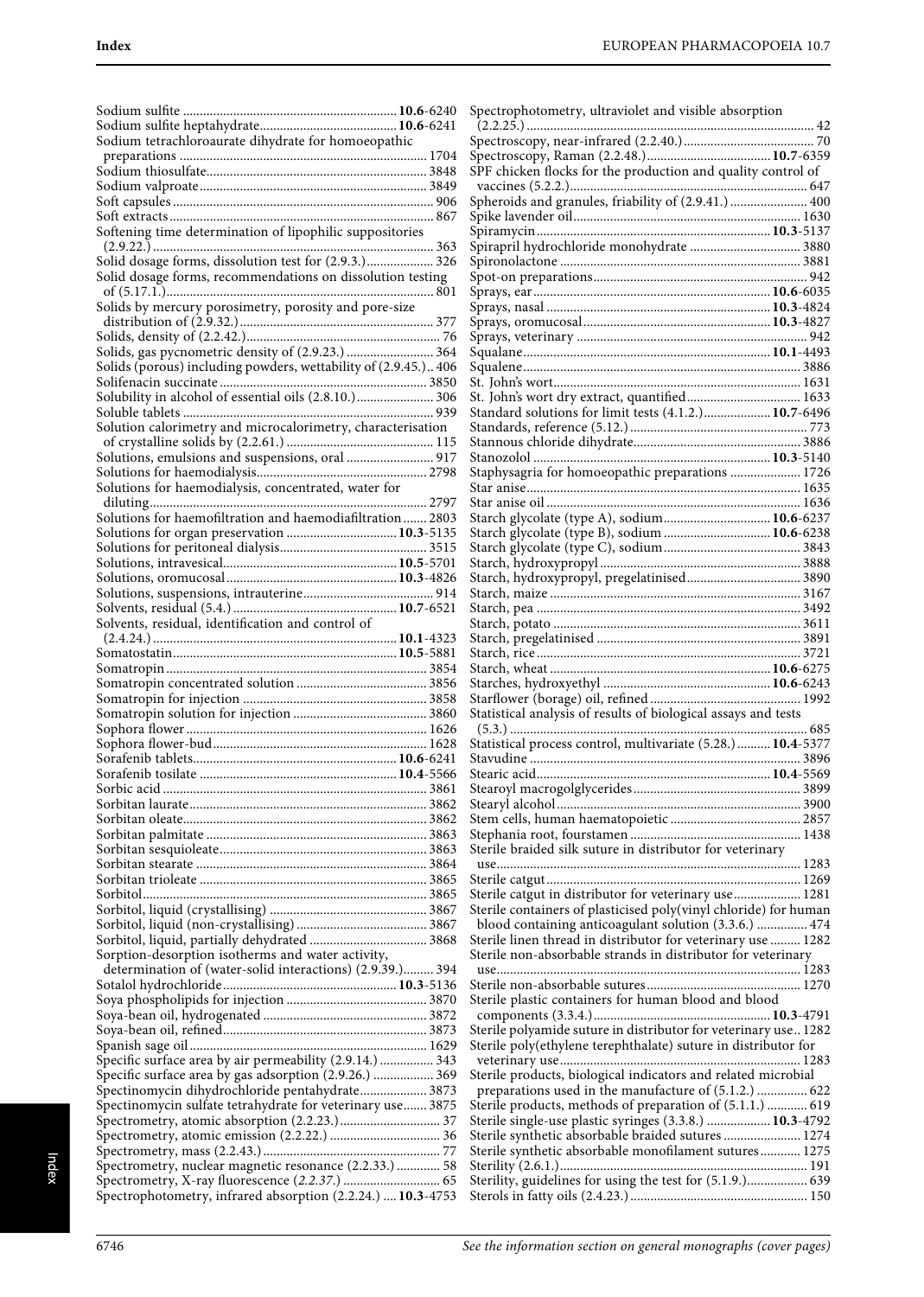| Strands, sterile non-absorbable, in distributor for veterinary  |  |
|-----------------------------------------------------------------|--|
|                                                                 |  |
|                                                                 |  |
|                                                                 |  |
|                                                                 |  |
| Strychnos ignatii for homoeopathic preparations 1719            |  |
|                                                                 |  |
|                                                                 |  |
| Sublingual tablets and buccal tablets 10.3-4828                 |  |
| Substances for pharmaceutical use  10.3-4817                    |  |
| Substances for pharmaceutical use, control of impurities in     |  |
|                                                                 |  |
| Substitution of in vivo method(s) by in vitro method(s) for the |  |
| Sub-visible particles in non-injectable liquid preparations,    |  |
| particulate contamination (2.9.53.) 10.6-6002                   |  |
| Sub-visible particles, particulate contamination                |  |
|                                                                 |  |
|                                                                 |  |
|                                                                 |  |
|                                                                 |  |
|                                                                 |  |
|                                                                 |  |
|                                                                 |  |
|                                                                 |  |
|                                                                 |  |
|                                                                 |  |
|                                                                 |  |
|                                                                 |  |
|                                                                 |  |
|                                                                 |  |
|                                                                 |  |
|                                                                 |  |
| Sulfadimethoxine sodium for veterinary use  10.6-6248           |  |
|                                                                 |  |
|                                                                 |  |
|                                                                 |  |
|                                                                 |  |
|                                                                 |  |
|                                                                 |  |
|                                                                 |  |
| Sulfamethoxypyridazine for veterinary use 3929                  |  |
|                                                                 |  |
|                                                                 |  |
|                                                                 |  |
|                                                                 |  |
|                                                                 |  |
|                                                                 |  |
|                                                                 |  |
|                                                                 |  |
| Sulfur for homoeopathic preparations 1727                       |  |
|                                                                 |  |
|                                                                 |  |
|                                                                 |  |
|                                                                 |  |
|                                                                 |  |
|                                                                 |  |
|                                                                 |  |
|                                                                 |  |
|                                                                 |  |
| Supercritical fluid chromatography (2.2.45.)  80                |  |
|                                                                 |  |
| Suppositories and pessaries, disintegration of (2.9.2.) 325     |  |
| Suppositories, lipophilic, softening time determination         |  |
|                                                                 |  |

| Suspensions, solutions and emulsions, oral  917           |  |
|-----------------------------------------------------------|--|
|                                                           |  |
| Sutures for human use: introduction 10.1-4349             |  |
|                                                           |  |
| Sutures, sterile synthetic absorbable braided  1274       |  |
| Sutures, sterile synthetic absorbable monofilament  1275  |  |
|                                                           |  |
|                                                           |  |
|                                                           |  |
|                                                           |  |
|                                                           |  |
| Swine erysipelas vaccine (inactivated) 1158               |  |
| Swine-fever vaccine (live, prepared in cell cultures),    |  |
|                                                           |  |
|                                                           |  |
| Synthetic absorbable braided sutures, sterile  1274       |  |
| Synthetic absorbable monofilament sutures, sterile 1275   |  |
| Syringes, plastic, sterile single-use (3.3.8.)  10.3-4792 |  |
|                                                           |  |
|                                                           |  |

## **T**

| Table of physical characteristics of radionuclides mentioned in          |  |
|--------------------------------------------------------------------------|--|
|                                                                          |  |
|                                                                          |  |
| Tablets and capsules, disintegration of (2.9.1.)  10.6-5995              |  |
| Tablets and powders for rectal solutions and suspensions 934             |  |
|                                                                          |  |
|                                                                          |  |
|                                                                          |  |
|                                                                          |  |
|                                                                          |  |
|                                                                          |  |
| Tablets for intrauterine solutions and suspensions  914                  |  |
| Tablets for vaginal solutions and suspensions  941                       |  |
|                                                                          |  |
|                                                                          |  |
|                                                                          |  |
|                                                                          |  |
|                                                                          |  |
|                                                                          |  |
|                                                                          |  |
|                                                                          |  |
|                                                                          |  |
|                                                                          |  |
|                                                                          |  |
|                                                                          |  |
|                                                                          |  |
|                                                                          |  |
|                                                                          |  |
|                                                                          |  |
|                                                                          |  |
|                                                                          |  |
|                                                                          |  |
|                                                                          |  |
|                                                                          |  |
|                                                                          |  |
|                                                                          |  |
|                                                                          |  |
| Tapped density and bulk density of powders (2.9.34.) 384                 |  |
|                                                                          |  |
|                                                                          |  |
|                                                                          |  |
|                                                                          |  |
|                                                                          |  |
| Technetium $\hat{C}^{99m}$ Tc) colloidal rhenium sulfide injection  1244 |  |
| Technetium ( <sup>99m</sup> Tc) colloidal sulfur injection 1244          |  |
| Technetium ( <sup>99m</sup> Tc) colloidal tin injection  1245            |  |
|                                                                          |  |
| Technetium ( <sup>99m</sup> Tc) exametazime injection  1247              |  |
| Technetium (99mTc) gluconate injection  1248                             |  |
| Technetium ( <sup>99m</sup> Tc) human albumin injection  1249            |  |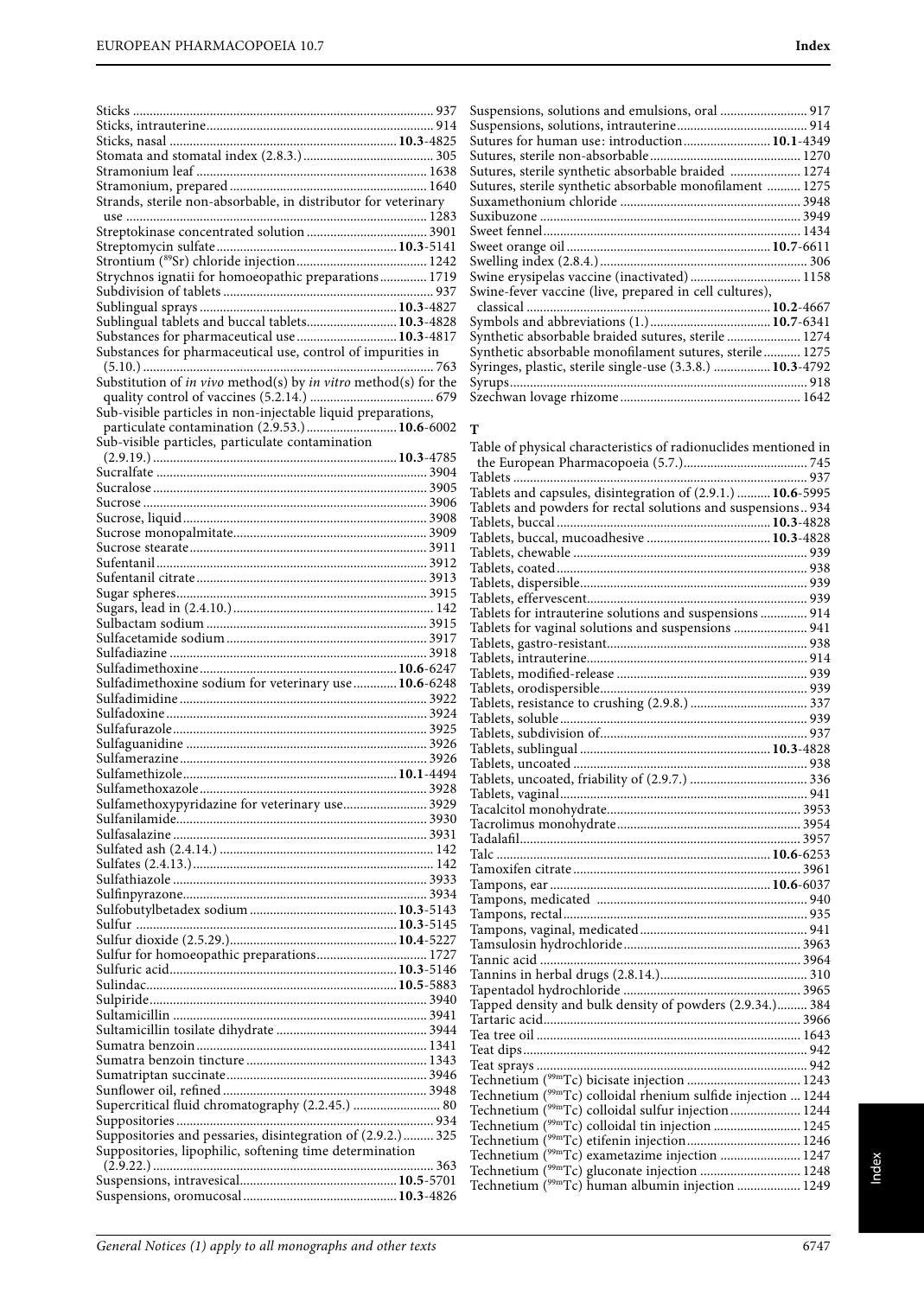| Technetium ( <sup>99m</sup> Tc) macrosalb injection  1251                                                     |  |
|---------------------------------------------------------------------------------------------------------------|--|
| Technetium ( <sup>99m</sup> Tc) mebrofenin injection 10.1-4345                                                |  |
| Technetium ( <sup>99m</sup> Tc) medronate injection  1253                                                     |  |
|                                                                                                               |  |
| Technetium ( <sup>99m</sup> Tc) mertiatide injection  1254                                                    |  |
| Technetium ( <sup>99m</sup> Tc) microspheres injection  1255                                                  |  |
| Technetium ( <sup>99m</sup> Tc) oxidronate injection  1256                                                    |  |
| Technetium ( <sup>99m</sup> Tc) pentetate injection  1257                                                     |  |
| Technetium ( <sup>99m</sup> Tc) sestamibi injection 1258                                                      |  |
|                                                                                                               |  |
|                                                                                                               |  |
| Technetium ( <sup>99m</sup> Tc) tin pyrophosphate injection  1260                                             |  |
|                                                                                                               |  |
|                                                                                                               |  |
|                                                                                                               |  |
|                                                                                                               |  |
|                                                                                                               |  |
| Tenosynovitis vaccine (live), viral, avian  10.2-4632                                                         |  |
|                                                                                                               |  |
| Terazosin hydrochloride dihydrate  10.6-6254                                                                  |  |
|                                                                                                               |  |
|                                                                                                               |  |
|                                                                                                               |  |
|                                                                                                               |  |
|                                                                                                               |  |
|                                                                                                               |  |
|                                                                                                               |  |
|                                                                                                               |  |
|                                                                                                               |  |
|                                                                                                               |  |
| Terminology used in monographs on biological products                                                         |  |
|                                                                                                               |  |
|                                                                                                               |  |
|                                                                                                               |  |
| Test for anticomplementary activity of immunoglobulin                                                         |  |
|                                                                                                               |  |
| Test for anti-D antibodies in human immunoglobulin                                                            |  |
|                                                                                                               |  |
| Test for aristolochic acids in herbal drugs (2.8.21)  314                                                     |  |
|                                                                                                               |  |
| Test for bacterial endotoxins using recombinant factor C                                                      |  |
|                                                                                                               |  |
|                                                                                                               |  |
|                                                                                                               |  |
| Test for extractable volume of parenteral preparations                                                        |  |
|                                                                                                               |  |
| Test for Fc function of immunoglobulin (2.7.9.) 279                                                           |  |
| Test for methanol and 2-propanol (2.9.11.)  342                                                               |  |
| Test for neurovirulence of live virus vaccines (2.6.18.) 218                                                  |  |
| Test for specified micro-organisms (microbiological                                                           |  |
|                                                                                                               |  |
| examination of non-sterile products) (2.6.13.) 10.3-4769                                                      |  |
|                                                                                                               |  |
|                                                                                                               |  |
|                                                                                                               |  |
|                                                                                                               |  |
|                                                                                                               |  |
|                                                                                                               |  |
| Tests for extraneous agents in viral vaccines for human use                                                   |  |
|                                                                                                               |  |
| Tests for specified micro-organisms (microbiological                                                          |  |
| examination of live biotherapeutic products) (2.6.38.) 255                                                    |  |
| Tetanus and diphtheria toxins and toxoids, flocculation value                                                 |  |
|                                                                                                               |  |
|                                                                                                               |  |
| Tetanus and diphtheria vaccine (adsorbed)  10.3-4831                                                          |  |
| Tetanus and diphtheria vaccine (adsorbed, reduced antigen(s)                                                  |  |
|                                                                                                               |  |
|                                                                                                               |  |
|                                                                                                               |  |
|                                                                                                               |  |
| Tetanus, diphtheria and hepatitis B (rDNA) vaccine                                                            |  |
|                                                                                                               |  |
| Tetanus, diphtheria and pertussis (acellular, component)                                                      |  |
|                                                                                                               |  |
| Tetanus, diphtheria and pertussis (acellular, component)                                                      |  |
| vaccine (adsorbed, reduced antigen(s) content) 10.3-4835                                                      |  |
|                                                                                                               |  |
| Tetanus, diphtheria and pertussis (whole cell) vaccine                                                        |  |
|                                                                                                               |  |
| Tetanus, diphtheria and poliomyelitis (inactivated) vaccine                                                   |  |
| (adsorbed, reduced antigen(s) content) 10.3-4838                                                              |  |
| Tetanus, diphtheria, pertussis (acellular, component) and                                                     |  |
|                                                                                                               |  |
| haemophilus type b conjugate vaccine (adsorbed) 10.3-4839                                                     |  |
| Tetanus, diphtheria, pertussis (acellular, component) and<br>hepatitis B (rDNA) vaccine (adsorbed)  10.3-4841 |  |

| Tetanus, diphtheria, pertussis (acellular, component) and                                                            |  |
|----------------------------------------------------------------------------------------------------------------------|--|
| poliomyelitis (inactivated) vaccine (adsorbed) 10.3-4843                                                             |  |
| Tetanus, diphtheria, pertussis (acellular, component) and                                                            |  |
| poliomyelitis (inactivated) vaccine (adsorbed, reduced                                                               |  |
| Tetanus, diphtheria, pertussis (acellular, component),                                                               |  |
| hepatitis B (rDNA), poliomyelitis (inactivated) and                                                                  |  |
| haemophilus type b conjugate vaccine (adsorbed) 10.7-6576                                                            |  |
| Tetanus, diphtheria, pertussis (acellular, component),                                                               |  |
| poliomyelitis (inactivated) and haemophilus type b conjugate                                                         |  |
|                                                                                                                      |  |
| Tetanus, diphtheria, pertussis (whole cell) and poliomyelitis                                                        |  |
| (inactivated) vaccine (adsorbed)  10.3-4851                                                                          |  |
| Tetanus, diphtheria, pertussis (whole cell), poliomyelitis<br>(inactivated) and haemophilus type b conjugate vaccine |  |
|                                                                                                                      |  |
|                                                                                                                      |  |
|                                                                                                                      |  |
| Tetanus vaccine (adsorbed), assay of (2.7.8.)  275                                                                   |  |
| Tetanus vaccine for veterinary use  10.3-4859                                                                        |  |
| Tetrabutylammonium in radiopharmaceutical preparations                                                               |  |
|                                                                                                                      |  |
|                                                                                                                      |  |
|                                                                                                                      |  |
|                                                                                                                      |  |
|                                                                                                                      |  |
| Tetra-O-acetyl-mannose triflate for radiopharmaceutical                                                              |  |
|                                                                                                                      |  |
|                                                                                                                      |  |
|                                                                                                                      |  |
|                                                                                                                      |  |
|                                                                                                                      |  |
|                                                                                                                      |  |
|                                                                                                                      |  |
| Theophylline-ethylenediamine hydrate  4009                                                                           |  |
|                                                                                                                      |  |
|                                                                                                                      |  |
|                                                                                                                      |  |
|                                                                                                                      |  |
|                                                                                                                      |  |
|                                                                                                                      |  |
| Thiocolchicoside crystallised from ethanol  4016                                                                     |  |
|                                                                                                                      |  |
|                                                                                                                      |  |
| Thiopental sodium and sodium carbonate  10.7-6709                                                                    |  |
|                                                                                                                      |  |
|                                                                                                                      |  |
|                                                                                                                      |  |
|                                                                                                                      |  |
|                                                                                                                      |  |
|                                                                                                                      |  |
|                                                                                                                      |  |
|                                                                                                                      |  |
|                                                                                                                      |  |
|                                                                                                                      |  |
|                                                                                                                      |  |
|                                                                                                                      |  |
|                                                                                                                      |  |
| Tiamulin hydrogen fumarate for veterinary use 4032                                                                   |  |
|                                                                                                                      |  |
|                                                                                                                      |  |
|                                                                                                                      |  |
|                                                                                                                      |  |
|                                                                                                                      |  |
|                                                                                                                      |  |
|                                                                                                                      |  |
| Tick-borne encephalitis vaccine (inactivated)  1043                                                                  |  |
| Tilidine hydrochloride hemihydrate  10.3-5149                                                                        |  |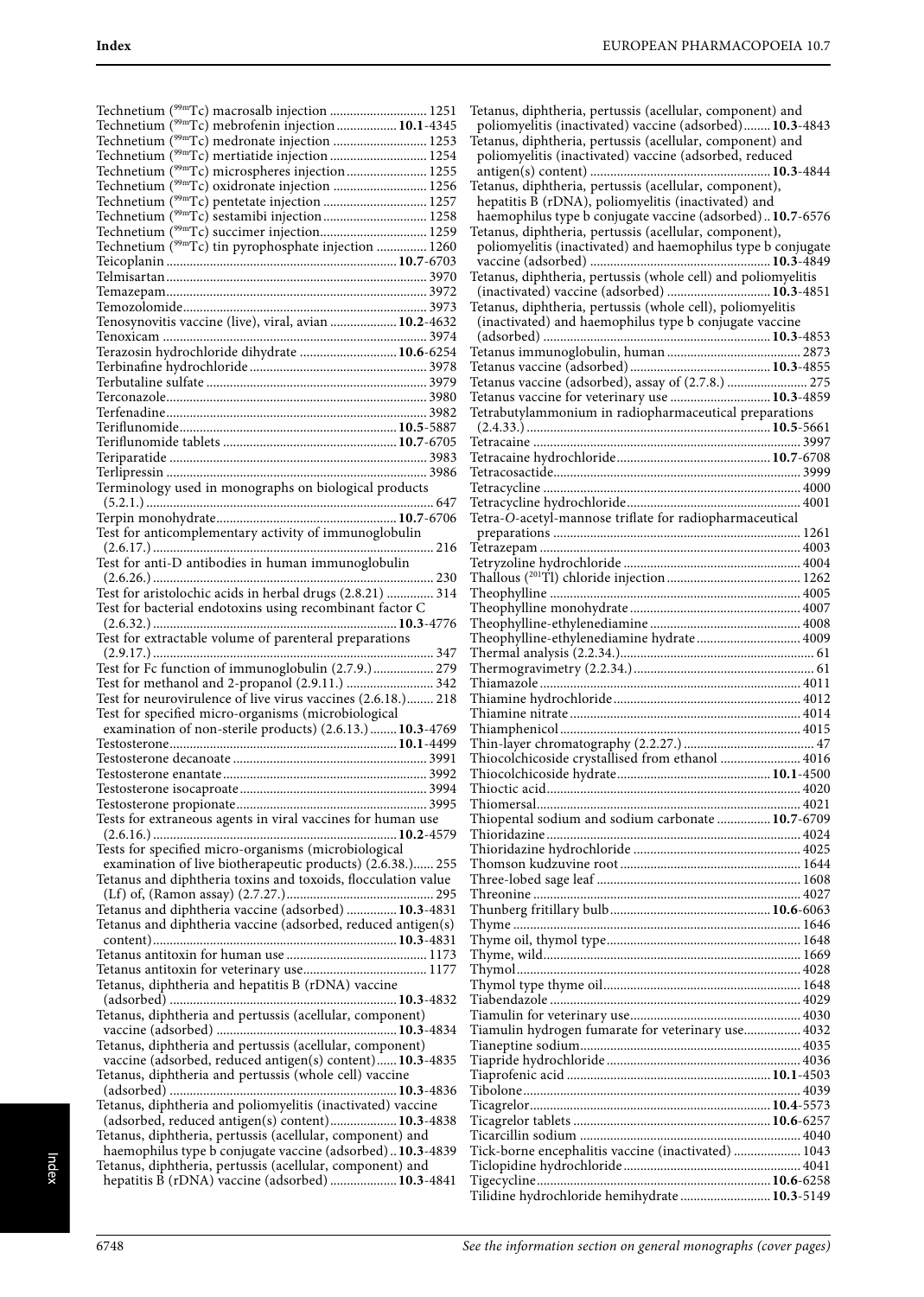| a-Tocopheryl acetate concentrate (powder form) 4062                                                               |  |
|-------------------------------------------------------------------------------------------------------------------|--|
| Tocopheryl hydrogen succinate, DL-a-  4062                                                                        |  |
| Tocopheryl hydrogen succinate, RRR-a-  10.6-6261                                                                  |  |
|                                                                                                                   |  |
|                                                                                                                   |  |
|                                                                                                                   |  |
|                                                                                                                   |  |
| Toluenesulfonate (methyl, ethyl and isopropyl) in active                                                          |  |
|                                                                                                                   |  |
|                                                                                                                   |  |
|                                                                                                                   |  |
|                                                                                                                   |  |
|                                                                                                                   |  |
|                                                                                                                   |  |
| Total cholesterol in oils rich in omega-3 acids (2.4.32.)  163                                                    |  |
| Total organic carbon in water for pharmaceutical use                                                              |  |
|                                                                                                                   |  |
|                                                                                                                   |  |
|                                                                                                                   |  |
| Toxicodendron quercifolium for homoeopathic                                                                       |  |
|                                                                                                                   |  |
| Traditional Chinese drugs, methods of pretreatment for                                                            |  |
| preparing (general information) (5.18.)  10.5-5685<br>Traditional Chinese medicine, names of herbal drugs used in |  |
|                                                                                                                   |  |
|                                                                                                                   |  |
|                                                                                                                   |  |
| Tramazoline hydrochloride monohydrate 10.3-5151                                                                   |  |
|                                                                                                                   |  |
|                                                                                                                   |  |
|                                                                                                                   |  |
|                                                                                                                   |  |
|                                                                                                                   |  |
|                                                                                                                   |  |
|                                                                                                                   |  |
|                                                                                                                   |  |
|                                                                                                                   |  |
|                                                                                                                   |  |
|                                                                                                                   |  |
|                                                                                                                   |  |
|                                                                                                                   |  |
|                                                                                                                   |  |
|                                                                                                                   |  |
|                                                                                                                   |  |
|                                                                                                                   |  |
|                                                                                                                   |  |
|                                                                                                                   |  |
|                                                                                                                   |  |
|                                                                                                                   |  |

| TSE, animal, minimising the risk of transmitting via human     |  |
|----------------------------------------------------------------|--|
| and veterinary medicinal products (5.2.8.)  661                |  |
| TSE, animal, products with risk of transmitting agents of. 884 |  |
|                                                                |  |
| Tuberculin purified protein derivative, avian  4119            |  |
| Tuberculin purified protein derivative, bovine 4120            |  |
| Tuberculin purified protein derivative for human use 4120      |  |
| Tuberculosis (BCG) vaccine, freeze-dried 949                   |  |
|                                                                |  |
| Tubing and closures, silicone elastomer for (3.1.9.) 436       |  |
| Tubing and containers for total parenteral nutrition           |  |
| preparations, poly(ethylene - vinyl acetate) for (3.1.7.) 434  |  |
| Tubing used in sets for the transfusion of blood and blood     |  |
| components, materials based on plasticised poly(vinyl          |  |
|                                                                |  |
| Turkey infectious rhinotracheitis vaccine (live)  10.2-4668    |  |
|                                                                |  |
|                                                                |  |
|                                                                |  |
|                                                                |  |
| Tylosin phosphate bulk solution for veterinary use  4127       |  |
|                                                                |  |
|                                                                |  |
|                                                                |  |
| Typhoid polysaccharide and hepatitis A (inactivated,           |  |
|                                                                |  |
|                                                                |  |
|                                                                |  |
| Typhoid vaccine (live, oral, strain Ty 21a)  1046              |  |
|                                                                |  |
|                                                                |  |
|                                                                |  |

### **U**

Uronic acids in polysaccharide vaccines (2.5.22.) ................ 174 Ursodeoxycholic acid ............................................................ 4152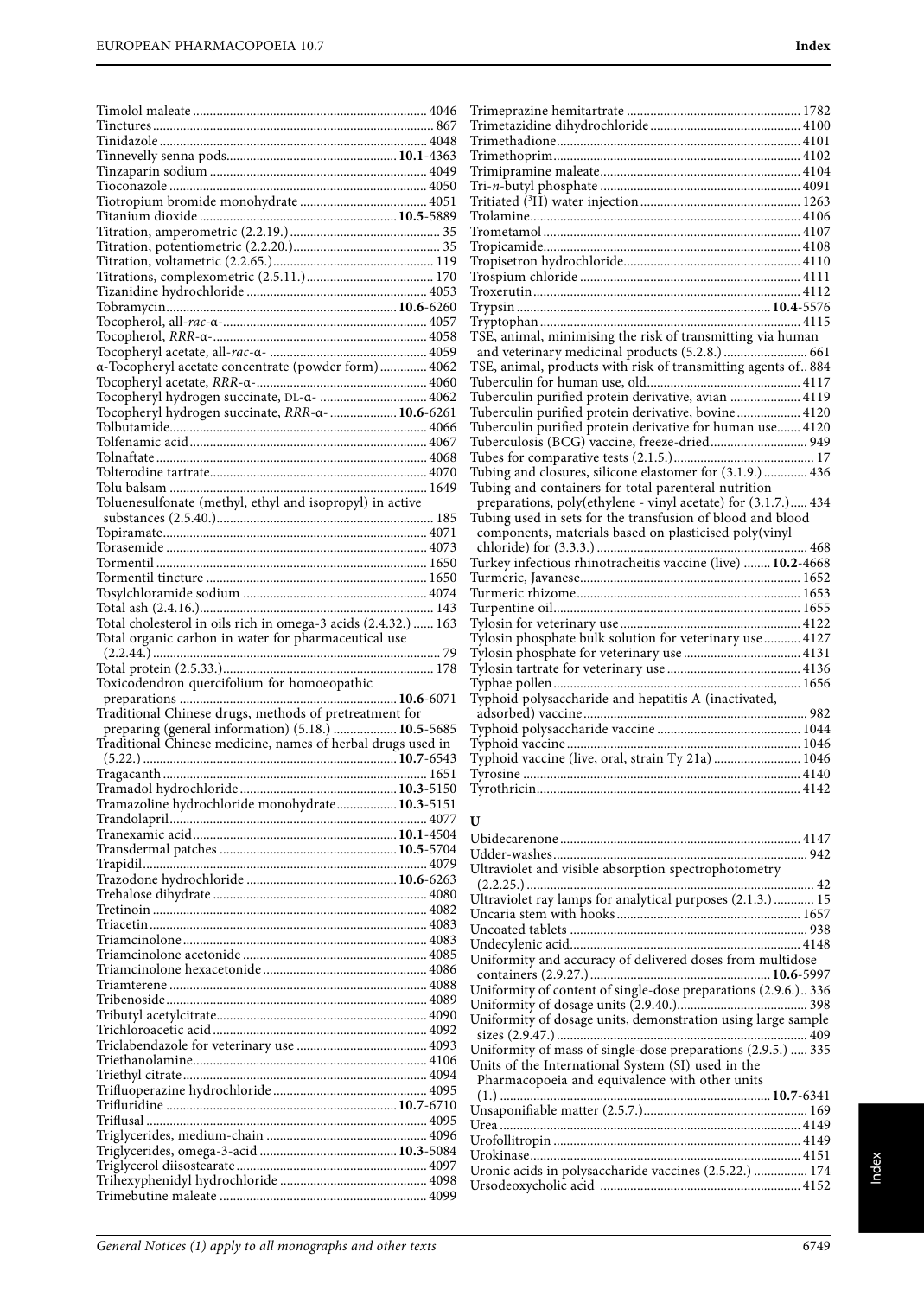| Urtica dioica for homoeopathic preparations 1728 Varicella, measles, mumps and rubella vaccine               |                                                                                                        |
|--------------------------------------------------------------------------------------------------------------|--------------------------------------------------------------------------------------------------------|
| V                                                                                                            |                                                                                                        |
| Vaccine component assay by immunonephelometry                                                                | Vectors for human use, adeno-associated-virus  788                                                     |
|                                                                                                              |                                                                                                        |
| Vaccines, adsorbed, aluminium in (2.5.13.)  171                                                              |                                                                                                        |
| Vaccines, adsorbed, calcium in (2.5.14.) 172                                                                 | Vectors for human use, plasmid, bacterial cells used for the                                           |
| Vaccines and immunosera, phenol in (2.5.15.) 172                                                             |                                                                                                        |
| Vaccines and immunosera, veterinary, evaluation of efficacy                                                  |                                                                                                        |
|                                                                                                              | Vectors for human use, retroviridae-derived 786                                                        |
| Vaccines and immunosera, veterinary, evaluation of safety                                                    |                                                                                                        |
|                                                                                                              |                                                                                                        |
|                                                                                                              |                                                                                                        |
| Vaccines for human use, cell substrates for the production of                                                |                                                                                                        |
| Vaccines for human use, conjugated polysaccharide, carrier                                                   |                                                                                                        |
|                                                                                                              | Veterinary liquid preparations for cutaneous application 941                                           |
| Vaccines for human use, viral, tests for extraneous agents in                                                | Veterinary medicinal products, immunological, management                                               |
|                                                                                                              |                                                                                                        |
|                                                                                                              | Veterinary semi-solid preparations for oral use  942                                                   |
| Vaccines for veterinary use, inactivated, healthy chicken flocks                                             | Veterinary vaccines and immunosera, evaluation of efficacy of                                          |
|                                                                                                              |                                                                                                        |
| Vaccines, polysaccharide, hexosamines in (2.5.20.)  173                                                      | Viability, nucleated cell count and (2.7.29.)  297<br>Vibriosis (cold-water) vaccine (inactivated) for |
| Vaccines, polysaccharide, methylpentoses in (2.5.21.) 173                                                    |                                                                                                        |
| Vaccines, polysaccharide, nucleic acids in (2.5.17.)  172                                                    | Vibriosis vaccine (inactivated) for salmonids 1164                                                     |
| Vaccines, polysaccharide, O-acetyl in (2.5.19.) 173<br>Vaccines, polysaccharide, phosphorus in (2.5.18.) 172 | Vibriosis vaccine (inactivated) for sea bass 10.6-6043                                                 |
| Vaccines, polysaccharide, protein in (2.5.16.) 172                                                           |                                                                                                        |
| Vaccines, polysaccharide, ribose in (2.5.31.) 177                                                            |                                                                                                        |
| Vaccines, polysaccharide, sialic acid in (2.5.23.)  174                                                      |                                                                                                        |
| Vaccines, polysaccharide, uronic acids in (2.5.22.)  174                                                     |                                                                                                        |
| Vaccines, SPF chicken flocks for the production and quality                                                  |                                                                                                        |
|                                                                                                              |                                                                                                        |
| Vaccines, substitution of in vivo method(s) by in vitro                                                      |                                                                                                        |
|                                                                                                              |                                                                                                        |
| Vaccines, veterinary, cell cultures for the production of                                                    | Viral diarrhoea vaccine (inactivated), bovine 1075                                                     |
|                                                                                                              | Viral hepatitis type I vaccine (live), duck  10.2-4647                                                 |
| Vaccines, viral live, test for neurovirulence (2.6.18.)  218                                                 | Viral rhinotracheitis vaccine (inactivated), feline  1113                                              |
|                                                                                                              | Viral rhinotracheitis vaccine (live), feline  10.2-4652                                                |
|                                                                                                              |                                                                                                        |
|                                                                                                              | Viral tenosynovitis vaccine (live), avian  10.2-4632                                                   |
| Vaginal solutions and suspensions, tablets for  941                                                          | Viral vaccines for human use, tests for extraneous agents in                                           |
| Vaginal solutions, emulsions and suspensions 941                                                             |                                                                                                        |
|                                                                                                              |                                                                                                        |
|                                                                                                              | Viscometer methods, falling ball and automatic rolling ball                                            |
|                                                                                                              |                                                                                                        |
|                                                                                                              | Viscosity - rotating viscometer method (2.2.10.)  28                                                   |
|                                                                                                              |                                                                                                        |
|                                                                                                              | Visible and ultraviolet absorption spectrophotometry                                                   |
|                                                                                                              |                                                                                                        |
|                                                                                                              | Visible particles, particulate contamination (2.9.20.)  362                                            |
| Validation of nucleic acid amplification techniques for the                                                  | Visible particles, recommendations on testing of particulate                                           |
| detection of B19 virus (B19V) DNA in plasma pools:                                                           |                                                                                                        |
|                                                                                                              |                                                                                                        |
| Validation of nucleic acid amplification techniques for the                                                  | Vitamin A concentrate (oily form), synthetic  10.3-5157                                                |
| detection of hepatitis C virus (HCV) RNA in plasma pools:                                                    | Vitamin A concentrate (powder form), synthetic  4193<br>Vitamin A concentrate (solubilisate/emulsion), |
|                                                                                                              |                                                                                                        |
|                                                                                                              |                                                                                                        |
| Valnemulin hydrochloride for veterinary use  4164                                                            |                                                                                                        |
|                                                                                                              |                                                                                                        |
|                                                                                                              | Volumetric solutions, primary standards for (4.2.1.) 10.7-                                             |
|                                                                                                              | 6506                                                                                                   |
|                                                                                                              |                                                                                                        |
| Vapour, preparations to be converted into 10.5-5706                                                          | von Willebrand factor, human, assay of (2.7.21.) 290                                                   |
|                                                                                                              |                                                                                                        |
| Varicella immunoglobulin for intravenous administration,                                                     |                                                                                                        |
|                                                                                                              | W                                                                                                      |
|                                                                                                              |                                                                                                        |

| Vectors for human use, plasmid, bacterial cells used for the   |
|----------------------------------------------------------------|
|                                                                |
|                                                                |
| Vectors for human use, retroviridae-derived 786                |
|                                                                |
|                                                                |
|                                                                |
|                                                                |
|                                                                |
| Veterinary liquid preparations for cutaneous application 941   |
| Veterinary medicinal products, immunological, management       |
|                                                                |
| Veterinary semi-solid preparations for oral use  942           |
|                                                                |
|                                                                |
| Viability, nucleated cell count and (2.7.29.)  297             |
| Vibriosis (cold-water) vaccine (inactivated) for               |
|                                                                |
| Vibriosis vaccine (inactivated) for salmonids 1164             |
| Vibriosis vaccine (inactivated) for sea bass 10.6-6043         |
|                                                                |
|                                                                |
|                                                                |
|                                                                |
|                                                                |
|                                                                |
|                                                                |
|                                                                |
| Viral diarrhoea vaccine (inactivated), bovine 1075             |
| Viral hepatitis type I vaccine (live), duck  10.2-4647         |
| Viral rhinotracheitis vaccine (inactivated), feline  1113      |
| Viral rhinotracheitis vaccine (live), feline  10.2-4652        |
|                                                                |
| Viral tenosynovitis vaccine (live), avian  10.2-4632           |
| Viral vaccines for human use, tests for extraneous agents in   |
|                                                                |
|                                                                |
| Viscometer methods, falling ball and automatic rolling ball    |
|                                                                |
| Viscosity - rotating viscometer method (2.2.10.)  28           |
|                                                                |
|                                                                |
|                                                                |
| Visible particles, particulate contamination (2.9.20.)  362    |
| Visible particles, recommendations on testing of particulate   |
|                                                                |
|                                                                |
| Vitamin A concentrate (oily form), synthetic  10.3-5157        |
| Vitamin A concentrate (powder form), synthetic  4193           |
| Vitamin A concentrate (solubilisate/emulsion),                 |
|                                                                |
|                                                                |
|                                                                |
|                                                                |
| Volumetric solutions, primary standards for (4.2.1.) 10.7-6506 |
|                                                                |
|                                                                |
| von Willebrand factor, human, assay of (2.7.21.) 290           |
|                                                                |
|                                                                |
| W                                                              |
|                                                                |